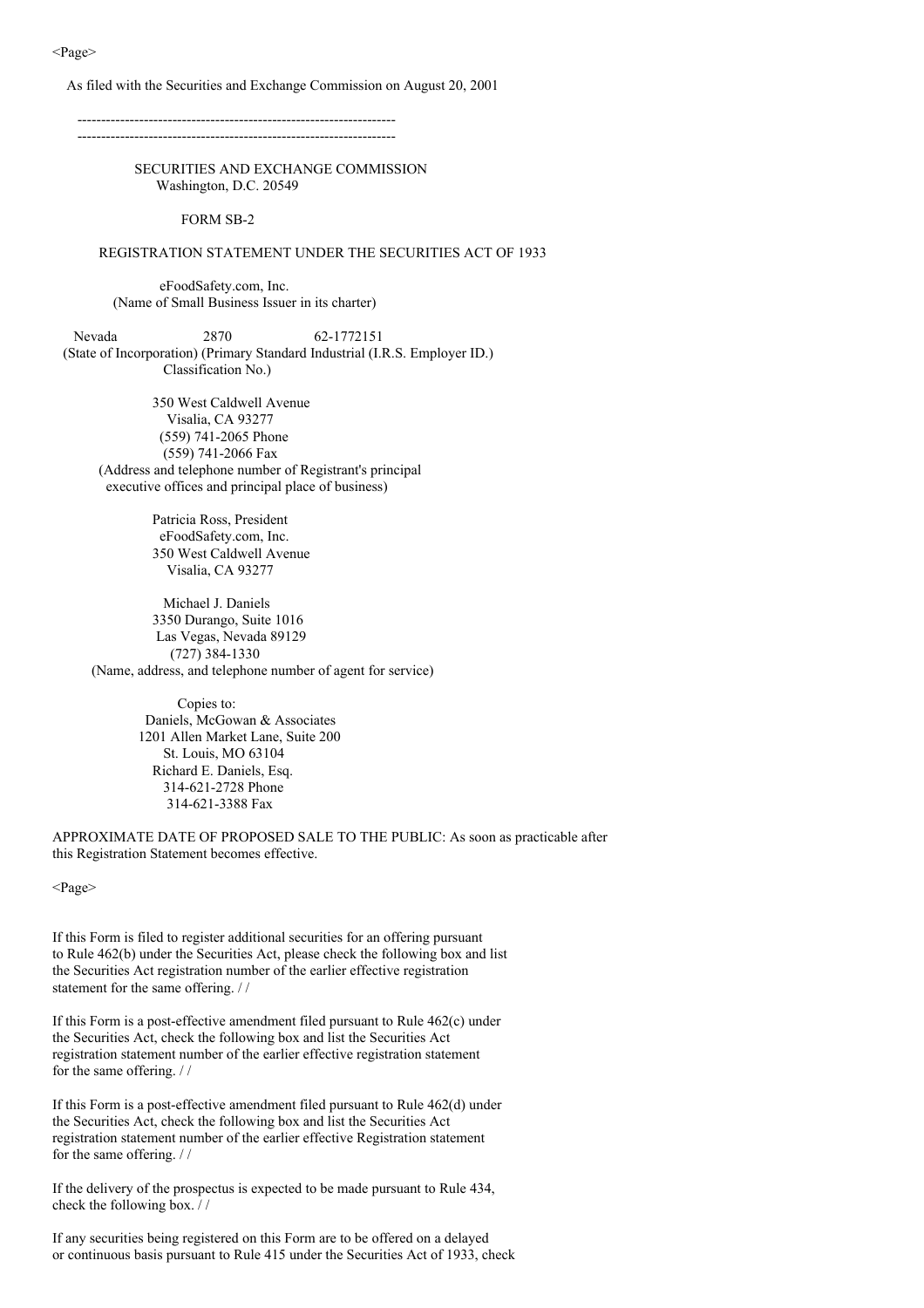the following box. / /

### CALCULATION OF REGISTRATION FEE

<Table> <Caption>

| Title of Each<br>Class of           | Dollar<br>Amount    | Proposed<br>Maximum |           |           | Proposed<br>Maximum | Amount of           |
|-------------------------------------|---------------------|---------------------|-----------|-----------|---------------------|---------------------|
| Securities to<br>be Registered      | to be<br>Registered | Price               | Per Share | Aggregate | Price               | Registration<br>Fee |
| < S >                               |                     |                     |           |           |                     |                     |
| Common Stock<br>$$0.0005$ par value | 12,540,000          |                     | \$.003    |           | $$37,620*$          | \$13                |

#### </Table>

\* Estimated solely for the purpose of calculating the registration fee in accordance with Rule 457 under the Securities Act of 1933, as amended.

The registrant hereby amends this registration on such date or dates as may be necessary to delay its effective date until the registrant shall file a further amendment which specifically states that this registration shall thereafter become effective in accordance with section 8(A) of the Securities Act of 1933 or until the registration statement shall become effective on such date as the Commission, acting pursuant to said Section 8(A), may determine.

2

<Page>

# EFOODSAFETY.COM, INC. CROSS REFERENCE SHEET

<Table>

<Caption>

| ITEM NUMBER IN FORM SB-2 AND TITLE OF ITEM        |                                           | <b>LOCATION IN PROSPECTUS</b>                    |
|---------------------------------------------------|-------------------------------------------|--------------------------------------------------|
| <b>PROSPECTUS</b>                                 |                                           |                                                  |
| < S >                                             | <<>                                       |                                                  |
| Item 1. Front of Registration Statement and       |                                           |                                                  |
| Outside Front Cover of Prospectus                 | Cover Page                                |                                                  |
| Item 2. Inside Front and Outside Back Cover       |                                           |                                                  |
| Pages of Prospectus                               | Inside Front and Outside Cover            |                                                  |
|                                                   | Pages of Prospectus                       |                                                  |
| Item 3. Summary Information and Risk Factors      |                                           | Prospectus Summary; The Company;                 |
|                                                   | <b>Risk Factors</b>                       |                                                  |
| Item 4. Use of Proceeds                           | Use of Proceeds                           |                                                  |
| Item 5. Determination of Offering Price           |                                           | Determination of Re-sale Price                   |
| Item 6. Dilution                                  | Not Applicable                            |                                                  |
| Item 7. Selling Shareholders                      | Selling Shareholders                      |                                                  |
| Item 8. Plan of Distribution                      | Plan of Distribution                      |                                                  |
| Item 9. Legal Proceedings                         | <b>Legal Proceedings</b>                  |                                                  |
| Item 10. Directors, Executive Officers,           |                                           |                                                  |
| Promoters and Control Persons                     | Management                                |                                                  |
| Item 11. Security Ownership of Certain Beneficial |                                           |                                                  |
| Owners and Management                             |                                           | Management-Principal Shareholders                |
| Item 12. Description of Securities                | Description of Securities                 |                                                  |
| Item 13. Interest of Named Experts and Counsel    |                                           | Interest of Named Experts and Counsel            |
| Item 14. Disclosure of Commission Position on     |                                           |                                                  |
| Indemnification                                   | Indemnification of Officers and Directors |                                                  |
| Item 15. Organization Within Last Five Years      |                                           | Description of Business and Plan of Operation    |
| Item 16. Description of Business                  |                                           | Description of Business and Plan of Operation    |
| Item 17. Management's Discussion and Analysis or  |                                           |                                                  |
| Plan of Operation                                 |                                           | Description of Business and Plan of Operation    |
| Item 18. Description of Property.                 | Description of Property                   |                                                  |
| Item 19. Certain Relationships and                |                                           |                                                  |
| <b>Related Transactions</b>                       |                                           | Certain Relationships and Related Transactions   |
| Item 20. Market for Common Equity and Related     |                                           | Plan of Distribution; Shares Eligible for Future |
| <b>Stockholder Matters</b>                        | Use                                       |                                                  |
| Item 21. Executive Compensation                   |                                           | Management, Executive Compensation               |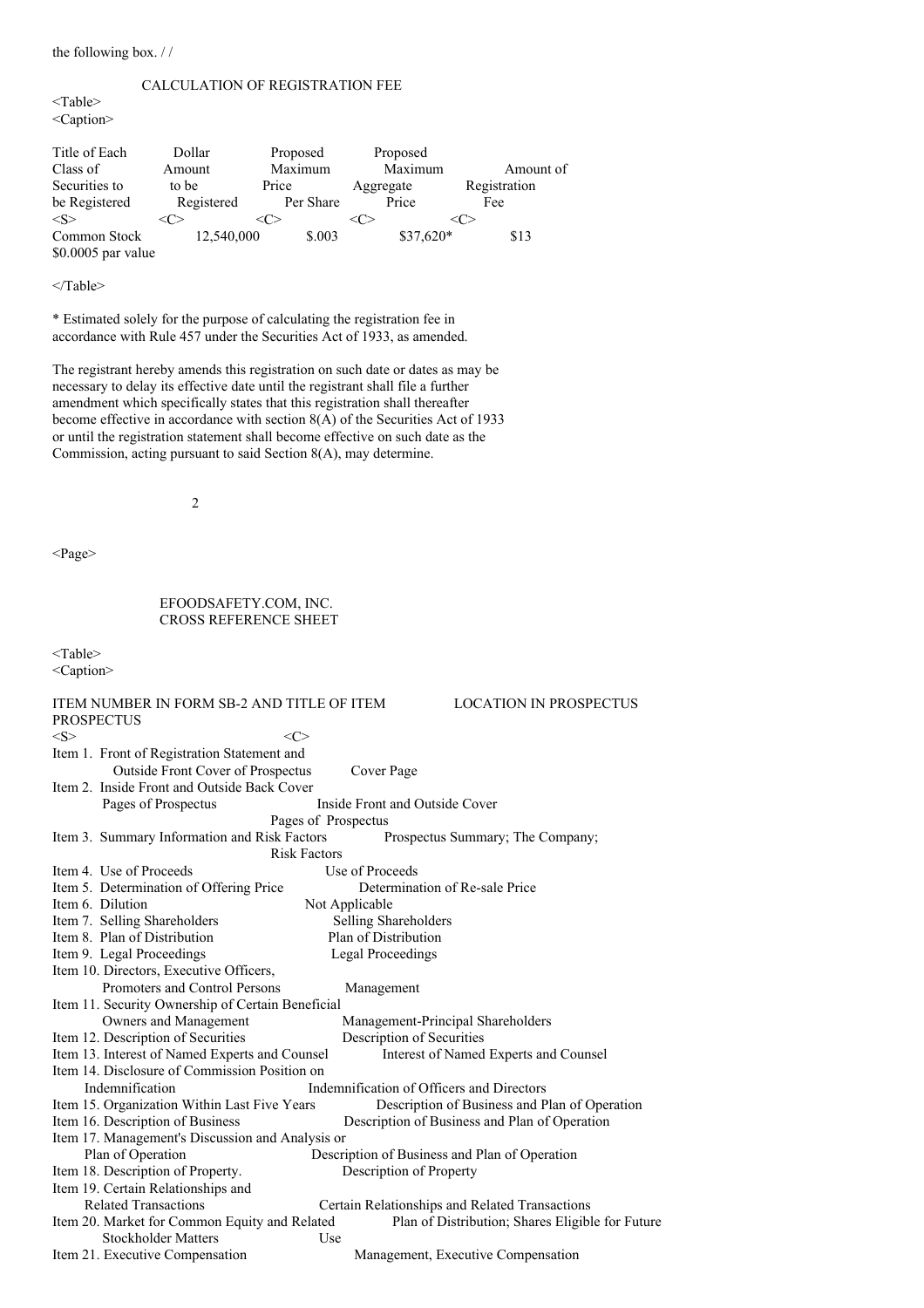| <b>Financial Statements</b> |  |
|-----------------------------|--|
|                             |  |
|                             |  |
| Not Applicable              |  |
|                             |  |

PART II

Item 24. Indemnification of Directors and Officers<br>Item 25. Other Expenses of Issuance and Distribution Other Expenses of Issuance and Distribution Item 25. Other Expenses of Issuance and Distribution Item 26. Recent Sales of Unregistered Securities Recent Sales of Unregistered Securities

3

<Page>

Item 27. Exhibits Exhibits Item 28. Undertakings Undertakings </Table>

4

<Page>

# SUBJECT TO COMPLETION, DATED AUGUST , 2001

PROSPECTUS

EFOODSAFETY.COM, INC.

# 12,540,000 SHARES OF COMMON STOCK

This prospectus covers the resale, from time to time, of up to 12,540,000 shares of common stock of eFoodSafety.com, Inc. ("eFood") in the over-the-counter market, at prevailing market prices, at negotiated prices, or otherwise.

eFood will not be receiving any of the proceeds from the sale of the shares by selling shareholders, but will bear all of the expenses of the registration of the shares.

THIS INVESTMENT INVOLVES A HIGH DEGREE OF RISK. YOU SHOULD PURCHASE SHARES ONLY IF YOU CAN AFFORD A COMPLETE LOSS. SEE "RISK FACTORS" BEGINNING ON PAGE 5.

Our common stock is not currently listed or quoted on any quotation medium.

-----------------

NEITHER THE SEC NOR ANY STATE SECURITIES COMMISSION HAS APPROVED OR DISAPPROVED THESE SECURITIES, OR DETERMINED IF THIS PROSPECTUS IS TRUTHFUL OR COMPLETE. ANY REPRESENTATION TO THE CONTRARY IS A CRIMINAL OFFENSE.

THE INFORMATION IN THIS PRELIMINARY PROSPECTUS IS NOT COMPLETE AND MAY BE CHANGED. WE ARE NOT ALLOWED TO SELL THE COMMON STOCK OFFERED BY THIS PROSPECTUS UNTIL THE REGISTRATION STATEMENT WE HAVE FILED WITH THE SEC BECOMES EFFECTIVE. THIS PRELIMINARY PROSPECTUS IS NOT AN OFFER TO SELL OUR STOCK NOR DOES IT SOLICIT OFFERS TO BUY OUR STOCK IN ANY STATE WHERE THE OFFER OF SALE IS NOT PERMITTED.

The date of this Prospectus is August , 2001.

1

<Page>

TABLE OF CONTENTS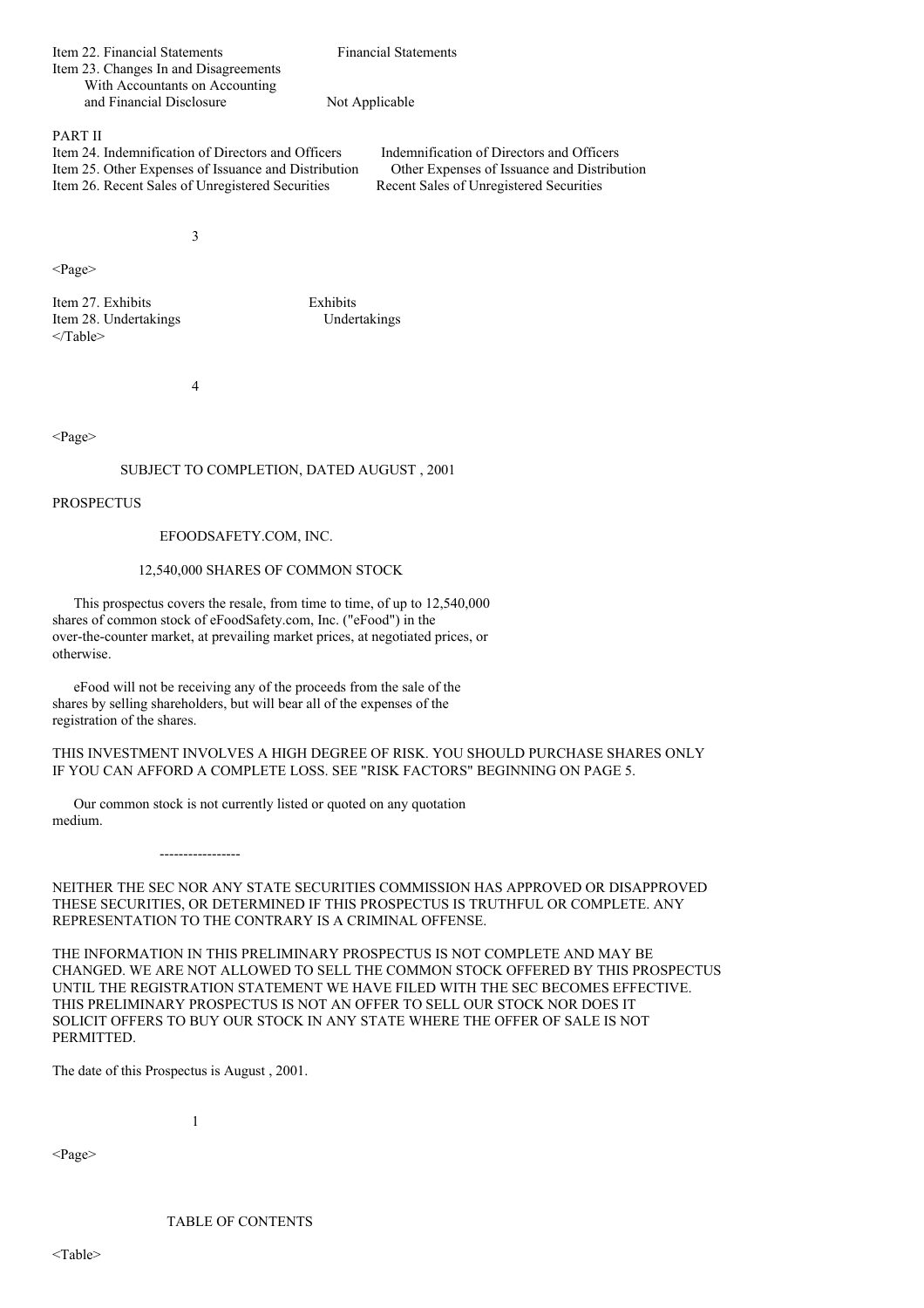|                                                | Page    |    |
|------------------------------------------------|---------|----|
|                                                |         |    |
| $<\leq>$                                       | <c></c> |    |
| Prospectus Summary                             | 3       |    |
| <b>Risk Factors</b>                            | 5       |    |
| Forward-Looking Statements                     | 7       |    |
| Use of Proceed                                 | 8       |    |
| Determination of Re-Sale Price                 | 8       |    |
| Selling Shareholders                           | 8       |    |
| Plan of Distribution                           | 9       |    |
| Legal Proceedings                              | 10      |    |
| Management 12                                  |         |    |
| <b>Executive Compensation</b>                  | 12      |    |
| Principal Shareholders                         | 13      |    |
| Description of Securities                      | 13      |    |
| Shares Eligible for Future Sale                | 14      |    |
| Description of Business and Plan of Operation  |         | 14 |
| Description of Property                        | 17      |    |
| Interest of Named Experts and Counsel          |         | 17 |
| Transfer Agent and Registrar                   | 17      |    |
| Disclosure of Commission Position on           |         |    |
| Indemnification for Securities Act Liabilities |         | 17 |
| Certain Relationships and Related Transactions |         | 18 |
| Additional Information                         | 20      |    |
| $<$ Table $>$                                  |         |    |

Until 90 days after the effective date, all dealers that effect transactions in these shares, whether or not participating in this re-sale, may be required to deliver a prospectus. This is in addition to the dealers' obligation to deliver a prospectus when acting as underwriters and with respect to their unsold allotments or subscriptions.

No dealer, sales representative or any other person has been authorized to give any information or to make any representations in connection with the securities described in this prospectus other than those contained in this prospectus, and, if given or made, such information or representations must not be relied upon as having been authorized by eFood. Neither the delivery of this prospectus nor any [re-sale] made pursuant to this prospectus shall, under any circumstances, create any implication that there has been no change in the affairs of eFood since the date of this prospectus or that the information contained in it is correct as of any time subsequent to its date.

2

<Page>

# IN THIS PROSPECTUS, REFERENCES TO THE "COMPANY", "EFOOD", "WE", "US", AND "OUR" REFER TO EFOODSAFETY.COM, INC.

## PROSPECTUS SUMMARY

The following summary does not contain all the information that may be important to you. You should read this entire prospectus carefully, especially "Risk Factors" and the financial statements and related notes included elsewhere in this prospectus, before deciding to invest in shares of our common stock. This prospectus contains forward-looking statements that are based upon the beliefs of our management, but involve risks and uncertainties. Our actual results or experience could differ significantly from the results discussed in the forward-looking statements.

### THE COMPANY

We were incorporated in Nevada on October 28, 1996 to wholesale products to businesses; and via the Internet to businesses and the general public where applicable. While developing the business, a merger with Global Procurement Systems was completed and a name change to eFoodSafety.com, Inc. was accomplished. Upon the merger, Ms. Patricia Ross assumed the official duties as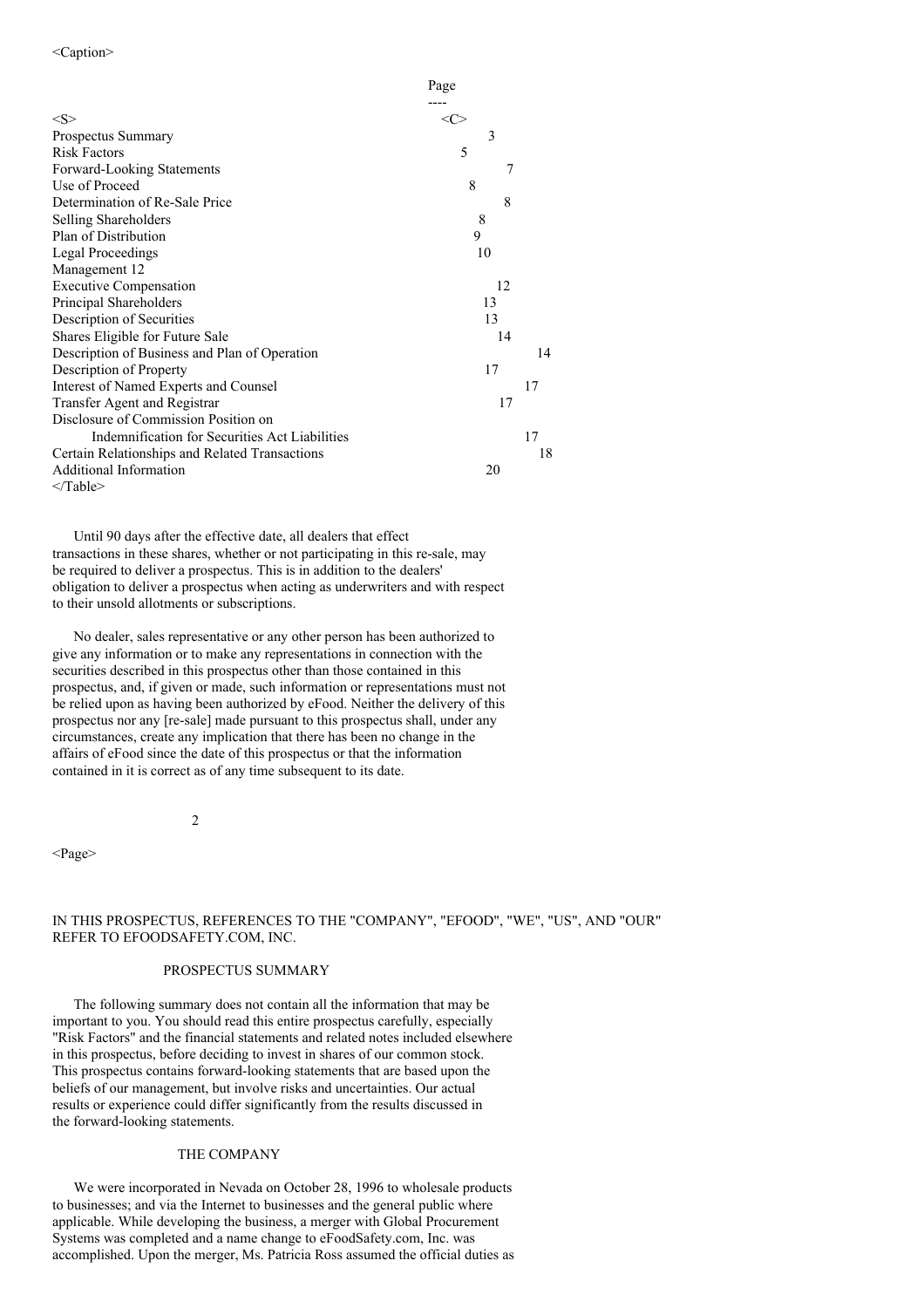President of the corporation and brought the corporation on its present path of providing sanitation services and products in the fruit and vegetable market worldwide. [Providing the initial efficacy of reduction or elimination of microbial pathogens on fruit and vegetables, or the residual efficacy of maintaining the sanitation level for up to 30 days from treatment with no alteration in quality, allows the company to be the absolute leader. Through strategic alliances, the company has developed a broad range of products and services. These include the initial packinghouse/distribution point Food Safety System utilizing processes from chlorination (including Food Safe 2600 surfactant) to ozone to electronic pasteurization. Products in truck and van sanitation for transport as well as sanitization of machines used have been developed. The development of these highly specialized and leading edge products have positioned this venture at the cutting edge of both technology and worldwide distribution through normal channels as well as the Internet.]

# COVERED SECURITIES

We previously issued 29,335,000 shares of our common stock. This prospectus covers any resale of the following shares.

| $<$ Table $>$                                  |            |
|------------------------------------------------|------------|
| $<\!S>$                                        |            |
| Common Stock Registered for Resale             | 12,540,000 |
| Common Stock Outstanding prior to the Offering | 29,335,000 |
| Common Stock Outstanding after the Offering    | 29,335,000 |
| $\langle$ Table>                               |            |

3

<Page>

# SELECTED FINANCIAL DATA

These are derived from the company's Financial Statements, which have been audited by the our independent auditors, included elsewhere in this prospectus, and include all adjustments that management considers necessary for a fair presentation of the financial position and results of operations at that date and for such periods.

The following selected financial date should be read in conjunction with "Management's Discussion and Analysis of the Financial Condition and Plan of Operations," and the Financial Statements,

#### STATEMENT OF OPERATIONS DATA: (AUDITED)

<Table> <Caption>

|                                  |            | For the year ended<br>April 30, |   |  |
|----------------------------------|------------|---------------------------------|---|--|
|                                  | 2001       | 2000                            |   |  |
| $<\leq>$                         | <<>        | $<\!\!C\!\!>$                   |   |  |
| Revenues:                        | \$         | $\mathbf S$                     |   |  |
| Expenses:                        | 26,770     |                                 |   |  |
| Net Loss                         | \$(26,770) | - \$<br>--------                |   |  |
| Basic and Diluted Loss per share | \$         |                                 | S |  |
| $<$ Table>                       |            |                                 |   |  |

BALANCE SHEET DATA: (AUDITED)

<Table> <Caption>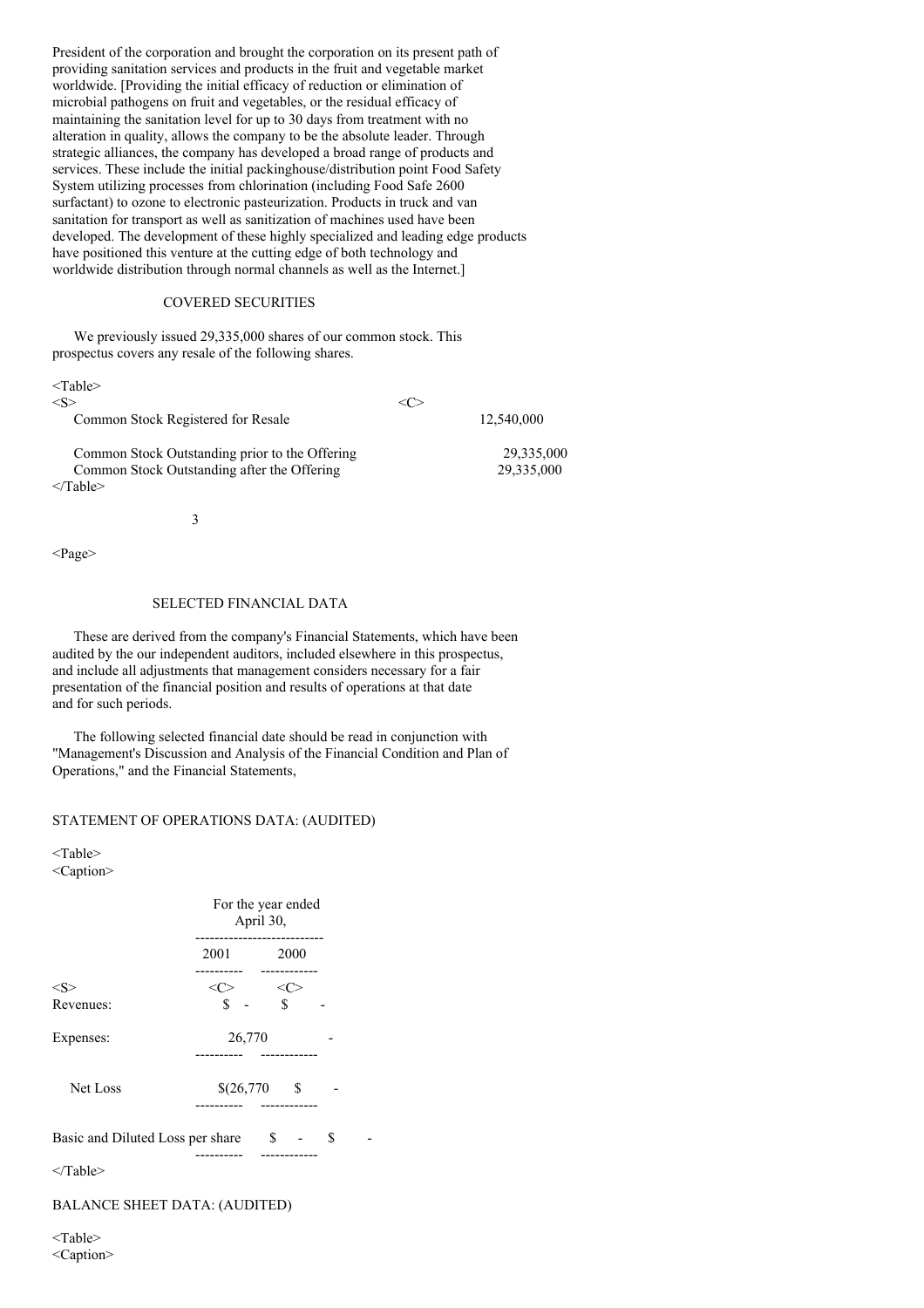April 30, 2001

| $<\!\!S\!\!>$          |  |  |
|------------------------|--|--|
| <b>Working Capital</b> |  |  |
| <b>Total Assets</b>    |  |  |
| Long Term Debt         |  |  |
| Shareholders' equity   |  |  |
|                        |  |  |

</Table>

3

<Page>

### RISK FACTORS

An investment in our common stock is speculative in nature and involves a high degree of risk. In addition to the other information contained in this prospectus, the following factors should be considered carefully before making any investment decisions with respect to purchasing our common stock. This prospectus contains, in addition to the lack of historical information, forward-looking statements that involve risks and uncertainties. eFood's actual results may differ materially from the results discussed in the forward-looking statements. Factors that might cause or contribute to such difference include, but are not limited to, those discussed below, as well as those discussed elsewhere in this prospectus.

# (1) WE ARE A DEVELOPMENT STAGE COMPANY, WITH NO OPERATING HISTORY, AND YOU COULD LOSE YOUR ENTIRE INVESTMENT.

Our business has not shown a profit. Since we commenced operations in October of 1996, we have accumulated a negligible net loss through the present. Although we expect to be profitable for the calendar year ending December 31, 2001, we cannot assure that a year-end profit will be realized or that profitability will continue in the future. In addition, we are in poor financial condition from a lack of capital.

# (2) FINANCIAL RISK OF DEPENDENCE ON KEY PERSONNEL.

The success of the company will depend to a great extent on Patricia Ross and her select management team. There is no assurance that these individuals will remain with the company due to the lack of employment contracts. If we lose our key personnel, our business may suffer. We depend substantially on the continued services and performance of our senior management and, in particular, their contacts and relationships, especially within the fresh fruit and vegetable industry.

## (3) RISK OF LOSS OF INVESTMENT DUE TO HIGHLY COMPETITIVE NATURE OF OUR INDUSTRY.

The market for sanitation products for fruits and vegetables is intensely competitive, and the specific niche the company is entering also carries with it a high degree of risk. eFood has no operating history or any revenues from operations. eFood has no significant assets or financial resources. eFood has operated at a loss and will continue to do so for some time or at least until the company has obtained financing and can fully execute its business plan.

We are smaller than our national competitors, and consequently lack the financial resources to enter new markets or increase existing market share. In fact, we compete with several companies that specialize in the \$5 billion dollar fruit and vegetable sanitation market. Most of these companies have longer histories, greater name recognition, and more financial resources than we do.

### (4) RISK OF LIQUIDITY, AS THERE IS NO PUBLIC MARKET FOR OUR SHARES, AND NO ASSURANCE OF A PUBLIC TRADING MARKET DEVELOPING OR OF NASDAQ INCLUSION.

Purchasers of these shares are at risk of no liquidity for their investment.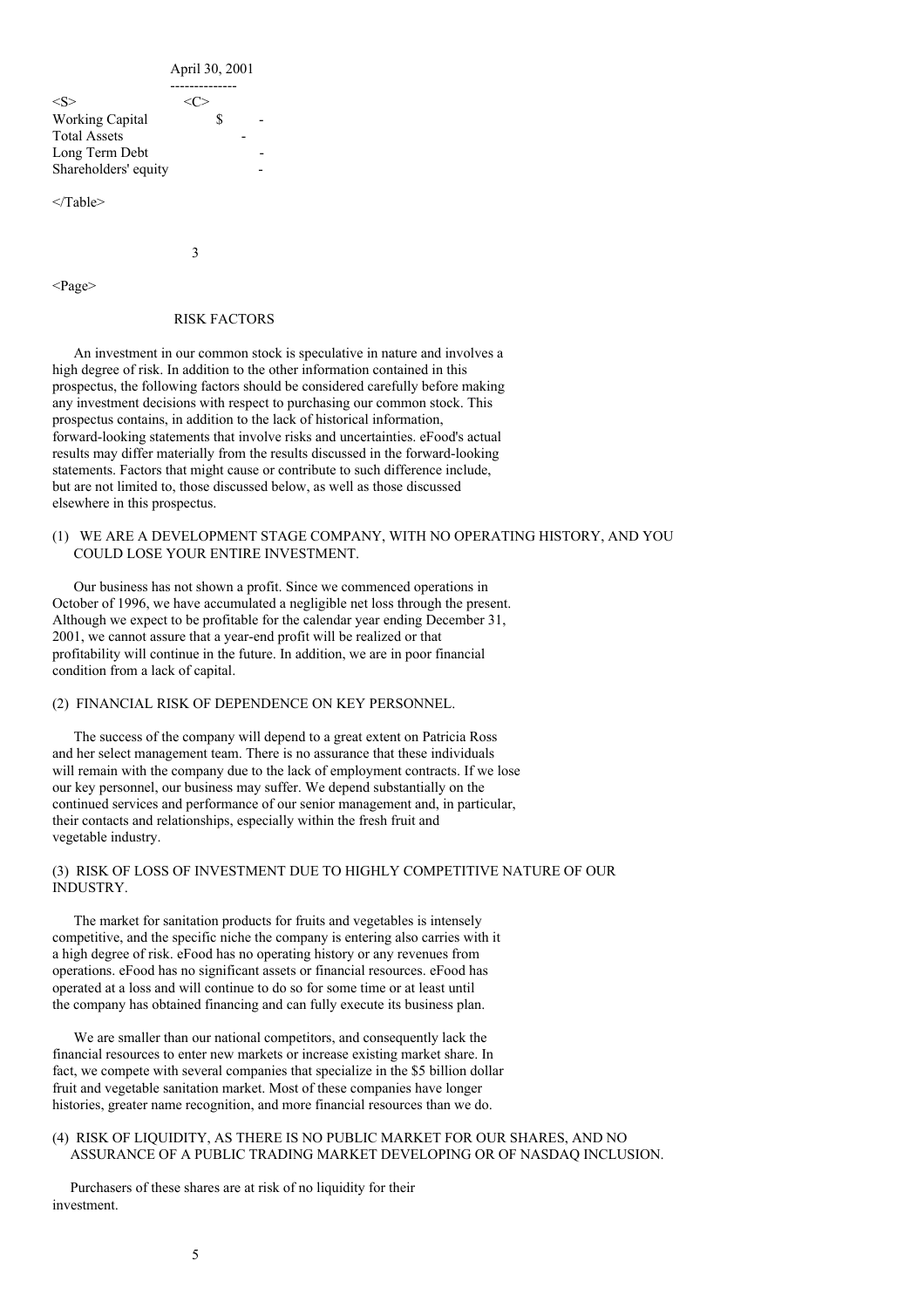#### <Page>

Prior to this offering, there has been no established trading market for our securities, and there is no assurance that a regular trading market for the securities will develop after completion of this offering. If a trading market does develop for the securities offered hereby, there can be no assurance that it will be sustained.

The Nasdaq Listing Qualifications Committee has not yet approved our common stock, however we have plans, upon the completion of this offering, to complete a proposed Initial Public Offering and then comply with Nasdaq's usual listing procedures. If for any reason the securities are not eligible for continued listing on NASDAQ, or a public trading market for the securities does not develop, purchasers of the securities may have difficulty selling their securities. In order to qualify for listing on Nasdaq, a company must, among other things, have at least \$2,000,000 in total assets and \$1,000,000 in total capital and surplus, a public float of a least 100,000 shares having a market value of least \$200,000, and a minimum bid price of \$1 per share, which minimum bid price requirement is waived if the Company maintains at least \$2,000,000 in total capital and surplus and \$1,000,000 in market value of its public float. If we are found able to satisfy the requirements for continued listing on Nasdaq, of which there can be no assurance, the common stock offered hereby would be quoted in the over-the-counter market in the National Quotation Bureau ("NQB") "Pink Sheets" or on the National Association of Securities Dealers ("NASD") OTC Electronic Bulletin Board under the same symbols.

In the event that, at some time in the future, the securities are no longer over the Nasdaq, it is anticipated that the common stock will be quoted in the National Quotation Bureau ("NQB") "Pink Sheets" or on the NASD OTC Electronic Bulletin Board, a NASD sponsored and operated inter-dealer automated quotation system for equity securities not quoted on Nasdaq. In such event, the prices and liquidity of the securities could be adversely affected and the trading of the securities could be subject to the so-called "penny stock" rules. See "Risk of low-priced Securities." Further, the de-listing of the securities may cause us to experience difficulty in raising additional capital and may result in a loss of coverage of the securities by brokers and financial press. The NASD OTC Bulletin Board was introduced in 1993 as an alternative to the "Pink Sheets" trading of over-the-counter securities. There can be no assurance that the NASD OTC Electronic Bulletin Board will be recognized as an alternative to quotation on the Nasdaq or in the "Pink Sheets."

### (5) RISK DUE TO POSSIBILITY OF HIGHLY VOLATILE STOCK PRICE.

Should a market develop for our shares, the trading price of the common stock is likely to be highly volatile and could be subject to wide fluctuations in response to factors such as actual or anticipated variations in quarterly operating results, announcements of technological innovations, new sales formats or new services by us or our competitors, changes in financial estimates by securities analysts, conditions or trends in Internet or traditional retail markets, changes in the market valuations of other Internet or produce and procurement oriented companies, announcements by us or our competitors of significant acquisitions, strategic partnerships, joint ventures, capital commitments, additions or departures of key personnel, sales of common stock and other events or factors, many of which are beyond our control. In addition, the stock market in general, and the market for produce and procurement companies in particular, has experienced extreme price and volume fluctuations which have often been unrelated or disproportionate to the operating performance of such companies. These broad market and industry factors may materially adversely affect the market price of the common stock, regardless of our operating performance. In the past, following periods of volatility in the market price of a company's securities, securities class-action litigation has often been instituted against such companies. Such litigation, if

<Page>

instituted, could result in substantial costs and a diversion of management's attention and resources, which could have a material adverse effect on our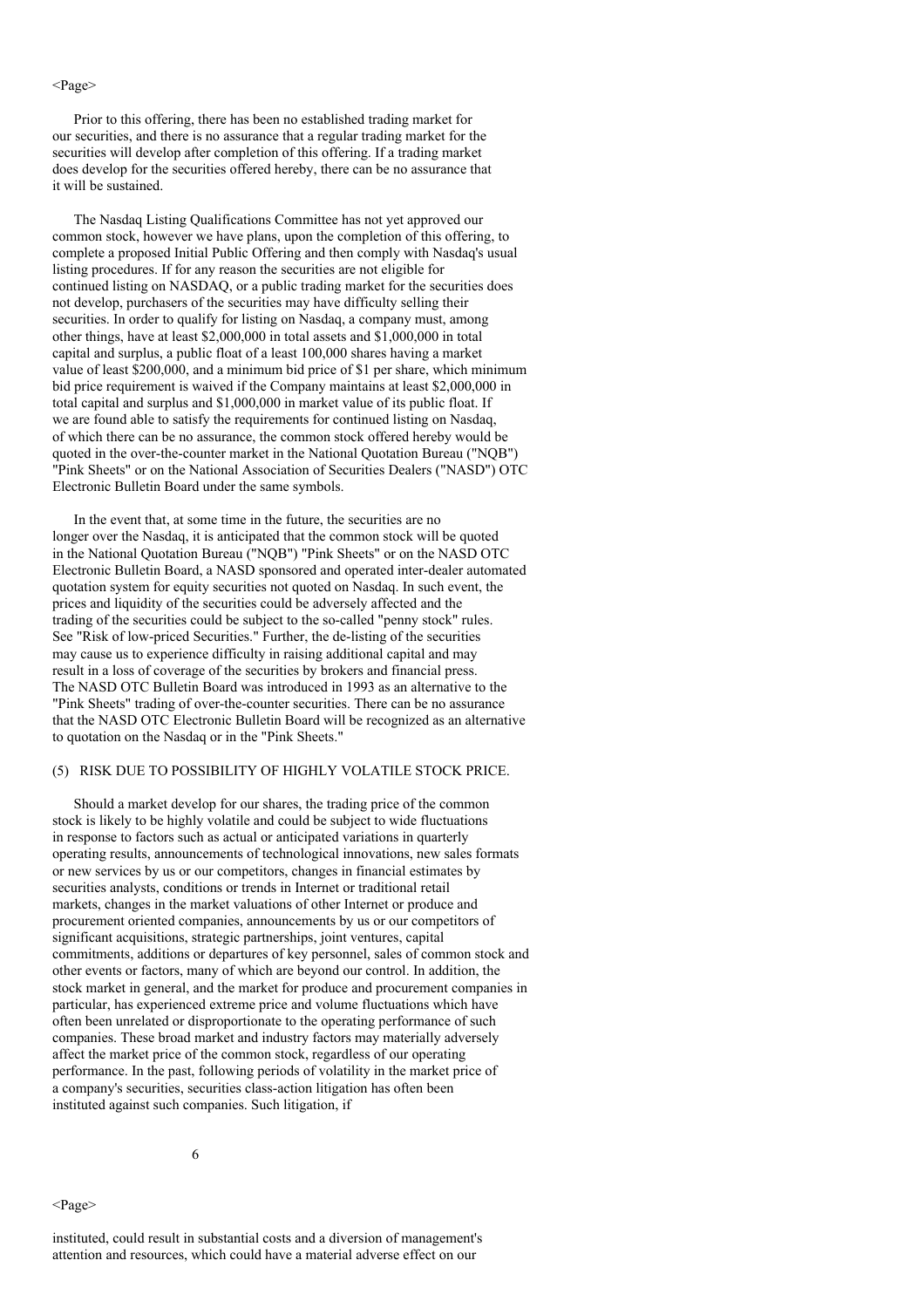business, results of operations, and financial condition.

# (6) RISK OF LOW-PRICED SECURITIES

The Securities and Exchange Commission has adopted regulations that generally define a "penny stock" as any equity security that has a market price of less than \$5.00 per share and that is not traded on a national stock exchange, NASDAQ or the NASDAQ National Market System. Now, or sometime in the future, penny stocks could be removed from NASDAQ or the NASDAQ National Market System or the securities may become subject to rules of the Commission that impose additional sales practice requirements on broker-dealers effecting transactions in penny stocks. In most instances, unless the purchaser is either (i) an institutional accredited investor, (ii) the issuer, (iii) a director, officer, general partner or beneficial owner of more than five percent (5 %) of any class of equity security of the issuer of the stock that is the subject of the transaction, or (iv) an established customer of the broker-dealer, the broker-dealer must make a special suitability determination for the purchase of such securities and have received the purchaser's prior written consent to the transaction. Additionally, on any transaction involving a penny stock, the rules of the Commission require, among other things, the delivery, prior to the transaction, of a disclosure schedule prepared by the Commission relating to the penny stock market and the risks associated with investing in penny stocks. The broker dealer also must disclose the commissions payable to both the broker-dealer and registered representative and current quotations for the securities. Finally, among other requirements, monthly statements must be sent to the purchaser of the penny stock disclosing recent price information for the penny stock held in the purchaser's account and information on the limited market in penny stocks. Consequently, the penny stock rules may restrict the ability of broker-dealers to sell the securities and may affect the ability of purchasers in this Offering to sell the securities in the secondary market.

#### FORWARD-LOOKING STATEMENTS

This prospectus contains statements that plan for or anticipate the future. Forward-looking statements include statements about the future of the Internet and food safety and sanitation industries, statements about our future business plans and strategies, and most other statements that are not historical in nature. In this prospectus, forward-looking statements are generally identified by the words "anticipate," "plan," "believe," "expect," "estimate," and the like. Because forward-looking statements involve future risks and uncertainties, there are factors that could cause actual results to differ materially from those expressed or implied. For example, a few of the uncertainties that could affect the accuracy of forward-looking statements include:

(A) an abrupt economic change resulting in an unexpected downturn in demand;

(B) governmental restrictions or excessive taxes on imports and exports;

(C) over-abundance of products and services related to the produce and procurement industries;

(D) economic resources to support the retail and wholesale promotion of new products and services;

(E) expansion plans, access to potential clients and advances in technology; and

#### 7

<Page>

(F) lack of working capital that could hinder the promotion and distribution of products and services to a broader based wholesale population.

### USE OF PROCEEDS

The principal purpose of this registration is to create a more liquid public market for eFood's common stock. Upon the effectiveness of this registration statement, a portion of eFood's outstanding shares of common stock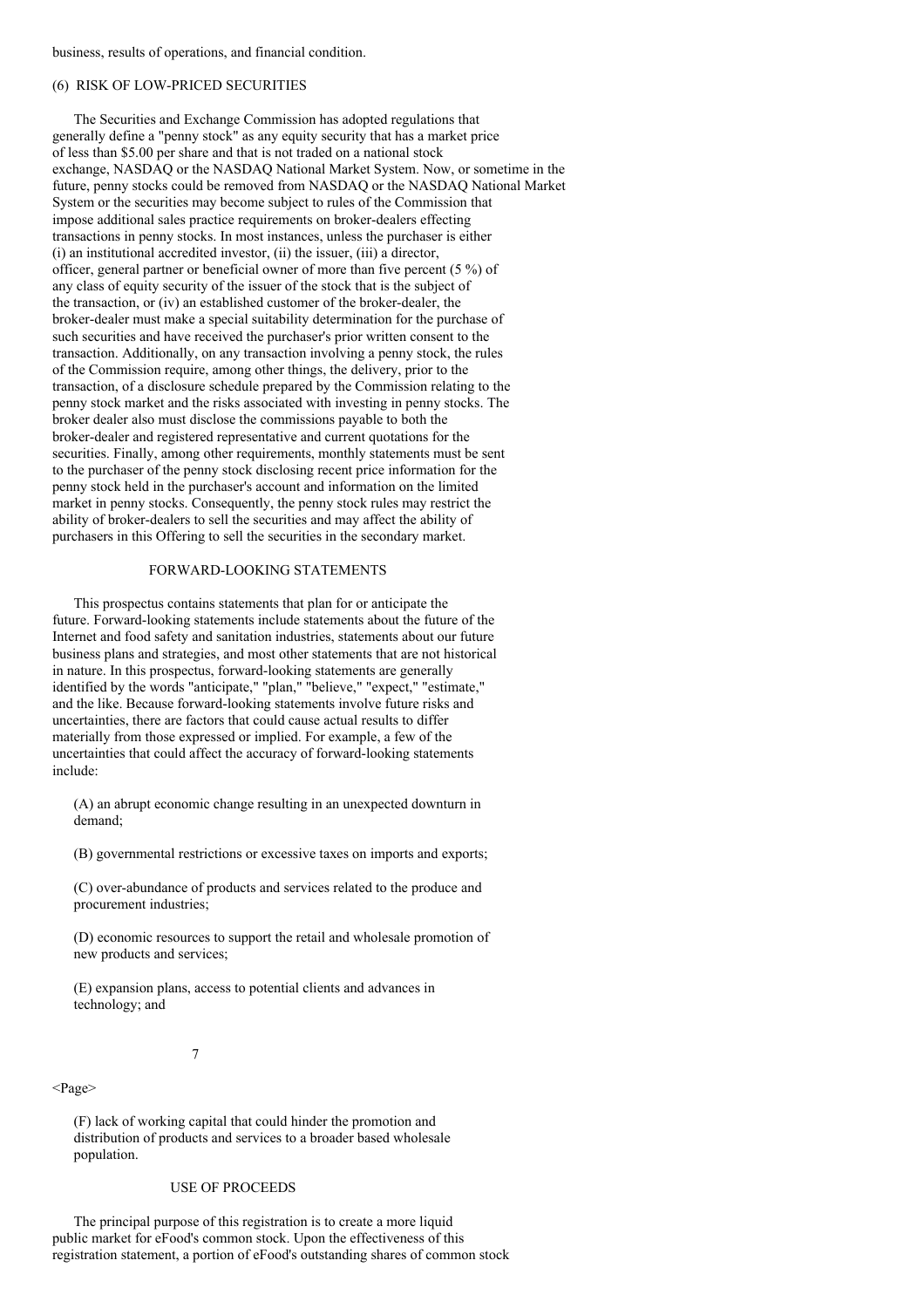will be eligible for resale under the Securities Act. While eFood will bear the expenses of the registration of the shares, eFood will not realize any proceeds from any actual resale of the shares that might occur in the future. The selling shareholders will receive all proceeds from any resale.

# DETERMINATION OF RE-SALE PRICE

This is not an offering of securities, but a registration of existing shares of common stock held by selling shareholders. Therefore, there is no offering price. The re-sales of shares, if any, will take place at then current market prices or, in the absence of an established market, at negotiated prices; or both.

Our business is subject to compliance with various government regulations. We are subject to regulation by numerous governmental agencies, the most active of which is the Securities and Exchange Commission (the "SEC"), which will regulate our status as a fully reporting company.

# SELLING SHAREHOLDERS

The following table sets forth certain information as of the date of this prospectus, with respect to the selling shareholders for whom eFood is registering shares for resale to the public. The shares listed in the table were issued to eFoodSafety.com, Inc. for cash at \$0.0005 (par value) per share. There are no known relationships between any of the shareholders, or eFood's management.

<Table>

<Caption>

|                        | Method of      | Original               | <b>Shares</b>  | Maximum No.            |
|------------------------|----------------|------------------------|----------------|------------------------|
|                        | Date of        | <i>Issuance</i>        | Beneficially   | of Shares to be        |
| Name of                | Original       | ( <i>i.e.</i> purchase | Owned Prior to | Sold Pursuant to       |
| Security Holder        | Issue          | gift, etc.)            | Registration   | this Prospectus        |
| < S >                  | <c></c>        | <c></c>                | <c></c>        | <c></c>                |
| Regency Financial      |                |                        |                |                        |
| Services, Ltd.         | $10-09-00$     | purchase               | 2.347.500      | 2,347,500              |
| Berkshire Capital      |                |                        |                |                        |
| Management Co. Inc.    | $10 - 09 - 00$ |                        | purchase       | 2,292,500<br>2,292,500 |
| Michael A. Patterson   | $10-09-00$     | purchase               |                | 150,000<br>150,000     |
| Interwest Association, |                |                        |                |                        |
| Inc.                   | $10-09-00$     | purchase               | 150,000        | 150,000                |
| Gina Della Femina      | $10-09-00$     | purchase               |                | 100,000<br>100,000     |
| Steven A. Sanders      | $10-09-00$     | purchase               |                | 100,000<br>100,000     |

#### 8

<Page>

| Laurence and Elisabeth  |                |          |           |           |
|-------------------------|----------------|----------|-----------|-----------|
| Paredes                 | $10 - 09 - 00$ | purchase | 15,000    | 15,000    |
| Ronald Sparkman         | $10 - 09 - 00$ | purchase | 2,040,000 | 2,040,000 |
| Stone Castle Keep, Inc. | $10-09-00$     | purchase | 2,040,000 | 2,040,000 |
| John M. Peragine        | $10-09-00$     | purchase | 525,000   | 525,000   |
| James Mylock, Jr        | $10-09-00$     | purchase | 525,000   | 525,000   |
| Andreas Lintzeris       | $10-09-00$     | purchase | 525,000   | 525,000   |
| Jon Callahan            | $10-09-00$     | purchase | 525,000   | 525,000   |
| Daniel Grieco           | $10-09-00$     | purchase | 10,000    | 10,000    |
| Amanda E. Johnson       | $10-09-00$     | purchase | 525,000   | 525,000   |
| Milton Irizarry         | $10-09-00$     | purchase | 525,000   | 525,000   |
| John C. Sypek           | 10-09-00       | purchase | 25,000    | 25,000    |
| Diane J. Harrison       | $10 - 09 - 00$ | purchase | 500       | 500       |
| William B. Harrison, II | $10-09-00$     | purchase | 500       | 500       |
| Norman Davis            | $10-09-00$     | purchase | 500       | 500       |
| Sheryl Cerasani         | $10 - 09 - 00$ | purchase | 500       | 500       |
| <b>Eileen Daniels</b>   | $10-09-00$     | purchase | 500       | 500       |
| Daniel Terzo            | $10-09-00$     | purchase | 500       | 500       |
| Lynnette Sparks         | $10 - 09 - 00$ | purchase | 500       | 500       |
| Debra Lynn Hensen       | $10-09-00$     | purchase | 500       | 500       |
| Sandra Taunton          | $10-09-00$     | purchase | 500       | 500       |
| Wilma J. & William B    |                |          |           |           |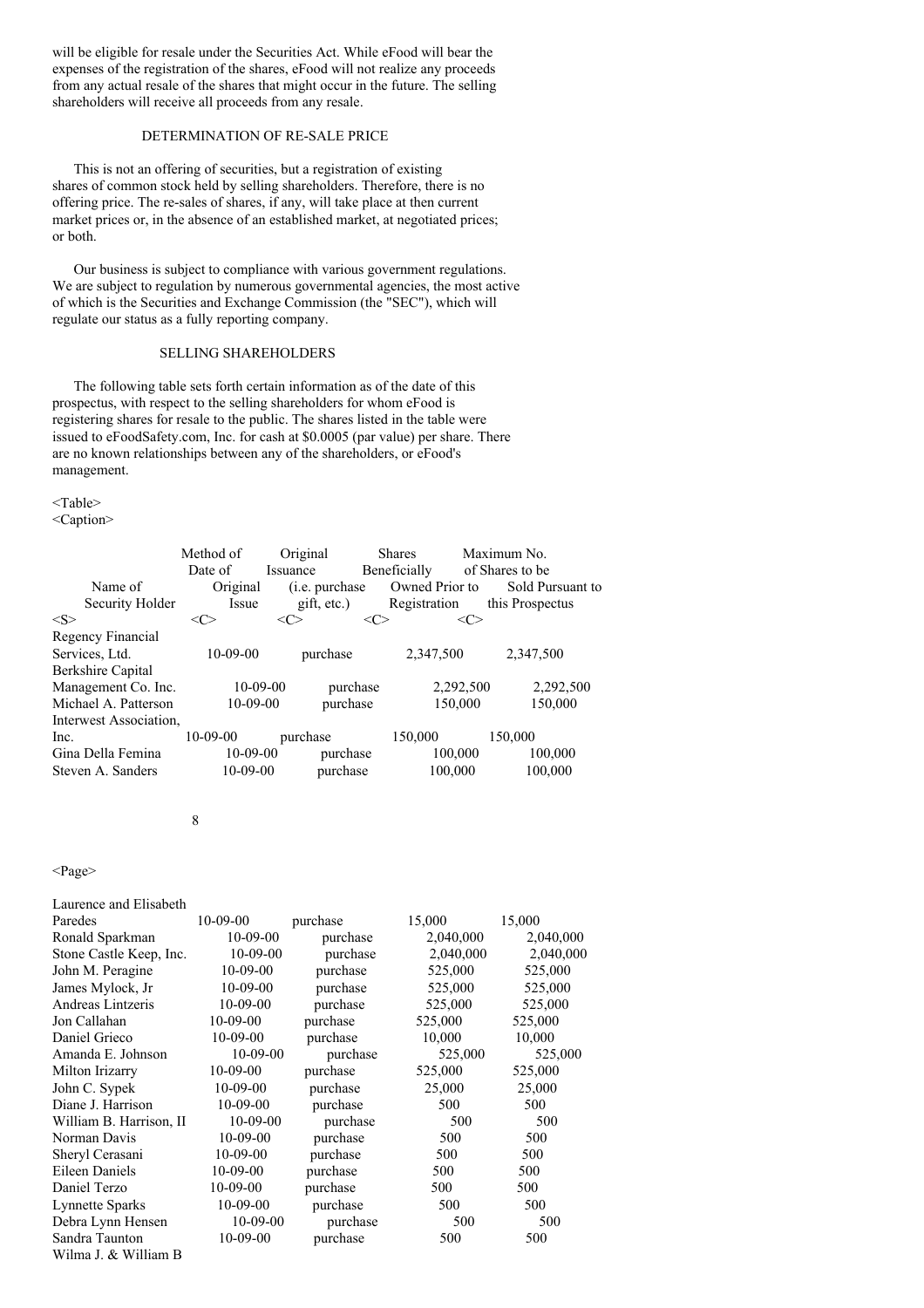| Harrison           | $10-09-00$     | purchase | 500     | 500     |
|--------------------|----------------|----------|---------|---------|
| Donald & Cathy     |                |          |         |         |
| Hejmanowski        | $10-09-00$     | purchase | 500     | 500     |
| Arthur Rigsby      | $10 - 09 - 00$ | purchase | 500     | 500     |
| Michael J. Daniels | $10 - 09 - 00$ | purchase | 114,000 | 114,000 |

#### </Table>

All of the shares offered by this prospectus may be offered for resale, from time to time, by the selling shareholders, pursuant to this prospectus, in one or more private or negotiated transactions, in open market transactions in the over-the-counter market, or otherwise, or by a combination of these methods, at fixed prices that may be changed, at market prices prevailing at the time of the sale, at prices related to such market prices, at negotiated prices, or otherwise. The selling shareholders may effect these transactions by selling their shares directly to one or more purchasers or to or through broker-dealers or agents. The compensation to a particular broker-dealer or agent may be in excess of customary commissions. Each of the selling shareholders may be deemed an "underwriter" within the meaning of the Securities Act in connection with each sale of shares. The selling shareholders will pay all commissions, transfer taxes and other expenses associated with their sales.

# PLAN OF DISTRIBUTION

To our knowledge, none of the selling shareholders has made any arrangement with any brokerage firm for the sale of the shares. The selling shareholders have advised us that they presently intend to

 $\overline{Q}$ 

<Page>

dispose of the shares through broker-dealers in ordinary brokerage transactions at market prices prevailing at the time of sale.

Any broker-dealers or agents who act in connection with the sale of the shares may be deemed to be underwriters. Any discounts, commissions or concessions received by any broker-dealers or agents may be deemed to be underwriting discounts and commissions under the Securities Act.

eFood has not registered its shares for resale under the securities or "blue sky" laws of any state. Current shareholders and persons who desire to purchase the shares in any trading market that may develop in the future, should be aware that there may be significant state "blue sky" restrictions upon the ability of new investors to purchase the securities. These restrictions could reduce the size of any potential trading market. Under federal law, non-issuer trading or resale of eFood's common stock may be exempt from most state registration or qualification requirements. However, some states may continue to restrict the ability to register or qualify eFood's common stock for both initial sale and secondary trading by regulations prohibiting or imposing limitations on the sale of securities of development stage issuers.

### LEGAL PROCEEDINGS

We are not a party to any legal proceedings.

#### MANAGEMENT

We currently have no paid full time employees. The management team, consisting of the following individuals, is conducting the business of the company:

<Table> <Caption>

|               | NAME               | <b>POSITION</b>              | AGE |    |
|---------------|--------------------|------------------------------|-----|----|
| $<\!\!S\!\!>$ |                    |                              |     |    |
|               | Patricia Ross      | President/Treasurer/Director |     | 60 |
|               | Clarence W. Karney | CEO/Secretary/Director       |     | 60 |
|               | Lindsey Lee        | CFO                          | 42. |    |
|               | Scott McFee        | VP Operations/Director       |     | 43 |
|               | Raymond Klocke     | Director                     | 58  |    |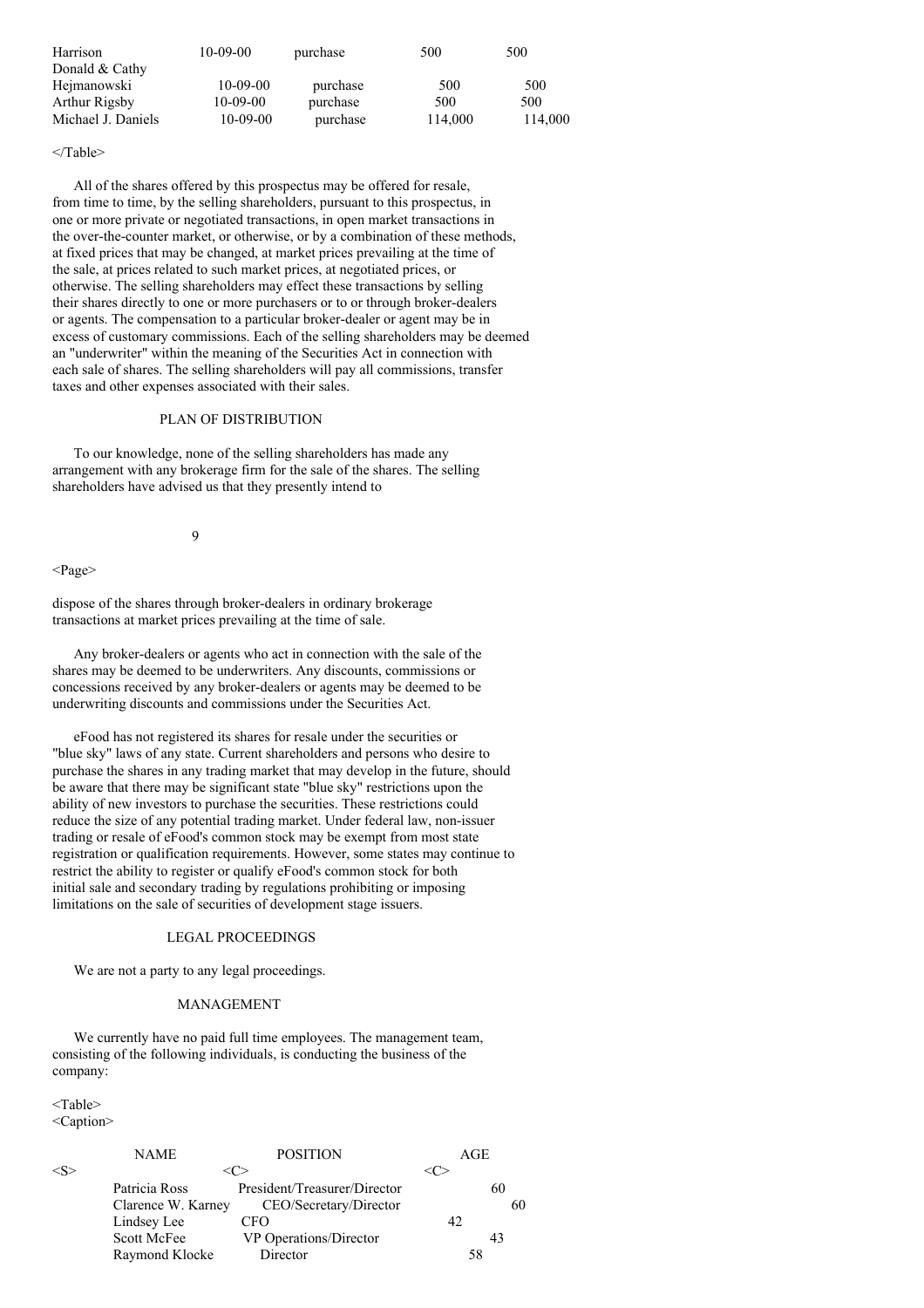There are no family relationships among the officers and directors.

PATRICIA ROSS, PRESIDENT, TREASURER, AND DIRECTOR, was president of Prime World Travel, Inc., a full service travel agency in Phoenix, Ariz., from May 1995 to September 2000. From November 2000 to the present, she has been a Managing Account Representative in the Executive Travel Department of American Express. From April 1999 through September 1999, Ms. Ross also served as Vice President of Food Safety Systems, a food processing company and the "predecessor" to eFood. Diversified Funds, a publicly traded holding company, acquired Food Safety Systems in the summer of 1999.

10

<Page>

Ms. Ross has served eFood as a director for one year of a three-year term. She has been selected as one of the ten most influential women in the transportation and travel industry and honored as one of the 100 most influential women in Arizona. She was elected the first woman president of the Chamber of Commerce in Arizona, selected to represent Arizona at the White House Conference for Small Business, and is currently a Trustee on the Board of Directors for the Arizona Small Business Association.

CLARENCE W. KARNEY, CEO, SECRETARY, AND DIRECTOR, founded Karney & Associates, a consulting firm, in 1984 and spent seventeen years building it into a leader in the operations and inspections of fresh Fruit and vegetables from Central America. He is presently acting president of that firm, which is located in Visalia, California. Previously, Mr. Karney spent over nineteen years with the Federal Government Departments of Defense and the USDA. Mr. Karney is currently a member of the United Fresh Fruit and Vegetable Association, Western Growers Association, Institute of Food Technologists, International Food Processors, Fresh Cut Produce Association, and the Produce Marketing Association. He has also served one year of a three-year term as a director of eFood.

A personal bankruptcy petition was filed by Mr. Karney on October 25, 2000, and was discharged on February 1, 2001.

LINDSEY LEE, CFO, was a founding partner in Bond, Taylor and Lee, LLP, and for the past five years has been practicing as a licensed attorney, CPA, and Chartered Financial Analyst. Mr. Lee previously held positions with Arthur Andersen and Kenneth Leventhal & Company.

SCOTT MCFEE, Director, from September 1993 through March 2001, held positions in various operational, distribution and production capacities with Del Monte Fresh Produce. In his most recent position he was General Manager for Production and Distribution for Del Monte in Sanger, California, a 250,000 square foot packing and cooling facility. As G.M., Mr. McFee was responsible for a budget of approximately \$14 million per year and 230 employees. Prior to Del Monte, Mr. McFee was employed at Sea-Land Service for seven years in various supervisory and advisory positions. Since March 2001 he has been Vice President of Programming for American Ships in Tampa, Florida. American Ships is a steamship/freight company with vessels that import and export container and break-bulk shipments of produce, dry good, steel, etc. Mr. McFee has served as a director of eFood for one year of a three-year term.

RAYMOND KLOCKE, Director, was Vice-President of Safeway from 1991 until November, 1998. Since that time he has served as president of his own consulting firm, Klocke Advantage, which specializes in services to the produce and procurement industries. Prior to Safeway, Mr. Klocke was Vice-President of Merchandising and Procurement for the Kroger Company in Cincinnati, Ohio. During his twenty-six years at Kroger, he was held accountable for the procurement of over two billion pounds of fresh produce and sales of \$85 million while providing leadership to fourteen divisions within the company. Mr. Klocke is a professional speaker at seminars relating to the produce industry, and has held posts as Chairman of the United Way and President of the Produce Marketing Association. Mr.Klocke has served one year of a three-year term as an eFood director.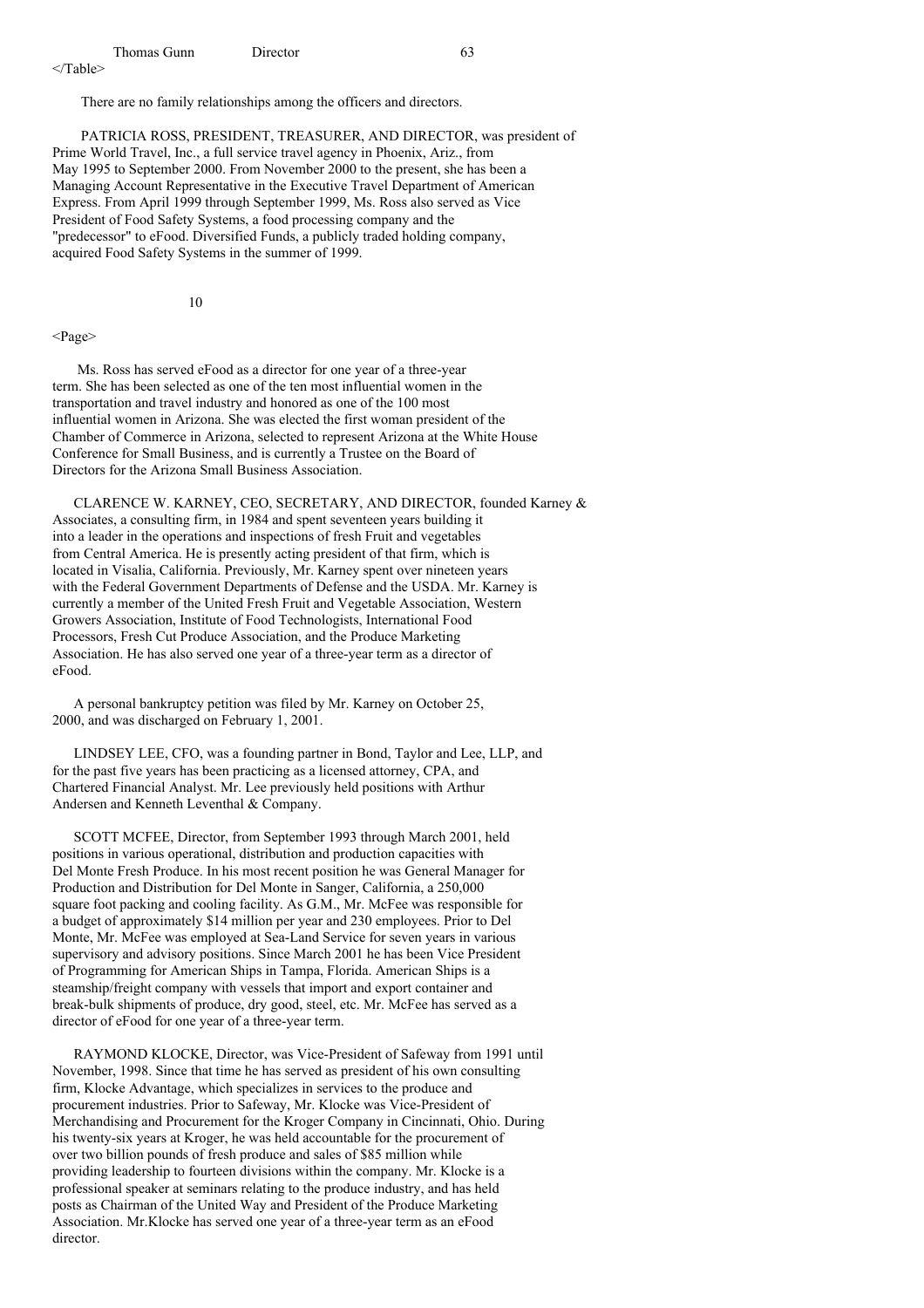THOMAS GUNN, Director, is a former Chairman and Chief Executive Officer of Adidas Southwest and a former President of Stroh's Beer of Dallas. He is currently an Advisory Board member for the Republic Bank of Dallas and a board member of Neuhoff Packing Company. Mr. Gunn has for the past

11

<Page>

ten years been Executive Director of the Arizona Small Business Association and is a founder of the Arizona Forum. He has served one year of a three-year term as a director of eFood Safety.

# EXECUTIVE COMPENSATION

No compensation is currently being paid by the company to any of the executives. It is possible that upon completion of equity financing a compensation package will be developed, however there is no time frame for the foreseeable future. The board of directors will determine compensation of executives and shareholders of the company will not have the opportunity to vote on or approve such compensation. The board of directors will be developing a compensation package that will be within industry standards for executives similarly situated with other companies in the same industry.

# PRINCIPAL SHAREHOLDERS

The following table sets forth certain information known to eFoodSafety.com, Inc. regarding beneficial ownership of eFood's common stock at October 16, 2000 and as adjusted to reflect the sale of the shares of common stock in this registration for re-sale by:

- o each person known by eFood to be the beneficial owner of more than 5% of eFood's common stock;
- o each of eFood' s directors and executive officers; and
- o all executive officers and directors as a group.

#### <Table>

<Caption>

|                             | Outstanding | Percentage          |                        |  |
|-----------------------------|-------------|---------------------|------------------------|--|
|                             | Common      | of shares           |                        |  |
| Name and Address of         |             | Stock Prior to      | Beneficially           |  |
| Beneficial Owner            |             |                     | Registration Owned (1) |  |
| $<\!\!S\!\!>$               | <c></c>     | $\langle C \rangle$ |                        |  |
| Berkshire Capital           |             |                     |                        |  |
| Management Co., Inc.        |             |                     |                        |  |
| 670 White Plains Rd         |             |                     |                        |  |
| Suite 120                   |             |                     |                        |  |
| Scarsdale, NY 10583         |             | 2,292,500           | 7.81%                  |  |
|                             |             |                     |                        |  |
| Regency Financial Services, |             |                     |                        |  |
| Ltd.                        |             |                     |                        |  |
| 670 White Plains Rd,        |             |                     |                        |  |
| Suite 120                   |             |                     |                        |  |
| Scarsdale, NY 10583         |             | 2,347,500           | 8%                     |  |
|                             |             |                     |                        |  |
| Ron Sparkman                |             |                     |                        |  |
| 10616 Brown Fox Trail       |             |                     |                        |  |
| Littleton, CO 80125         |             | 2,040,000           | 6.95%                  |  |
|                             |             |                     |                        |  |
| Stone Castle Keep, Inc.     |             |                     |                        |  |
| 10616 Brown Fox Trail       |             |                     |                        |  |
| Littleton, CO 80125         |             | 2,040,000           | 6.95%                  |  |
|                             |             |                     |                        |  |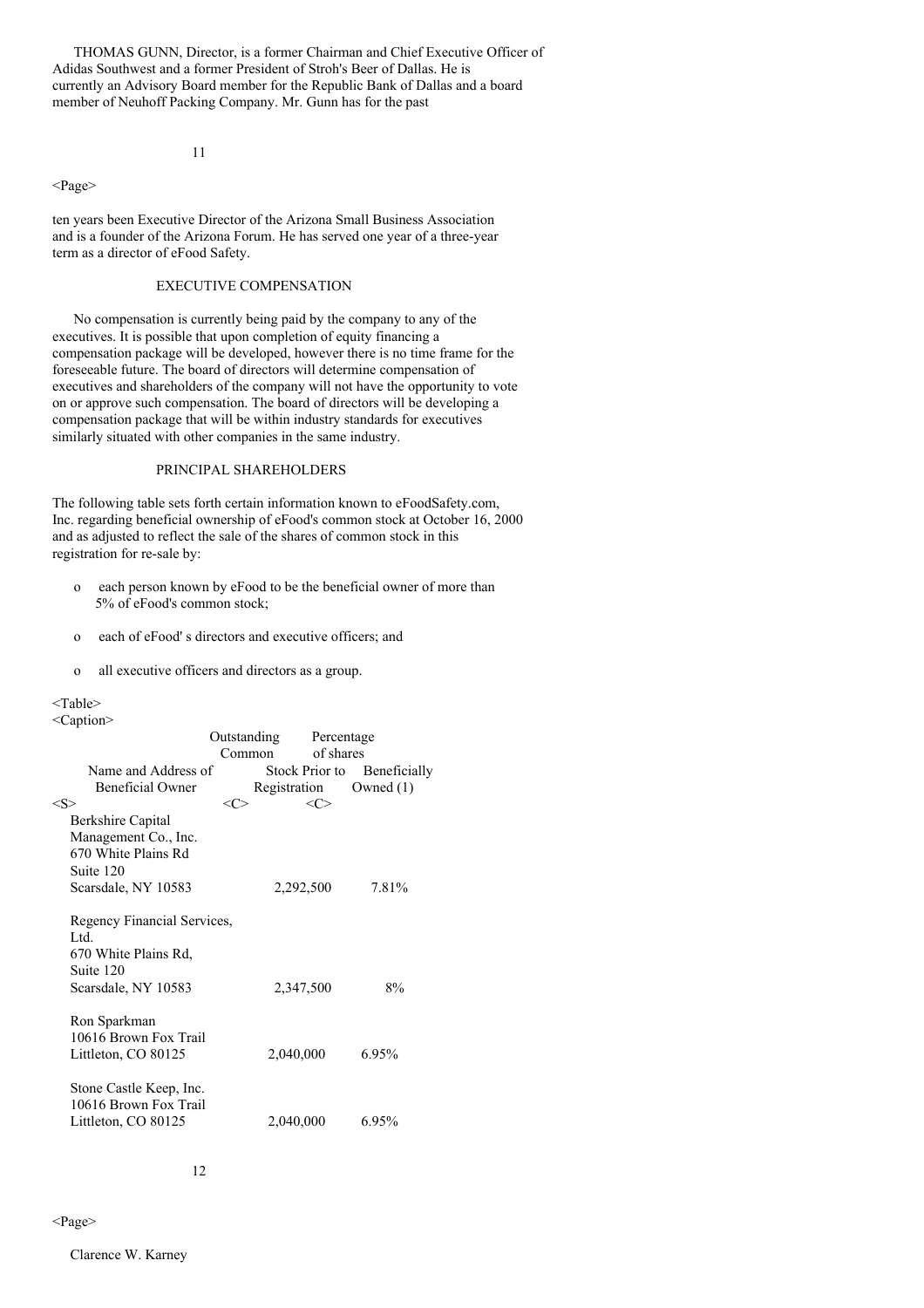| 3244 Oakview Drive<br>Visalia, CA 93277                        | 8,397,500  | 28.63% |
|----------------------------------------------------------------|------------|--------|
| Patricia Ross<br>350 West Caldwell Avenue<br>Visalia, CA 93277 | 8,397,500  | 28.63% |
| All Officers and Directors as<br>a group (4 in number)         | 16,795,000 | 57.25% |

# </Table>

(1) The information contained in this table with respect to beneficial ownership reflects "beneficial ownership" as defined in Rule 13d-3 under the Exchange Act. All information with respect to the beneficial ownership of any shareholder has been furnished by such shareholder and, except as otherwise indicated or pursuant to community property laws, each shareholder has sole voting and investment power with respect to shares listed as beneficially owned by such shareholder. Pursuant to the rules of the Commission, in calculating percentage ownership, each person is deemed to beneficially own shares subject to options or warrants exercisable within 60 days of the date of this Prospectus, but shares subject to options or warrants owned by others (even if exercisable within 60 days) are deemed not to be outstanding.

### DESCRIPTION OF SECURITIES

The Articles of Incorporation authorize capital stock consisting of 50,000,000 shares of common stock, \$0.0005 par value.

# COMMON STOCK

As of October 16, 2000, there were 29,335,000 shares of common stock issued and outstanding that were held of record by approximately 32 shareholders.

Each outstanding share of common stock is entitled to one vote on all matters to be submitted to a vote of shareholders, except that, upon giving the notice required by law, shareholders may cumulate their votes in the election of directors. Holders do not have preemptive rights, so we may issue additional shares that may reduce each holder's voting and financial interest in our company. The right of holders of our common stock to receive dividends may be restricted by the terms of any shares of our preferred stock issued in the future. If we were to liquidate, dissolve, or wind up our affairs, holders of common stock would share proportionately in our assets that remain after payment of all of our debts and obligations and after any liquidation payments with respect to preferred stock.

### PREFERRED STOCK

There is no provision in the Articles of Incorporation for preferred stock at this time.

#### 13

<Page>

#### DIVIDENDS

We have no plans to pay dividends at this time, and we do not expect to pay dividends on common stock anytime soon. Our board will decide on any future payment of dividends, depending on the results of operations, financial condition, capital requirements, and any other relevant factors.

At present, there are no provisions in the by-laws that could delay a change in control of the company.

# CONVERTIBLE NOTES

There are no convertible notes outstanding at this time.

### SHARES ELIGIBLE FOR FUTURE USE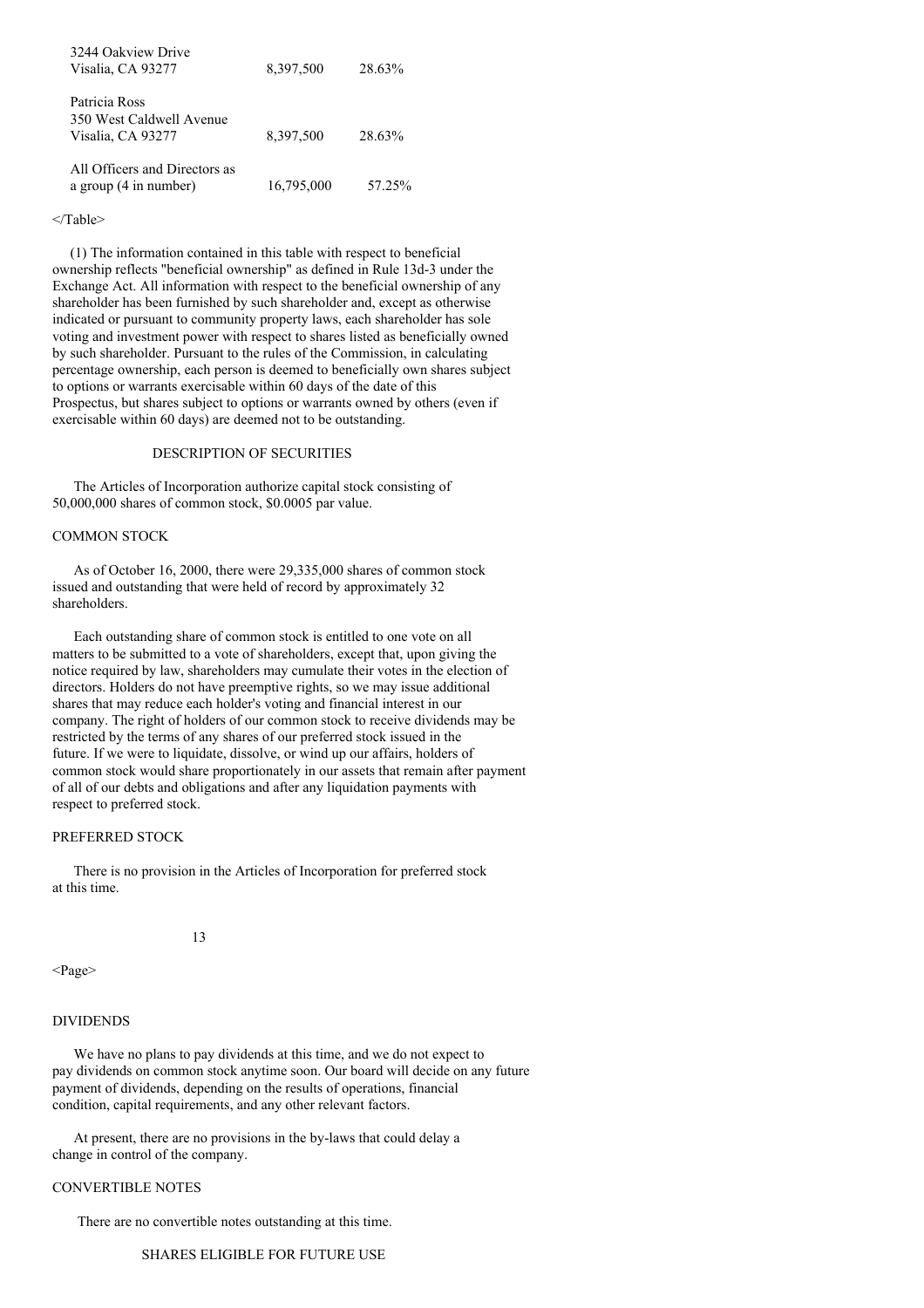Upon the effectiveness of this registration statement, eFood will have 12,540,000 outstanding common shares registered for resale by the selling shareholders in accordance with the Securities Act of 1933.

Prior to this registration, no public trading market has existed for shares of eFood common stock. The sale, or availability for sale, of substantial amounts of common stock in the public trading market could adversely affect the market prices for eFood's common stock.

# DESCRIPTION OF BUSINESS AND PLAN OF OPERATION

eFoodSafety.com, Inc., was incorporated in Nevada on October 28, 1996 as DJH International, Inc., to market products through the Internet. The founder saw the need for good products and services to be marketed traditionally and via the World Wide Web and sought opportunities through companies that had the ability to sell and deliver in a timely fashion.

On October 2, 2000, the company declared a 6 to 1 stock split of its shares of common stock. Subsequently, on October 16, 2000, we entered into an agreement and plan of reorganization with Global Procurement Systems, Inc. whereby we acquired Global. As a result of the acquisition, we issued 16,795,000 shares of common stock in exchange for the outstanding shares of Global and changed our name to eFoodSafety.com, Inc. Upon the merger, Ms. Patricia Ross assumed the official duties as president and brought us to our present path toward providing sanitation services and products in the fruit and vegetable market worldwide.

We have undergone no bankruptcy, receivership, or similar proceedings.

We were organized for the purpose of creating a corporate vehicle to seek, investigate and, if such investigation warrants, acquire an interest in one or more business opportunities presented to it. At this time, we have completed a merger as per above, and have identified a specific business that we have targeted for operations. This plan of operation assumes that we will be able to raise the necessary funds, through equity and/or debt financing, to finance our food safety products and services business. We

14

### <Page>

presently have no cash on hand and management serves without compensation.

The company is still considered to be a development stage company, with no significant revenue, and is dependent upon the raising of capital through placement of its common stock. There can be no assurance that we will be successful in raising the capital it requires through the sale of its common stock.

We intend to enter the emerging industry of providing effective methods and products to ensure the safety of fruit and vegetables being marketed worldwide, which in 1997 was a \$5 Billion market. To this end, we have developed a proprietary "Food Safety Program", for which we will seek an intellectual property patent.

The U.S. Department of Agriculture has estimated that less than 2% of all fruits and vegetables are pathogen, or "germ", free, at the initial packing point, and less still are provided with a way to continue to eliminate the growth of pathogens during the distribution cycle. Recently, old methods of sanitation have resulted in illness and, in some cases, death of consumers of fresh fruit and vegetables as well as processed juices. Our research, covering the past two years and, along with our process development, costing \$400,000 in funds contributed exclusively by management, has demonstrated that our Food Safe Program, utilizing chlorine in conjunction with Food Safe 2600 (our proprietary surfactant), ozone, or electronic pasteurization virtually eliminated all pathogens, including E. coli, Salmonella, and Listeria, at the packing house or distribution center.

The Food Safety Program is a complete process that incorporates an application and monitoring system utilizing either existing or custom designed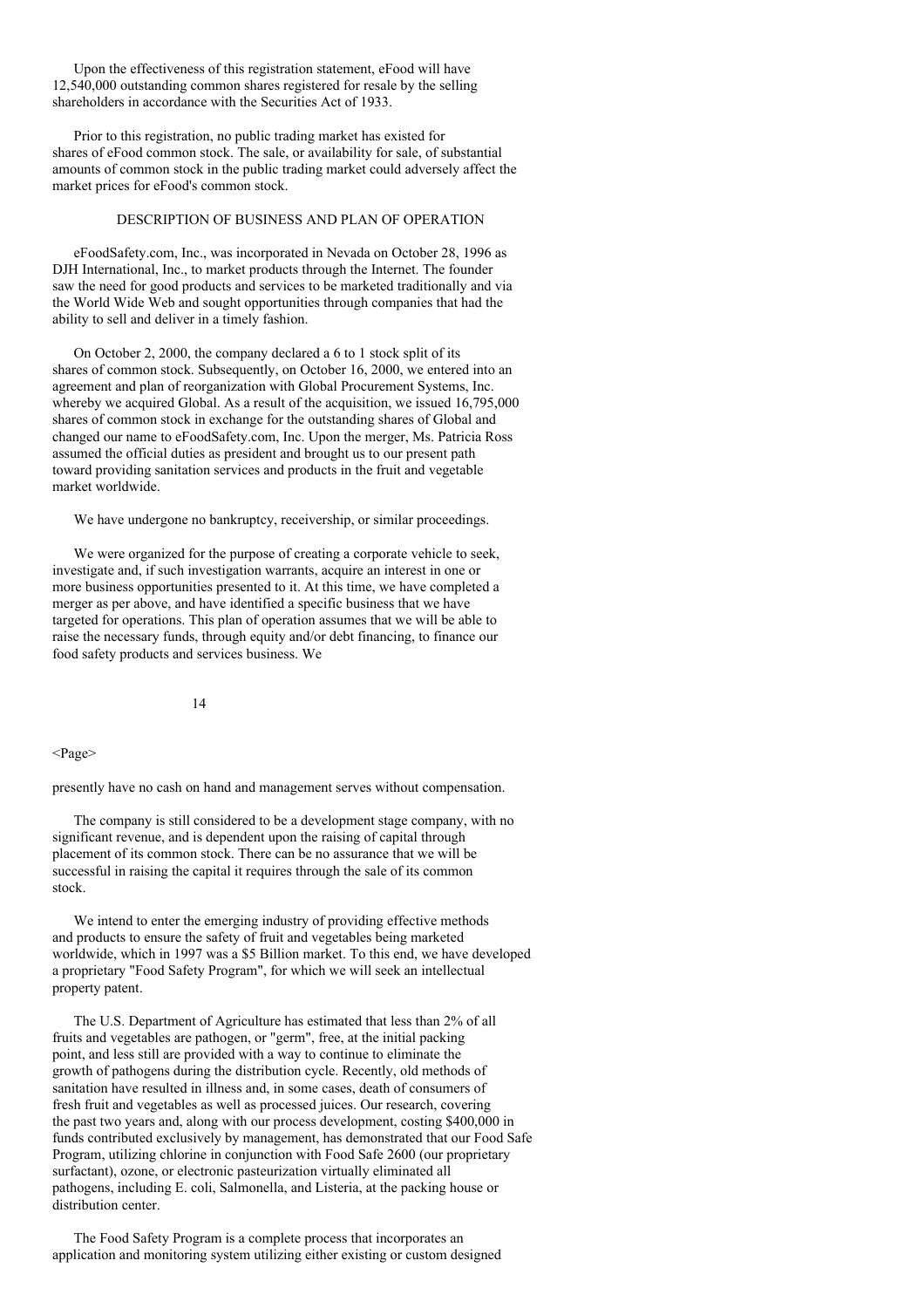spray applications of Food Safe materials to fresh fruit and vegetables after the initial chlorine bath. The program continuously monitors water quality, Oxidation Reduction Potential (ORP), ph, chlorine concentration, and maintains continuous records in encrypted for that satisfies [HAACP] requirements.

There is no up-front cost to the customer involved in the program. We supply machinery and materials. Charges for usage of the program are based on each unique situation and are determined on a case-by-case basis.

The program uses common materials, as does the manufacture of equipment, so we have a multitude of vending sources from which to choose. In addition, we plan to market our products and services so as not to become dependent on any one customer; the industry is highly fragmented in any case.

In addition to providing food sanitation services at the customer's facility, we intend to lease three of our own supply point/distribution facilities, beginning at Fresno, California, and extending to already identified sites at Mesa, Arizona, and Houston, Texas. These facilities will recondition, repack, cross dock, store drop, and Food Safe process all fresh fruits and vegetables for domestic & export customers. Produce will be marketed for our account under the name # 1 PATRIOT BRAND. Fresno can be producing revenue approximately 45 days following funding, and Mesa and Houston can be set up within 90 days.

We also plan to use the Mesa location as an equipment manufacturing facility.

Targeted customer s will be, among others:

o Pappas, Landry's, and Joe's Crab Shack restaurants, Hyatt, Hilton, Marriott and Holiday Inn hotels;

# 15

<Page>

- o Kroger, Albertson's, Randall's, HEB, Whole Foods, Winn-Dixie, Wal-Mart, Tom Thumb, Brookshire Markets and Safeway grocery stores, and Grocers Supply;
- o All governmental agencies, DPSC troop issue, VA hospitals, state and local hospitals, correctional institutions, sports complexes, and Nasa procurement;
- o Burger King, Jack in the Box, Wendy's, Luby's, Pepsi Co., Disney, Kentucky Fried Chicken, and McDonalds food chains;
- o Cruise ship lines, Sysco, Watson Foods, 7-11, cargo ships, US Foodservice, and Alliliant.

We will market all services, products, and produce from our off-line supply/distribution facilities through outside salesmen and through our web site, eFoodSafety.com.

We also intend to provide information of produce FOBs worldwide, growing conditions, digital inspections of produce, and digital Internet appraisals for lending institutions and claims adjusters.

## **COMPETITION**

The on-line food-safe products and services marketplace is in its infancy, with no dominant business-to-business leader.

The fresh fruits, vegetables, and produce industries are extremely competitive and have become highly fragmented over the years. Operators have been attempting to hold or increase market share through the development and operation of traditional sales and distribution outlets. We believe that on-line marketing will be effective, and that others will emulate our business model.

There are presently, to the best of our knowledge, no companies that provide complete inspection services, processes, and equipment. There are, however, competitors that do provide partial food-safe programs.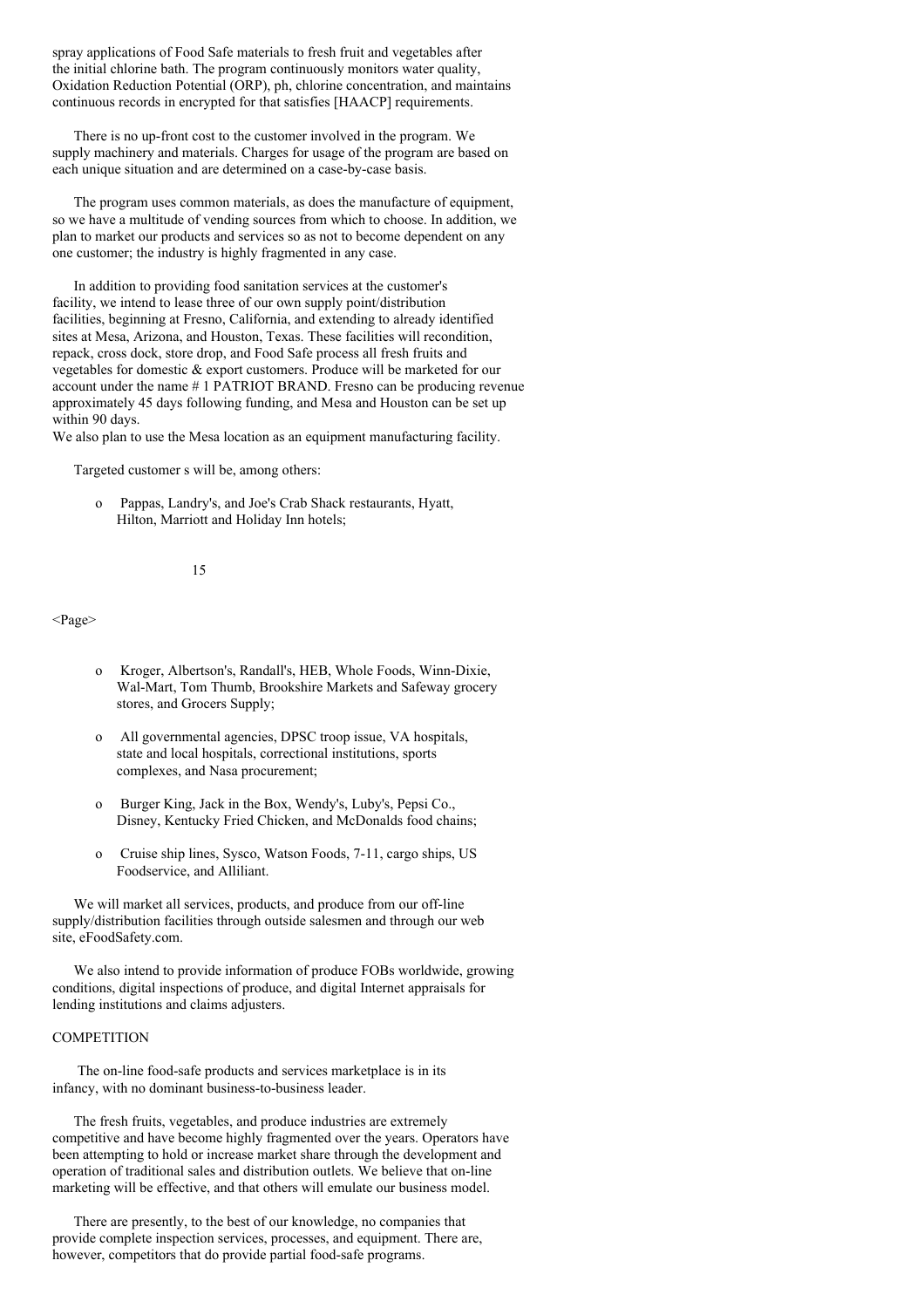We will compete with many different companies regarding certain commodities in the marketplace including, but no limited to:

- o Dole, Castle & Cook, Del Monte, Baskovitch, Redi Pack, Grimmway Farms, Tony Vitrano, Fresh Express, T & A, Fresh America, Sysco, Wal-Mart, K Mart, Costco, Cub Stores, Super Value, Fresh Point, AmeriServ, Kraft, and Monarch Foods;
- o Safeway, Albertson's, Winn Dixie, Publix, Kroger, Food Lion, Stop & Shop, Wegman's, Giant Foods, Path Mart, Cash & Carry, and Raley's;
- o Burger King, Wendy's, McDonald's, In and Out Burger, Chili's, Subway, Hardee's, Jack-in-the-Box, White House, What-a-Burger, PepsiCo, Hyatt Hotels, Marriott Hotels, and Hilton Hotels.
- o Private inspection services such as McDonald's Inspections and FBI Inspections.

The only licenses required will be a PACA (Perishable Agricultural Commodities Act) License and a State's License issued by the State Department in each state the company is conducting its business.

Our president, Mr. Clarence Karney has three decades of experience in this industry, and the processes developed comply with all present governmental and industry standards. There are no

16

<Page>

applicable environmental laws that require compliance.

The management team will consist of approximately ten officers and/or directors. Six supervisors will oversee the operations divisions at each distribution center. The employees at each facility will be contracted through local vendors.

# DESCRIPTION OF PROPERTY

We have office facilities and equipment that are provided at no charge until we are able to complete our first round of financing. Karney and Associates provides the space at Visalia, California.

# INTEREST OF NAMED EXPERTS AND COUNSEL

The law firm of Daniels, McGowan & Associates, c/o Richard E. Daniels, Esq., 1201 Allen Market Lane, Suite 200, St. Louis, Missouri 63104, telephone (314) 621-2728, has been retained to advise the company regarding this filing.

The audited financial statements of eFoodSafety.com, Inc. included in this Prospectus and elsewhere in the Registration Statement have been audited by Robison, Hill & Co., 1366 East Murray Holladay Road, Salt Lake City, Utah 84117, telephone (801) 272-8045, independent public accountants, as indicated in their reports with respect thereto, and are included herein in reliance given upon their authority of said firm as experts in accounting and auditing.

# TRANSFER AGENT AND REGISTRAR

The transfer agent and registrar for our common stock is Signature Stock Transfer, Inc., 14675 Midway Road, Suite 221, Addison, Texas 75001; telephone (972) 788-4193.

### DISCLOSURE OF COMMISSION POSITION ON INDEMNIFICATION FOR SECURITIES ACT LIABILITIES

Section 78(1)(2)(3)  $\&$  (4) of the Nevada Revised Statutes (the "NRS") permits corporations to indemnify a director, officer or control person of the corporation or its stockholders for any liability asserted against him and liability and expenses incurred by him in his capacity as a director, officer, employee or agent, or arising out of his status as such, whether or not the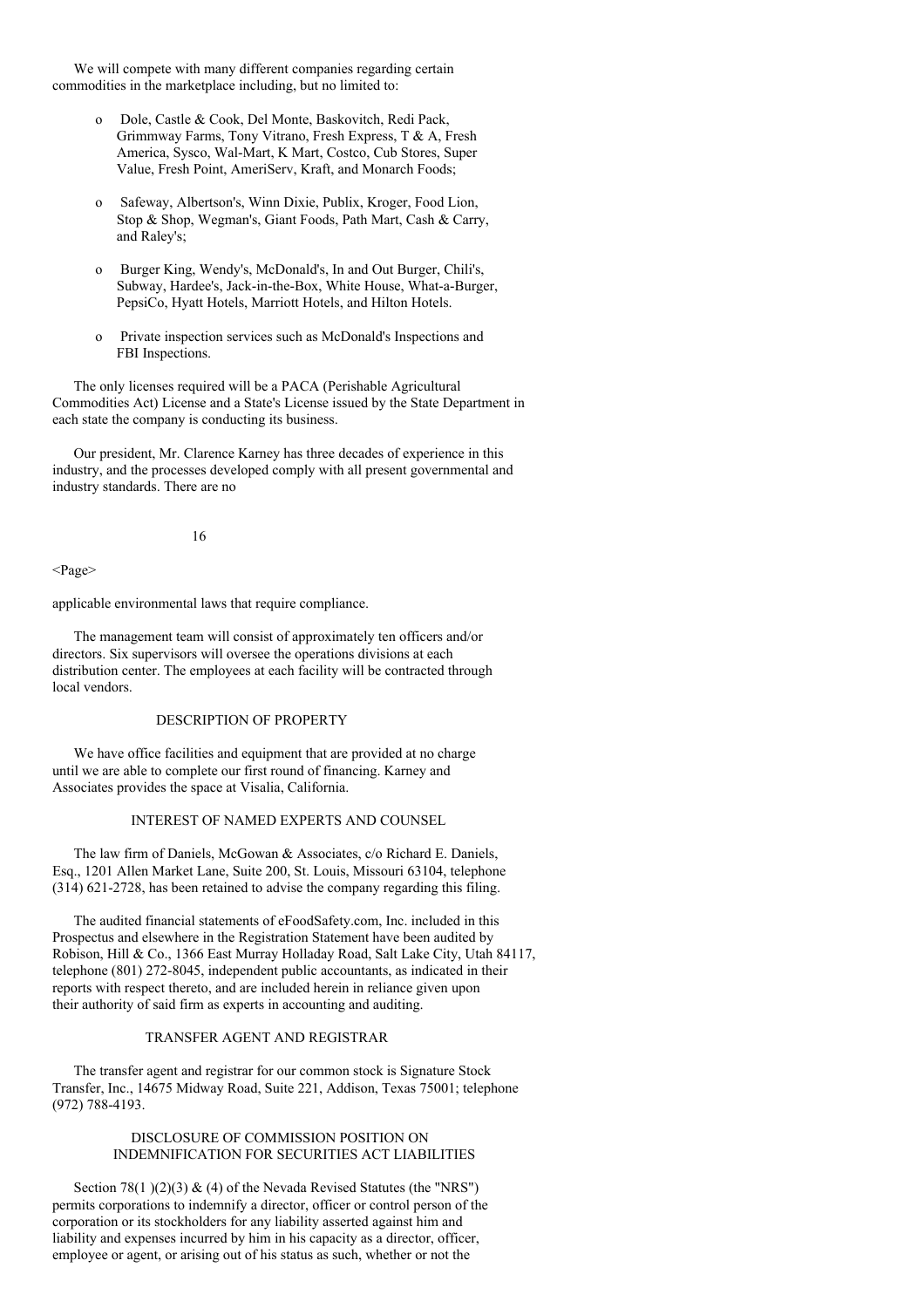corporation has the authority to indemnify him against such liability and expense. Our Articles of Incorporation and By-laws do not include such a provision automatically indemnifying a director, officer, or control person of the corporation, or its stockholders for any liability asserted against him and liability and expenses incurred by him in his capacity as a director, officer, employee or agent, or arising out of his status as such.

Our By-laws, Article X Section 3, do permit us to secure insurance on behalf of any director, officer, employee or other agent for any liability arising out of his or her actions in such capacity, regardless of whether or not Nevada law would permit indemnification.

We are not obligated to indemnify the indemnitee with respect to (a) acts, omissions or transactions from which the indemnitee may not be relieved of liability under applicable law, (b) claims initiated or brought voluntarily by the indemnitee and not by way of defense, except in certain situations, (c)

### 17

<Page>

proceedings instituted by the indemnitee to enforce the Indemnification Agreements which are not made in good faith or are frivolous, or (d) violations of Section 16(b) of the Securities Exchange Act of 1934 or any similar statute.

While not requiring the maintenance of directors' and officers' liability insurance, if there is such insurance, the indemnitee must be provided with the maximum coverage afforded to Directors, Officers, key employees, agents or fiduciaries, if indemnitee is a director, officer, key employee, agent or fiduciary, respectively. Any award of indemnification to an agent would come directly from our assets, thereby affecting a stockholder's investment.

These indemnification provisions may be broad enough to permit indemnification of our directors and officers for liabilities (including reimbursement of expenses) arising under the Securities Act.

# CERTAIN RELATIONSHIPS AND RELATED TRANSACTIONS

To the best of our knowledge there are no transactions involving any director, executive officer, any nominee for election as a director or officer or any security holder who is a beneficial owner or any member of the immediate family of the same.

# ADDITIONAL INFORMATION

This prospectus is part of a registration statement on Form SB-2 filed under the Securities Act of 1933, as amended (which is referred to later as the "Securities Act"). This prospectus does not contain all of the information in the Registration Statement and its exhibits. Statements in this prospectus about any contract or other document are just summaries. You may be able to read the complete document as an exhibit to the Registration Statement.

eFoodSafety.com, Inc., when it becomes a fully reporting company, will have to file reports under the Securities Exchange Act of 1934, as amended (which is referred to later as the "Exchange Act"). You may read and copy the Registration Statement and our report at the Securities and Exchange Commission's (which is referred to later as the "Commission") public reference rooms at 450 Fifth Street, N.W. Washington, D.C. 20549, Seven World Trade Center, 13th Floor, New York, New York 10048. (You may telephone the Commission's Public Reference Branch at 800-SEC-0330.) Our Registration Statement and reports will also be available on the Commission's Internet site at http ://www. sec.gov.

We intend to furnish our stockholders with annual reports containing financial statements audited by an independent public accounting firm after the end of each fiscal year.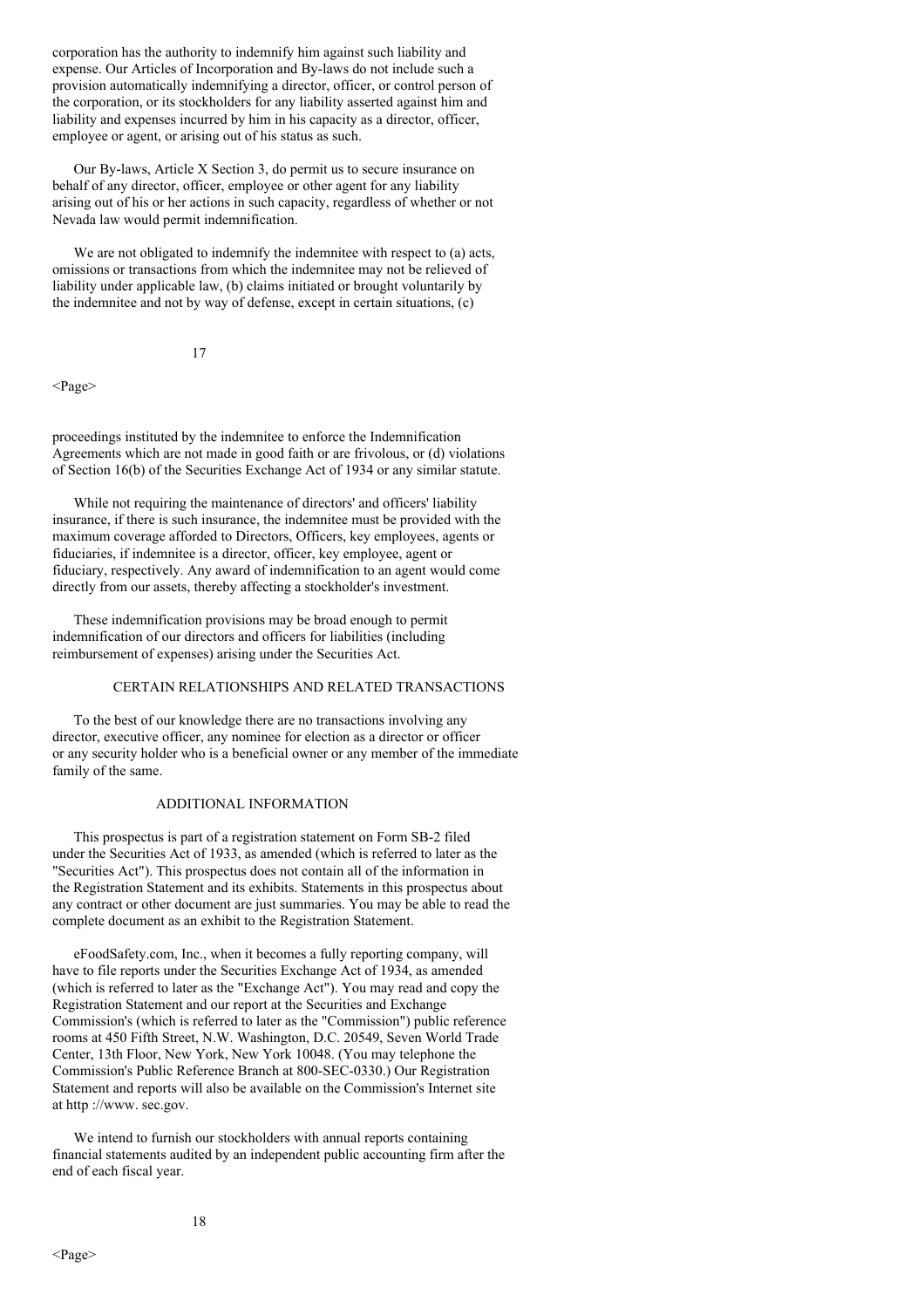## EFOODSAFETY.COM, INC. (FORMERLY DJH INTERNATIONAL, INC.) (A DEVELOPMENT STAGE COMPANY)

-:-

### INDEPENDENT AUDITOR'S REPORT

### APRIL 30, 2001 AND 2000

<Page>

#### **CONTENTS**

<Table> <Caption>

|                                                                                                | Page    |
|------------------------------------------------------------------------------------------------|---------|
| < S >                                                                                          | <c></c> |
| <b>Balance Sheets</b>                                                                          |         |
| Statements of Operations for the                                                               |         |
| Statement of Stockholders' Equity<br>Since October 28, 1996 (Inception) to April 30, 2001  - 4 |         |
| Statements of Cash Flows for the                                                               |         |
| $\langle$ Table>                                                                               |         |

<Page>

### INDEPENDENT AUDITOR'S REPORT

eFoodSafety.com, Inc. (Formerly DJH International, Inc.) (A Development Stage Company)

We have audited the accompanying balance sheets of eFoodSafety.com, Inc. (formerly DJH International, Inc.) (a development stage company) as of April 30, 2001 and 2000, and the related statements of operations and cash flows for the years ended April 30, 2001 and 2000, and the statement of stockholders' equity since October 28, 1996 (inception) to April 30, 2001. These financial statements are the responsibility of the Company's management. Our responsibility is to express an opinion on these financial statements based on our audits.

We conducted our audits in accordance with generally accepted auditing standards. Those standards require that we plan and perform the audit to obtain reasonable assurance about whether the financial statements are free of material misstatement. An audit includes examining, on a test basis, evidence supporting the amounts and disclosures in the financial statements. An audit also includes assessing the accounting principles used and significant estimates made by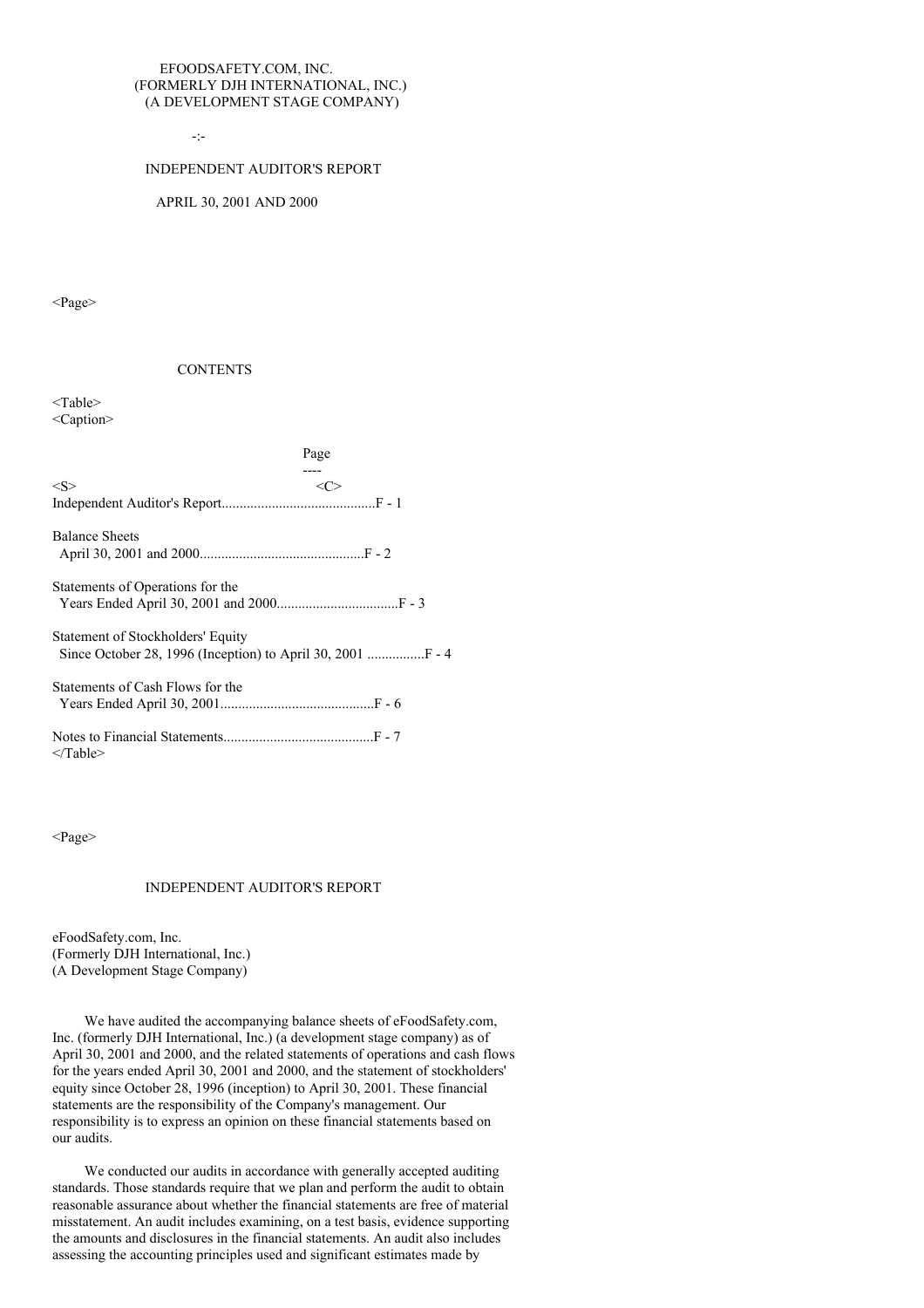management, as well as evaluating the overall financial statement presentation. We believe that our audits provide a reasonable basis for our opinion.

In our opinion, the financial statements referred to above present fairly, in all material respects, the financial position of eFoodSafety.com, Inc. (formerly DJH International, Inc.) (a development stage company) as of April 30, 2001 and 2000, and the results of its operations and its cash flows for the years ended April 30, 2001 and 2000 in conformity with generally accepted accounting principles.

Respectfully submitted

/s/Robison, Hill & Co.

--------------------------------- Certified Public Accountants

Salt Lake City, Utah May 8, 2001

F-1

<Page>

EFOODSAFETY.COM, INC. (Formerly DJH International, Inc.) (A Development Stage Company) BALANCE SHEETS

<Table> <Caption>

|                                                                                                                                                                                                                                                 | April 30      |                    |                     |         |
|-------------------------------------------------------------------------------------------------------------------------------------------------------------------------------------------------------------------------------------------------|---------------|--------------------|---------------------|---------|
|                                                                                                                                                                                                                                                 | 2001          |                    | 2000                |         |
| $<\!\!S\!\!>$                                                                                                                                                                                                                                   | $<\!\!C\!\!>$ |                    | <c></c>             |         |
| Assets                                                                                                                                                                                                                                          | S             | \$                 |                     |         |
| Liabilities                                                                                                                                                                                                                                     | \$            | \$                 |                     |         |
| Stockholders' Equity:<br>Common Stock, \$.0005 Par Value<br>Authorized 50,000,000 shares,<br>Issued 29,335,000 at April 30, 2001,<br>and 12,540,000 at April 30, 2000<br>Paid-In Capital<br>Deficit Accumulated During the<br>Development Stage |               | 19,002<br>(33,670) | 14,668 6,270<br>630 | (6,900) |
| Total Stockholders' Equity                                                                                                                                                                                                                      |               |                    |                     |         |
| Total Liabilities and<br>Stockholders' Equity                                                                                                                                                                                                   |               | \$                 | S                   |         |

<sup>&</sup>lt;/Table>

The accompanying notes are an integral part of these financial statements.

F-2

<Page>

EFOODSAFETY.COM, INC. (Formerly DJH International, Inc.) (A Development Stage Company)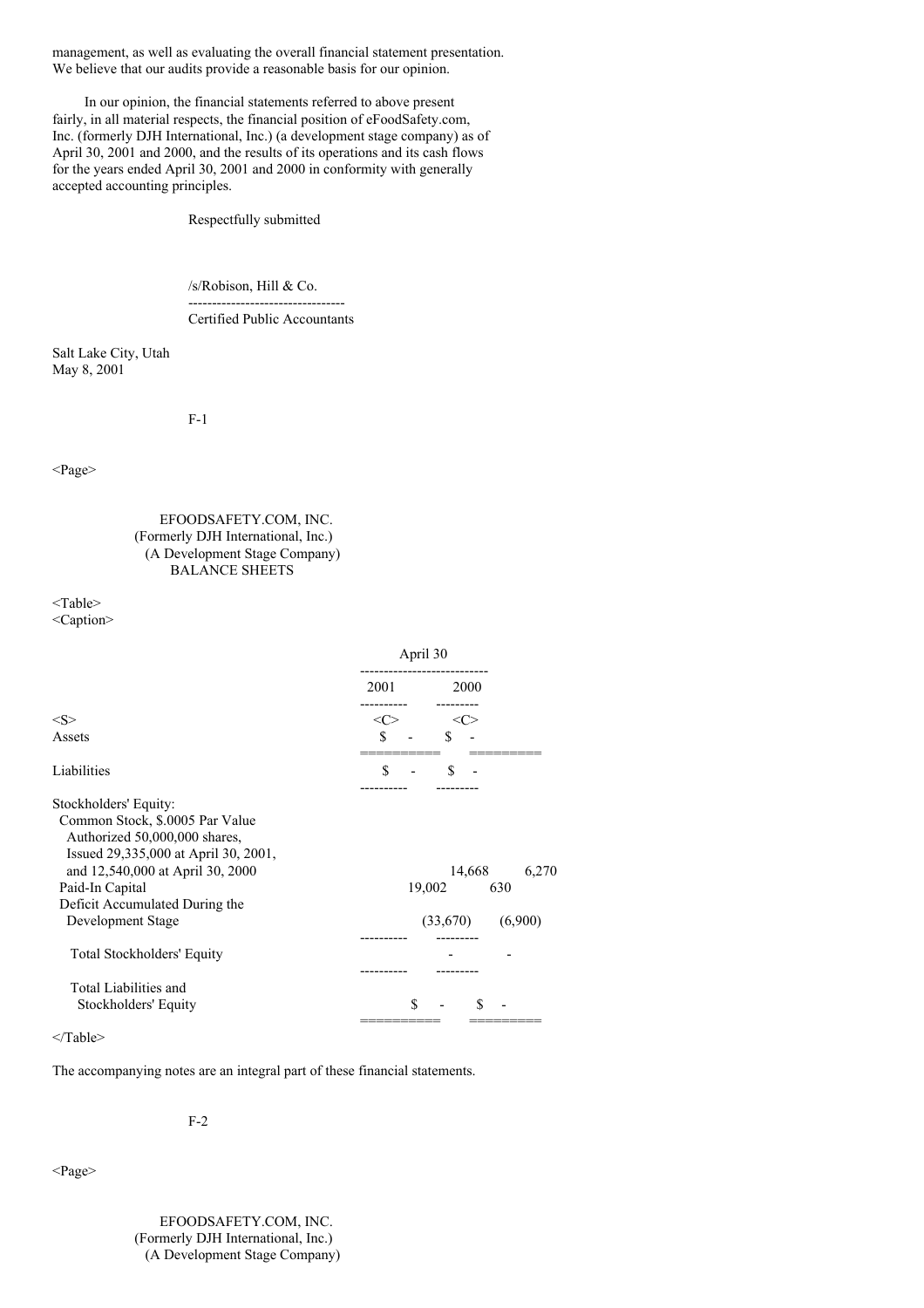# <Table> <Caption>

|                                | Cumulative<br>since                |                                        |  |  |  |
|--------------------------------|------------------------------------|----------------------------------------|--|--|--|
|                                |                                    | October 28,                            |  |  |  |
|                                | For the year<br>ended<br>April 30, | 1996<br>inception<br>οf<br>development |  |  |  |
|                                | 2001                               | 2000<br>stage                          |  |  |  |
| <s></s>                        | $\langle C \rangle$                | $<\!\!C\!\!>$<br>$<\infty$             |  |  |  |
| Revenues:                      | \$                                 | \$<br>\$                               |  |  |  |
| Expenses:                      | 26,770                             | 33,670                                 |  |  |  |
| Net Loss                       | \$ (26,770)                        | \$<br>\$ (33,670)<br>-                 |  |  |  |
| Basic & Diluted loss per share | \$                                 | S                                      |  |  |  |
|                                |                                    |                                        |  |  |  |

</Table>

The accompanying notes are an integral part of these financial statements.

# F-3

# <Page>

EFOODSAFETY.COM, INC. (Formerly DJH International, Inc.) (A Development Stage Company) STATEMENT OF STOCKHOLDERS' EQUITY SINCE OCTOBER 28, 1996 (INCEPTION) TO APRIL 30, 2001

<Table>

<Caption>

|                                                                             | Common Stock |           |                  | Deficit<br>Accumulated<br>Since<br>October 28, 1996<br>Paid-In<br>Paid-In |              |         | Development | Inception of |             |  |         |
|-----------------------------------------------------------------------------|--------------|-----------|------------------|---------------------------------------------------------------------------|--------------|---------|-------------|--------------|-------------|--|---------|
|                                                                             |              |           | Shares Par Value |                                                                           |              | Capital |             |              | Stage       |  |         |
|                                                                             | <<>          |           |                  | <<>                                                                       |              | <<>     |             | $<\infty$    |             |  |         |
| Balance at October 28, 1996 (inception)                                     |              |           | S.               | $\sim$                                                                    | $\mathbb{S}$ |         | $\mathbf S$ |              |             |  |         |
| October 29, 1996 Issuance of<br>Stock for services<br>Net Loss              |              | 2,090,000 |                  |                                                                           |              | 1,045   |             | 5,455        | (6,500)     |  |         |
| Balance at April 30, 1997 as originally 2,090,000<br>reported               |              |           |                  |                                                                           |              |         |             |              | 1,045 5,455 |  | (6,500) |
| Retroactive adjustment for 6 to 1 stock 10,450,000<br>split October 2, 2000 |              |           |                  |                                                                           |              |         | 5,225       |              | (5,225)     |  |         |
| Restated Balance at April 30, 1997                                          |              |           |                  | 12,540,000                                                                |              |         | 6,270       |              | 230         |  | (6,500) |
| Net Loss                                                                    |              |           |                  |                                                                           |              |         |             |              |             |  |         |
| Balance at April 30, 1998                                                   |              |           |                  | 12,540,000                                                                |              | 6,270   |             |              | 230         |  | (6,500) |
| Capital contributed by shareholder<br>Net Loss                              |              |           |                  |                                                                           |              |         |             | 400          | (400)       |  |         |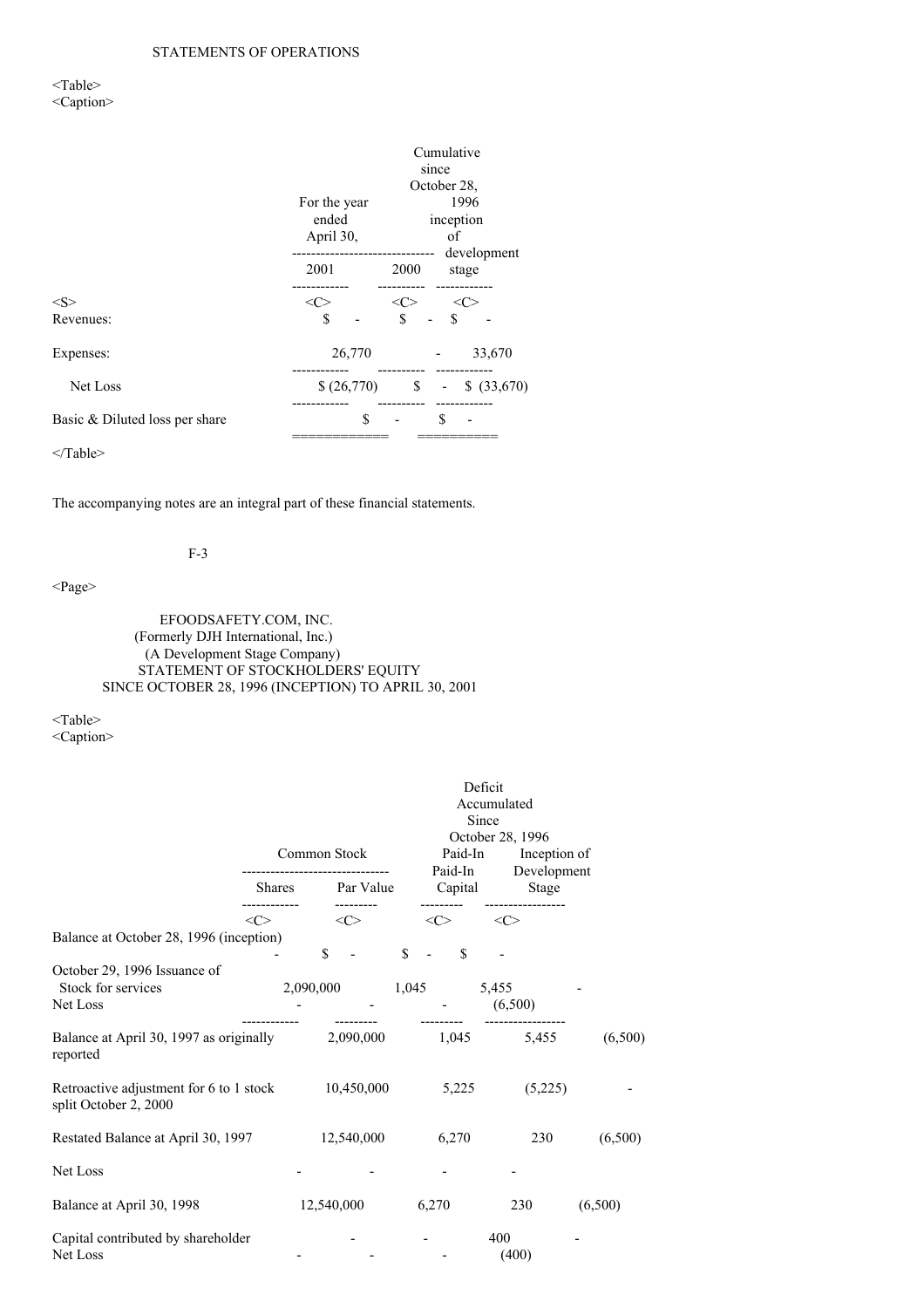| Balance at April 30, 1999               | 12,540,000                                           | 6,270   | 630                      | (6,900)   |
|-----------------------------------------|------------------------------------------------------|---------|--------------------------|-----------|
| $F-4$                                   |                                                      |         |                          |           |
| $\langle \text{Page} \rangle$           |                                                      |         |                          |           |
| Net Loss                                | $\overline{\phantom{0}}$<br>$\overline{\phantom{0}}$ | ٠       | $\overline{\phantom{a}}$ |           |
| Balance at April 30, 2000<br>$<$ Table> | 12,540,000                                           | \$6,270 | \$630                    | \$(6,900) |

F-5

<Page>

# EFOODSAFETY.COM, INC. (Formerly DJH International, Inc.) (A Development Stage Company) STATEMENT OF STOCKHOLDERS' EQUITY SINCE OCTOBER 28, 1996 (INCEPTION) TO APRIL 30, 2001 (continued)

<Table> <Caption>

|                                    |               |              | Deficit  |                  |            |  |  |
|------------------------------------|---------------|--------------|----------|------------------|------------|--|--|
|                                    |               | Accumulated  |          |                  |            |  |  |
|                                    |               |              | Since    |                  |            |  |  |
|                                    |               |              |          | October 28, 1996 |            |  |  |
|                                    |               | Inception of |          |                  |            |  |  |
|                                    |               | Common Stock | Paid-In  | Development      |            |  |  |
|                                    | <b>Shares</b> | Par Value    | Capital  | Stage            |            |  |  |
|                                    |               |              |          |                  |            |  |  |
| < S >                              | $<\infty$     | <c></c>      | <c></c>  | <c></c>          |            |  |  |
| Balance at April 30, 2000          |               | 12,540,000   | \$6,270  | \$630            | \$(6,900)  |  |  |
| October 16, 2000 Shares issued for |               | 16,795,000   | 8,398    |                  |            |  |  |
| Acquisition of Global Procurement  |               |              |          |                  |            |  |  |
| Capital contributed by shareholder |               |              |          | 18,372           |            |  |  |
| Net Loss                           |               |              |          | (26,770)         |            |  |  |
| Balance at April 30, 2001          |               | 29,335,000   | \$14,668 | \$19,002         | \$(33,670) |  |  |
| $<$ Table>                         |               |              |          |                  |            |  |  |

The accompanying notes are an integral part of these financial statements.

### F-6

<Page>

EFOODSAFETY.COM, INC. (Formerly DJH International, Inc.) (A Development Stage Company) STATEMENTS OF CASH FLOWS

<Table> <Caption>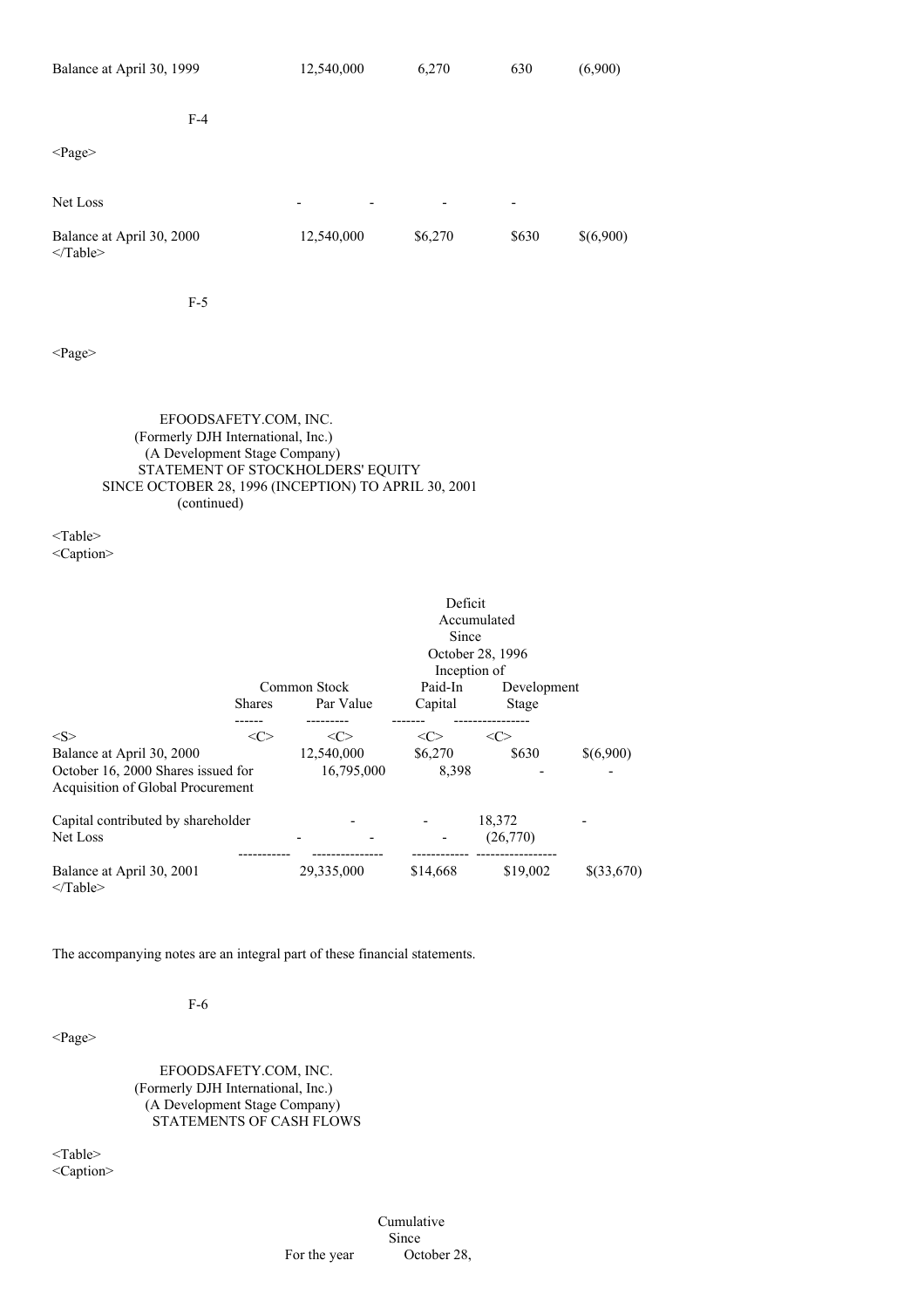|                                                                                                                                             |                | ended<br>April 30, Inception of<br>------------------------------ Development               |              | 1996         |        |                                                                   |
|---------------------------------------------------------------------------------------------------------------------------------------------|----------------|---------------------------------------------------------------------------------------------|--------------|--------------|--------|-------------------------------------------------------------------|
|                                                                                                                                             |                | 2001 2000<br>------------ ---------- -----------                                            |              |              | Stage  |                                                                   |
| $<\!\!S\!\!>$                                                                                                                               |                | $\langle C \rangle$ $\langle C \rangle$                                                     |              | <<>          |        |                                                                   |
| <b>CASH FLOWS FROM OPERATING</b><br><b>ACTIVITIES:</b><br>Net Loss                                                                          |                | $$ (26,770) $ - $ (33,670)$                                                                 |              |              |        |                                                                   |
| Net Cash Used in operating activities (26,770) -                                                                                            |                |                                                                                             |              |              |        | (33,670)                                                          |
| <b>CASH FLOWS FROM INVESTING</b><br><b>ACTIVITIES:</b><br>Net cash provided by<br>investing activities                                      | -------------- |                                                                                             |              |              |        |                                                                   |
| CASH FLOWS FROM FINANCING<br><b>ACTIVITIES:</b>                                                                                             |                |                                                                                             |              |              |        |                                                                   |
| <b>Issuance of Common Stock</b><br>Capital contributed by shareholder                                                                       |                |                                                                                             |              |              |        | 8,398 - 14,668<br>$18,372$ - $19,002$<br>----------- ------------ |
| Net Cash Provided by<br><b>Financing Activities</b>                                                                                         |                |                                                                                             |              |              |        | 26,770 - 33,670                                                   |
| Net (Decrease) Increase in<br>Cash and Cash Equivalents<br>Cash and Cash Equivalents<br>at Beginning of Period<br>Cash and Cash Equivalents |                |                                                                                             |              |              |        |                                                                   |
| at End of Period                                                                                                                            |                | \$                                                                                          | $\mathbb{S}$ | $\mathbb{S}$ |        |                                                                   |
| SUPPLEMENTAL DISCLOSURE OF CASH FLOW INFORMATION:<br>Cash paid during the year for:<br>Interest<br>Franchise and income taxes<br>$<$ Table> | \$             | $\begin{array}{cccc}\n & \text{S} & - & \text{S} \\ & \text{S} & - & \text{S}\n\end{array}$ |              |              | $-$ \$ |                                                                   |
| $F-7$                                                                                                                                       |                |                                                                                             |              |              |        |                                                                   |

<Page>

SUPPLEMENTAL DISCLOSURE OF NON-CASH INVESTING AND FINANCING ACTIVITIES: None

The accompanying notes are an integral part of these financial statements.

FOODSAFETY.COM, INC. (Formerly DJH International, Inc.) (A Development Stage Company) NOTES TO FINANCIAL STATEMENTS FOR THE YEARS ENDED APRIL 30, 2001 AND 2000

# NOTE 1 - ORGANIZATION AND SUMMARY OF SIGNIFICANT ACCOUNTING POLICIES

This summary of accounting policies for eFoodSafety.com, Inc. (formerly DJH International, Inc.) (a development stage company) is presented to assist in understanding the Company's financial statements. The accounting policies conform to generally accepted accounting principles and have been consistently applied in the preparation of the financial statements.

# ORGANIZATION AND BASIS OF PRESENTATION

The Company was incorporated under the laws of the State of Nevada on October 28, 1996. Since October 28, 1996 the Company is in the development stage, and has not commenced planned principal operations.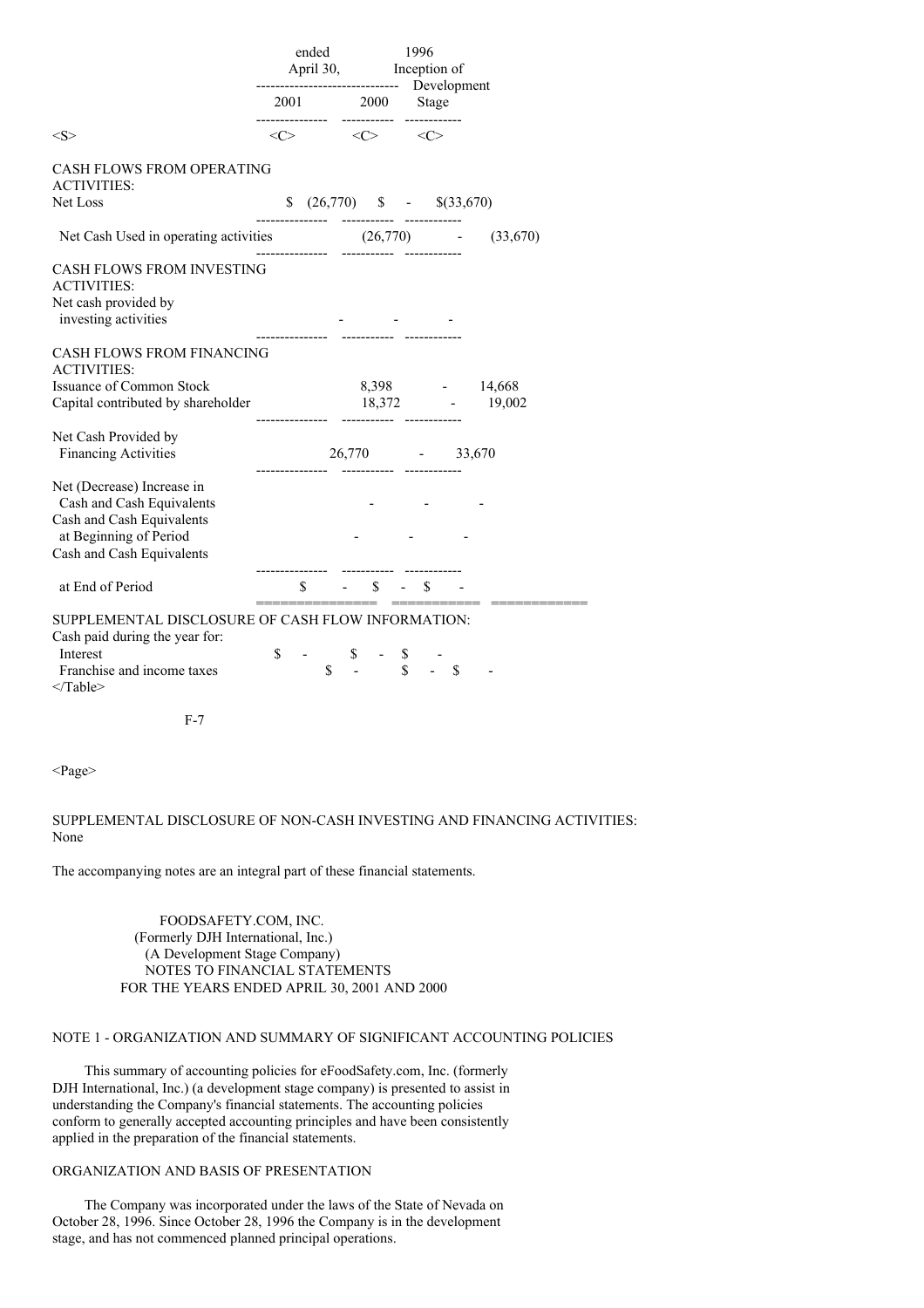### NATURE OF BUSINESS

The company has no products or services as of April 30, 2001. The Company was organized as a vehicle to provide methods and products to ensure the safety of fruits and vegetables being marketed worldwide.

### CASH AND CASH EQUIVALENTS

For purposes of the statement of cash flows, the Company considers all highly liquid debt instruments purchased with a maturity of three months or less to be cash equivalents to the extent the funds are not being held for investment purposes.

# PERVASIVENESS OF ESTIMATES

The preparation of financial statements in conformity with generally accepted accounting principles required management to make estimates and assumptions that affect the reported amounts of assets and liabilities and disclosure of contingent assets and liabilities at the date of the financial statements and the reported amounts of revenues and expenses during the reporting period. Actual

F-8

<Page>

results could differ from those estimates.

EFOODSAFETY.COM, INC. (Formerly DJH International, Inc.) (A Development Stage Company) NOTES TO FINANCIAL STATEMENTS FOR THE YEARS ENDED APRIL 30, 2001 AND 2000 (Continued)

# NOTE 1 - ORGANIZATION AND SUMMARY OF SIGNIFICANT ACCOUNTING POLICIES (Continued)

Loss per Share

The reconciliations of the numerators and denominators of the basic loss per share computations are as follows:

<Table> <Caption>

|                                                            |                                   |   |               | Per-Share     |            |      |
|------------------------------------------------------------|-----------------------------------|---|---------------|---------------|------------|------|
|                                                            | Income                            |   | <b>Shares</b> |               | Amount     |      |
|                                                            | (Numerator)                       |   |               | (Denominator) |            |      |
| $<\!\!S\!\!>$                                              | <∩∽                               |   |               |               |            |      |
| <b>BASIC LOSS PER SHARE</b><br>Loss to common shareholders | For the year ended April 30, 2001 |   | \$(26,770)    |               | 21,604,699 | \$ - |
|                                                            | For the year ended April 30, 2000 |   |               |               |            |      |
| <b>BASIC LOSS PER SHARE</b><br>Loss to common shareholders |                                   | S |               | 12,540,000    |            | \$ - |

</Table>

The effect of outstanding common stock equivalents would be anti-dilutive for April 30, 2001 and 2000 and are thus not considered.

# CONCENTRATION OF CREDIT RISK

The Company has no significant off-balance-sheet concentrations of credit risk such as foreign exchange contracts, options contracts or other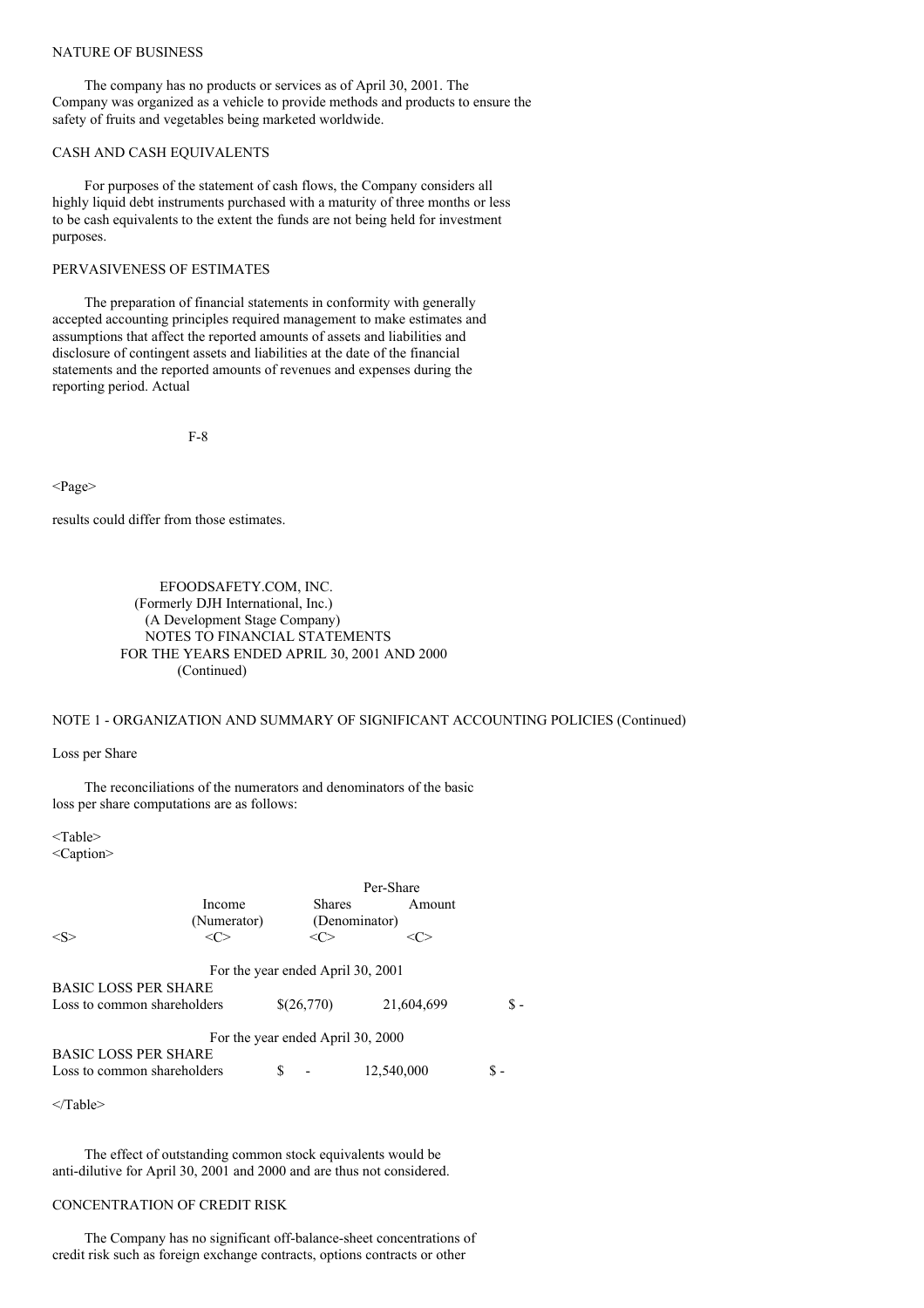foreign hedging arrangements. The Company maintains the majority of its cash balances with one financial institution, in the form of demand deposits.

 $F_0$ 

<Page>

## EFOODSAFETY.COM, INC. (Formerly DJH International, Inc.) (A Development Stage Company) NOTES TO FINANCIAL STATEMENTS FOR THE YEARS ENDED APRIL 30, 2001 AND 2000 (Continued)

# NOTE 2 - INCOME TAXES

As of April 30, 2001, the Company had a net operating loss carryforward for income tax reporting purposes of approximately \$33,000 that may be offset against future taxable income through 2020. Current tax laws limit the amount of loss available to be offset against future taxable income when a substantial change in ownership occurs. Therefore, the amount available to offset future taxable income may be limited. No tax benefit has been reported in the financial statements, because the Company believes there is a 50% or greater chance the carryforwards will expire unused.

Accordingly, the potential tax benefits of the loss carryforwards are offset by a valuation allowance of the same amount.

# NOTE 3 - DEVELOPMENT STAGE COMPANY

The Company has not begun principal operations and as is common with a development stage company, the Company has had recurring losses during its development stage.

### NOTE 4 - COMMITMENTS

As of April 30, 2001 all activities of the Company have been conducted by corporate officers from either their homes or business offices. Currently, there are no outstanding debts owed by the company for the use of these facilities and there are no commitments for future use of the facilities.

#### NOTE 5 - STOCK SPLIT

On October 2, 2000, the Company declared a 6 to 1 stock split of its shares of common stock, par value \$.0005 per share. As a result of the split, 10,450,000 shares were issued and Paid-In Capital was decreased by \$5,225. All references in the accompanying financial statements to number of common shares and per-share amounts for 2001 and 2000 have been restated to reflect the stock split.

#### NOTE 6 - ACQUISITION

On October 16, 2000, the Company entered into an agreement and plan of reorganization with Global Procurement Systems, Inc. ("GPS") whereby the Company acquired GPS. As a result

### F-10

#### <Page>

of the acquisition, the Company issued 16,795,000 shares of common stock in exchange for the outstanding shares of GPS and changed its name to eFoodSafety.com, Inc.

#### F-11

<Page>

#### PART II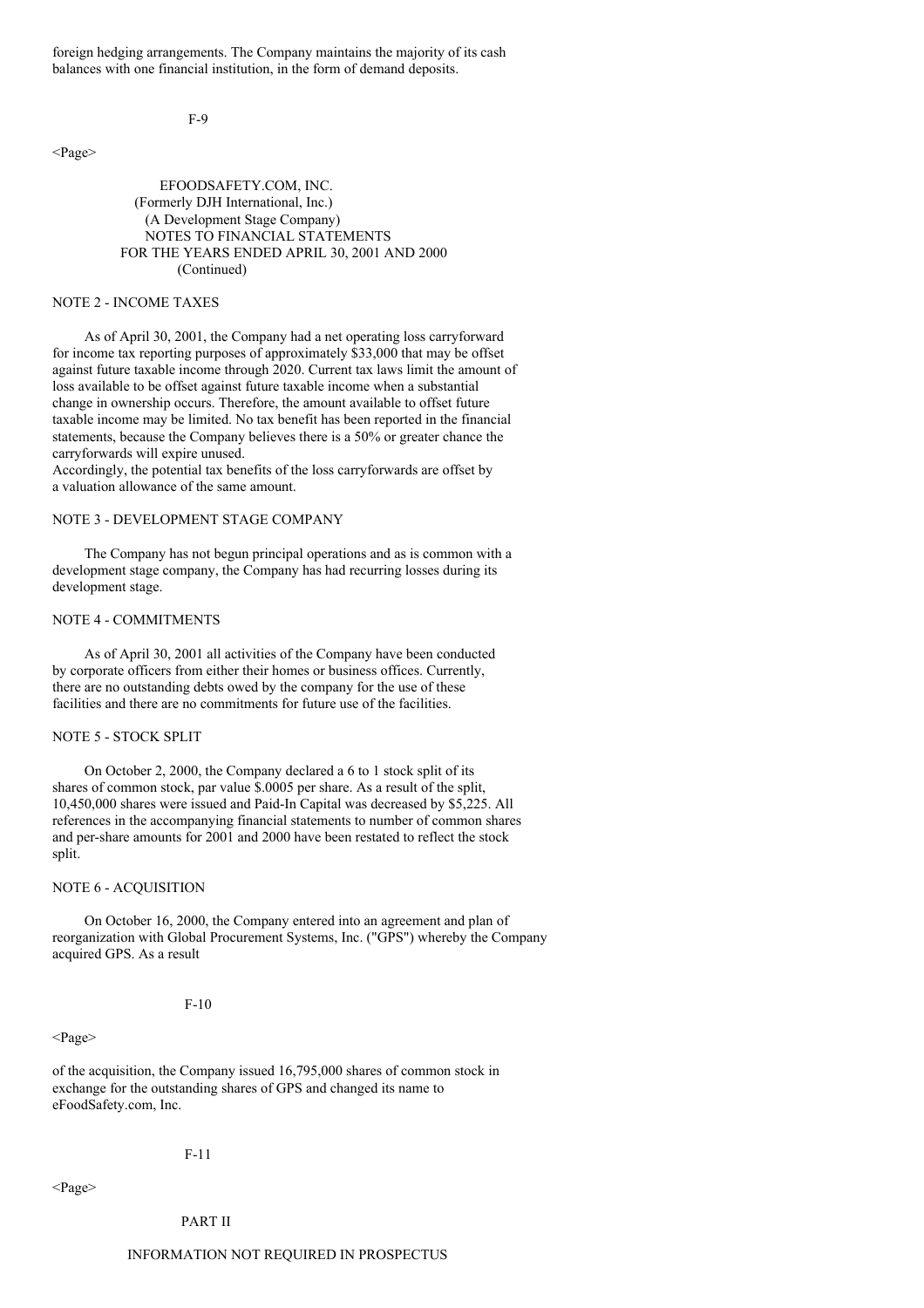### ITEM 24. INDEMNIFICATION OF OFFICERS AND DIRECTORS

Section  $78(1)(2)(3)$  & (4) of the Nevada Revised Statutes (the "NRS") permits corporations to indemnify a director, officer or control person of the corporation or its stockholders for any liability asserted against him and liability and expenses incurred by him in his capacity as a director, officer, employee or agent, or arising out of his status as such, whether or not the corporation has the authority to indemnify him against such liability and expense. Our Articles of Incorporation and By-laws do not include such a provision automatically indemnifying a director, officer or control person of the corporation or its stockholders for any liability asserted against him and liability and expenses incurred by him in his capacity as a director, officer, employee or agent, or arising out of his status as such.

Our By-laws, Article X Section 3, do permit us to secure insurance on behalf of any officer, director, employee or other agent for any liability arising out of his or her actions in such capacity, regardless of whether or not Nevada law would permit indemnification.

# ITEM 25. OTHER EXPENSES OF ISSUANCE AND DISTRIBUTION

The estimated expenses of the offering, all of which are to be borne by the Registrant, are as follows:

<Table>

|  | <b>SEC Filing Fee</b>             |          | $13*$  |          |
|--|-----------------------------------|----------|--------|----------|
|  | <b>Printing Expenses</b>          | S        |        | $2,000*$ |
|  | Accounting Fees and Expenses      |          |        | $3,000*$ |
|  | Legal Fees and Expenses           |          | \$     | 15,000*  |
|  | Blue Sky Fees and Expenses        |          | S      | 5,000*   |
|  | Registrar and Transfer Agent Fees |          |        | 500      |
|  | Miscellaneous                     |          | 1,000* |          |
|  | Total                             | \$26,513 |        |          |
|  |                                   |          |        |          |

  |  |  |  ||  | \*ESTIMATED AMOUNTS |  |  |  |
All expenses of the registration will be borne by eFood.

### ITEM 26. RECENT SALES OF UNREGISTERED SECURITIES

The following securities of eFoodSafety.com, Inc. were issued by eFood within the past two (2) years and were not registered under the Securities Act of 1933. Upon incorporation there were 2,090,000 shares of common stock issued pursuant to the exemption from registration contained within Section 4(2) of the Securities Act of 1933, to company officers and directors. Pursuant to a Board resolution of the corporation a forward split of 6 to 1 was completed and a reorganization occurred on October 16, 2000 and an additional 27,245,000 shares were issued from treasury for due consideration from the merging corporation.

<Page>

### ITEM 27. EXHIBITS.

The following Exhibits are filed as part of this Registration Statement pursuant to Item 601 of Regulation S-B:

| $<$ Table $>$         |                   |                                               |
|-----------------------|-------------------|-----------------------------------------------|
| $\leq$ Caption $\geq$ |                   |                                               |
| <b>EXHIBIT NUMBER</b> |                   | <b>DESCRIPTION</b>                            |
|                       |                   |                                               |
| $<\!\!S\!\!>$         |                   |                                               |
| 3.1                   |                   | Articles of Incorporation                     |
| 3.2                   | Corporate By-Laws |                                               |
| 4.1                   |                   | Form of Common Stock Certificate              |
| 5.1                   |                   | Consent and Opinion of Counsel                |
| 23.1                  |                   | Consent of Robison, Hill & Co.                |
| 23.2                  |                   | Consent of Richard E. Daniels, Esq. (See 5.1) |
| $\langle$ Table>      |                   |                                               |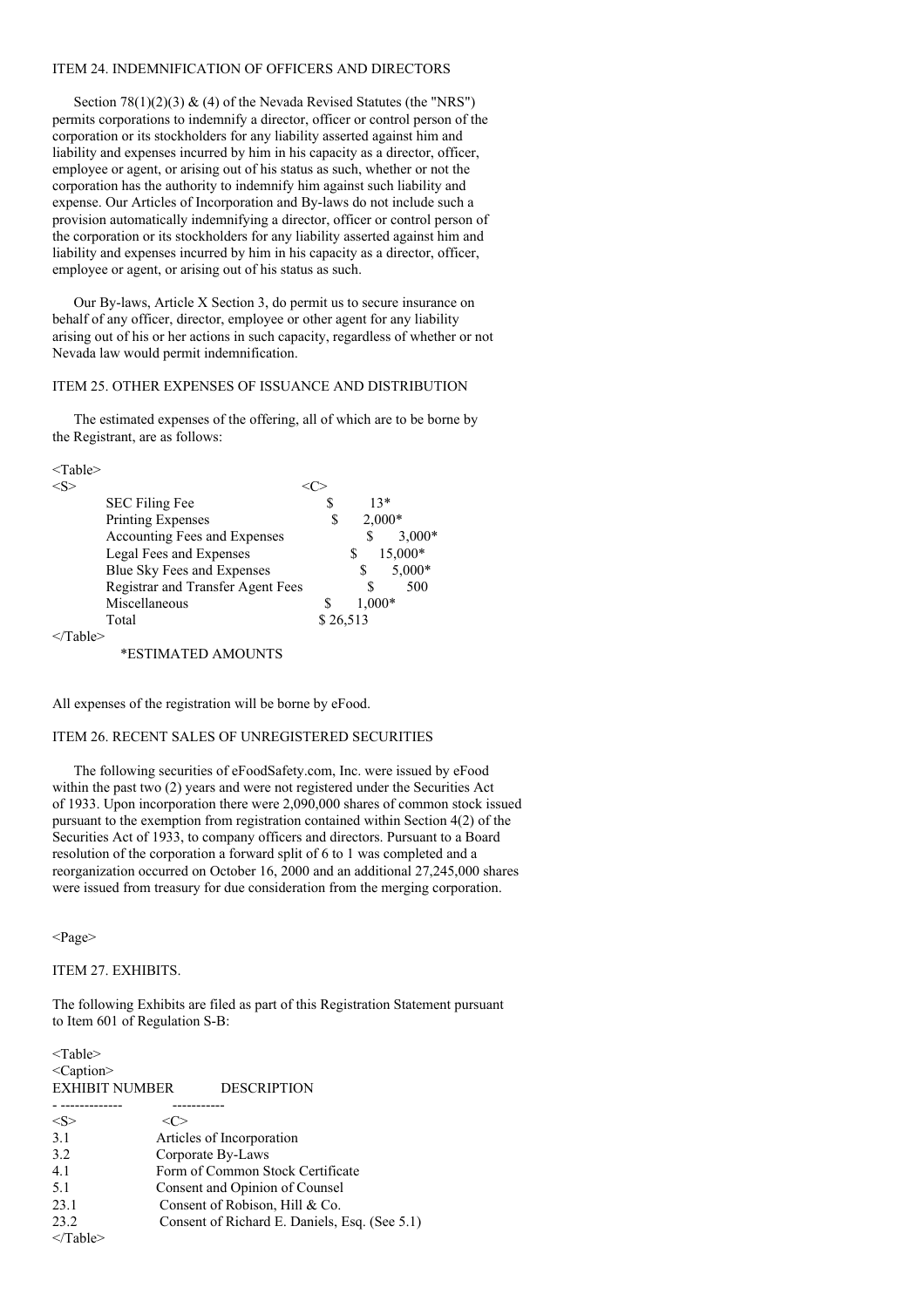### ITEM 28. UNDERTAKINGS.

(a) The undersigned Company hereby undertakes to:

(1) File, during any period in which it offers or sells securities, a post effective amendment to this Registration Statement to:

- I. Include any prospectus required by Section I (a)(3) of the Securities Act of 1933 (the "Securities Act");
- II. Reflect in the prospectus any facts or events which, individually or together, represent a fundamental change in the information in the Registration Statement.
- III. Include any additional or changed material information on the plan of distribution.

(2) For determining liability under the Securities Act, each post-effective amendment shall be treated as a new registration statement of the securities offered, and the offering of the securities at that time shall be deemed to be the initial bona fide offering.

(3) File a post-effective amendment to remove from registration any of the securities that remain unsold at the end of the offering.

b) Insofar as indemnification for liabilities arising under the Securities Act may be permitted to Directors, Officers and controlling persons of eFood pursuant to the foregoing provisions, or otherwise, eFood has been advised that in the opinion of the Securities and Exchange

#### <Page>

Commission such indemnification is against public policy as expressed in the Securities Act and is, therefore, unenforceable.

In the event that a claim for indemnification against such liabilities (other than the payment by eFood of expenses incurred or paid by a Director, Officer or a controlling person of eFood in the successful defense of any action, suit or proceeding) is asserted by such Director, Officer or controlling person in connection with the securities being registered, eFood will, unless in the opinion of its counsel the matter has been settled by controlling precedent, submit to a court of competent jurisdiction the question whether such indemnification by it is against public policy as expressed in the Securities Act and will be governed by the final adjudication of such issue.

<Page>

# SIGNATURES

In accordance with the requirements of the Securities Act of 1933, the registrant certifies that it has reasonable grounds to believe that it meets all the requirements for filing on Form SB-2 and authorized this registration statement to be signed on its behalf by the undersigned, in the city of Visalia, California, on August , 2001.

EFOODSAFETY.COM, INC.

BY: /s/ Patricia Ross

Patricia Ross President/Treasurer/Director

In accordance with the requirements of the Securities Act of 1933, as amended,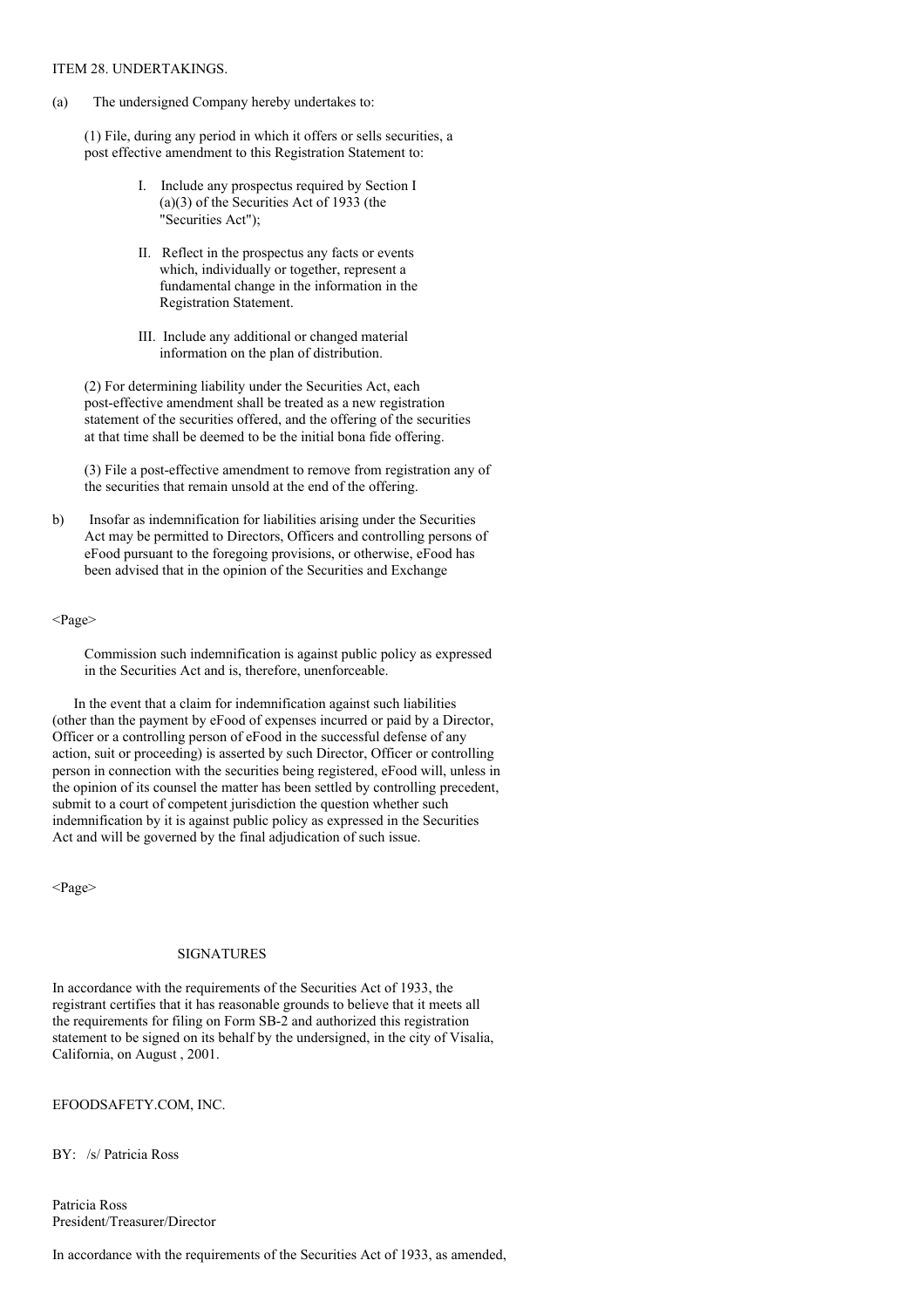this Registration Statement has been signed by the following persons in the capacities and on the dates stated.

| $<$ Table $>$<br>$<$ Caption $>$                              |                                          |                      |
|---------------------------------------------------------------|------------------------------------------|----------------------|
| <b>SIGNATURE</b><br>$<\ge$                                    | <b>TITLE</b><br>$<\!\!C\!\!>$<br><c></c> | <b>DATE</b>          |
| /s/ Patricia Ross<br>----------------------                   | President, Treasurer, Director           | <b>August 8,2001</b> |
| /s/ Clarence W. Karney                                        | CEO, Secretary. Director                 | <b>August 8,2001</b> |
| /s/ Lindsey Lee<br>----------------------<br>$\langle$ Table> | <b>Chief Financial Officer</b>           | <b>August 8,2001</b> |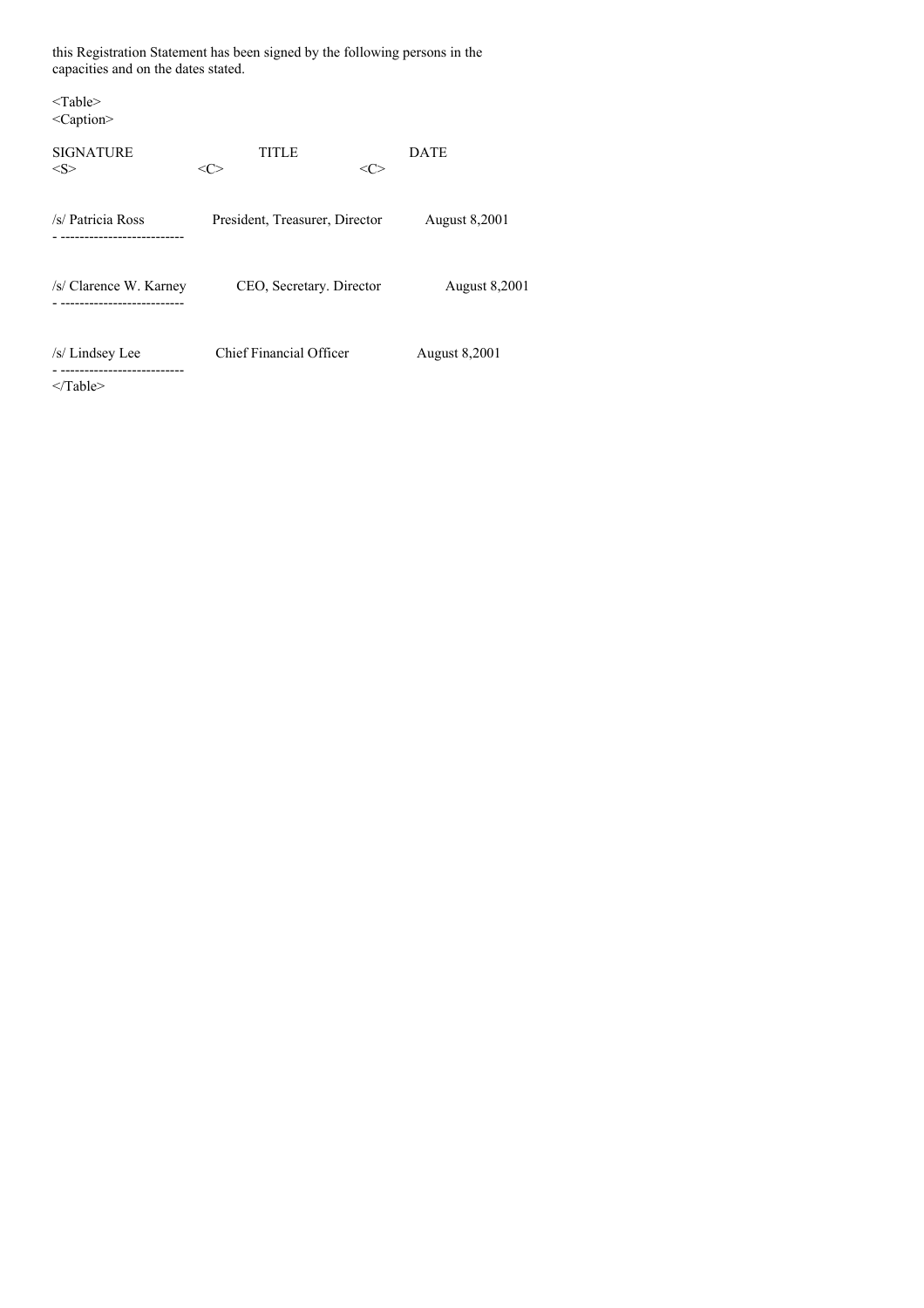# EXHIBIT 3.1

# ARTICLES OF INCORPORATION

<Page>

FILED IN THE OFFICE OF THE SECRETARY OF STATE OF THE STATE OF NEVADA OCT 28 1996 C22368-96

> ARTICLES OF INCORPORATION OF DJH INTERNATIONAL, INC. a Nevada Corporation

> > I.

The name of the corporation shall be DJH International, Inc. and shall be governed by Chapter 78 of the Nevada Revised Statutes.

II.

The Resident Agent is Michael J. Daniels, 537 E. Sahara, Suite 209 Las Vegas, Nevada 89104.

III.

The nature of the business of the corporation will be to engage in any lawful activity permitted by the laws of the State of Nevada, and desirable to support the continued existence of the corporation.

IV.

The total authorized capital stock of the corporation will be Twenty-Five Thousand Dollars (\$25,000.00). This will consist of Fifty million (50,000,000) shares of \$.0005 par value common stock. Such stock may be issued from time to time without any action by the stockholders for such consideration as may be fixed from time to time by the Board of Directors, and shares so issued, the full consideration for which has been paid or delivered, shall be deemed the fully paid up stock, and the holder of such shares shall not be liable for any further payment thereof. Each share of stock shall have voting privileges and will be eligible for dividends.

V.

The governing board of this corporation shall be known as directors and shall be styled directors, and the number of directors may from time to time be increased or decreased in such manner as shall be provided by the bylaws of this corporation, provided that the number of directors shall not

<Page>

be reduced to less than one (1) director. The name and address of the first director is as follows:

Michael J. Daniels: 537 E. Sahara, Ste. 209, Las Vegas, NV 89104.

VI.

The name and address of the original incorporator is:

Michael J. Daniels: 537 E. Sahara, Ste. 209, Las Vegas, NV 89104.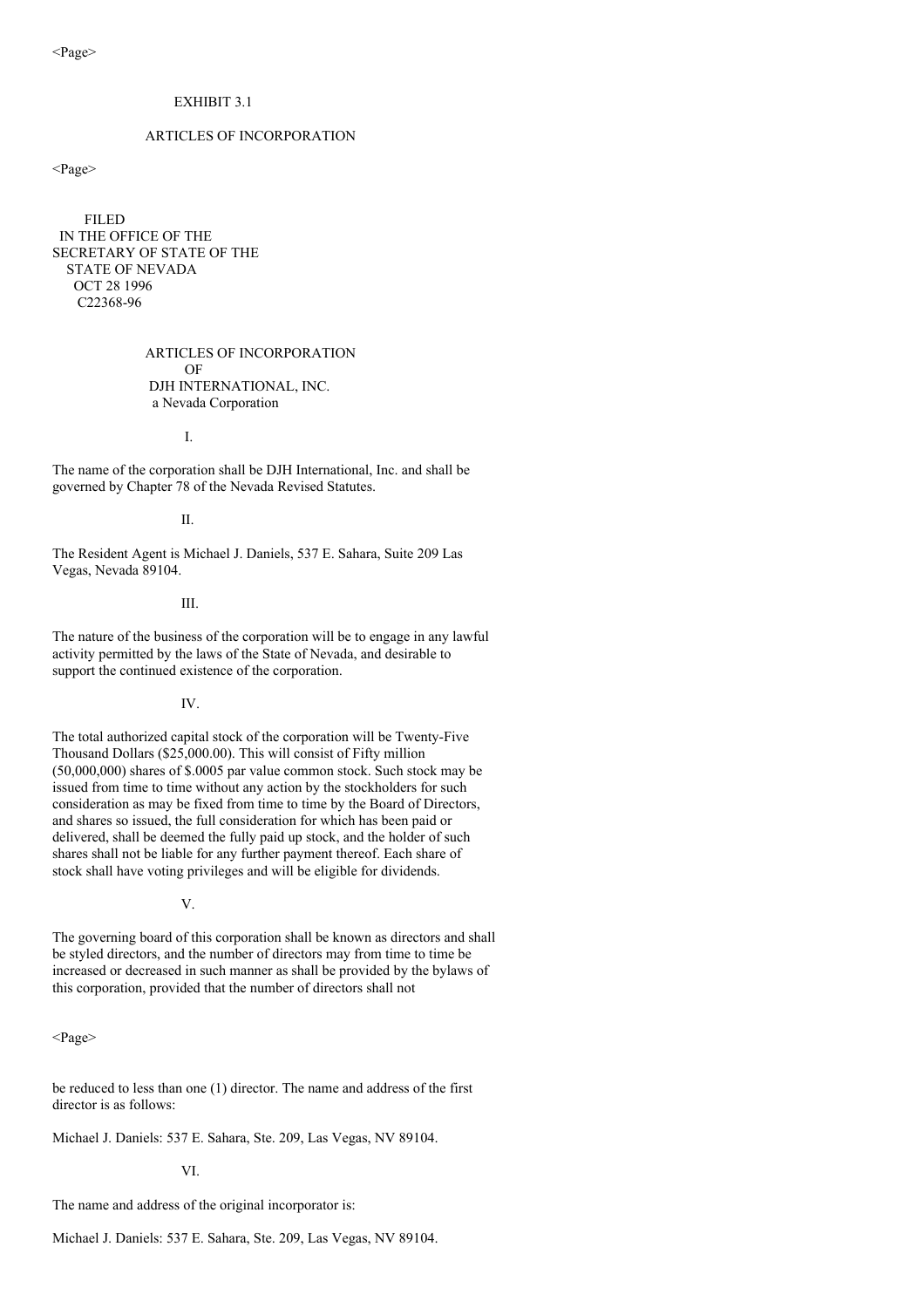VII.

The corporation shall have perpetual existence according to NRS 78.035.

The undersigned, being the original incorporator hereinbefore named, for the purpose of forming a corporation to do business both within and without the State of Nevada, and in pursuance of the general corporation law of the State of Nevada, does make and file this Certificate, hereby declaring and certifying the facts hereinabove stated are true, and accordingly has hereunto set his hand this 28th day of October, 1996.

/s/ Michael J. Daniels

------------------------ Michael J. Daniels

STATE OF NEVADA ) )SS COUNTY OF CLARK )

On this 28th day of October, 1996 personally appeared before me, a Notary Public in and for said County and State, Michael J. Daniels, and acknowledged that he executed the above instrument freely and voluntarily for the uses and purposes therein mentioned.

SUBSCRIBED AND SWORN to before me this 28th day of October, 1996.

/s/ SINDI PATRICIA MORENO

- ------------------------------

NOTARY PUBLIC, in and for said County and State.

> ------------------------------------ NOTARY PUBLIC [SEAL] STATE OF NEVADA COUNTY OF CLARK SINDI PATRICIA MORENO APPT. NO. 95-1663-1 MY APPOINTMENT EXPIRES NOV. 16, 1999 ------------------------------------

<Page>

CERTIFICATE OF AMENDMENT FILED # C22368-96 OCT 25 2000 OF IN THE OFFICE OF [ILLEGIBLE] ARTICLES OF INCORPORATION [ILLEGIBLE] SECRETARY OF STATE

OF

DJH INTERNATIONAL, INC.

The undersigned, C. William Karney, President and Secretary of DJH INTERNATIONAL, INC., a Nevada corporation (the "Corporation"), does hereby certify:

That the Board of Directors of said corporation at a meeting duly convened, held on the 20th day of October, 2000, adopted a resolution to amend the original articles as follows:

RESOLVED, ARTICLE ONE is hereby amended to read as follows:

"The name of this corporation is:

eFoodSafety.com, Inc."

The number of shares of the corporation outstanding and entitled to vote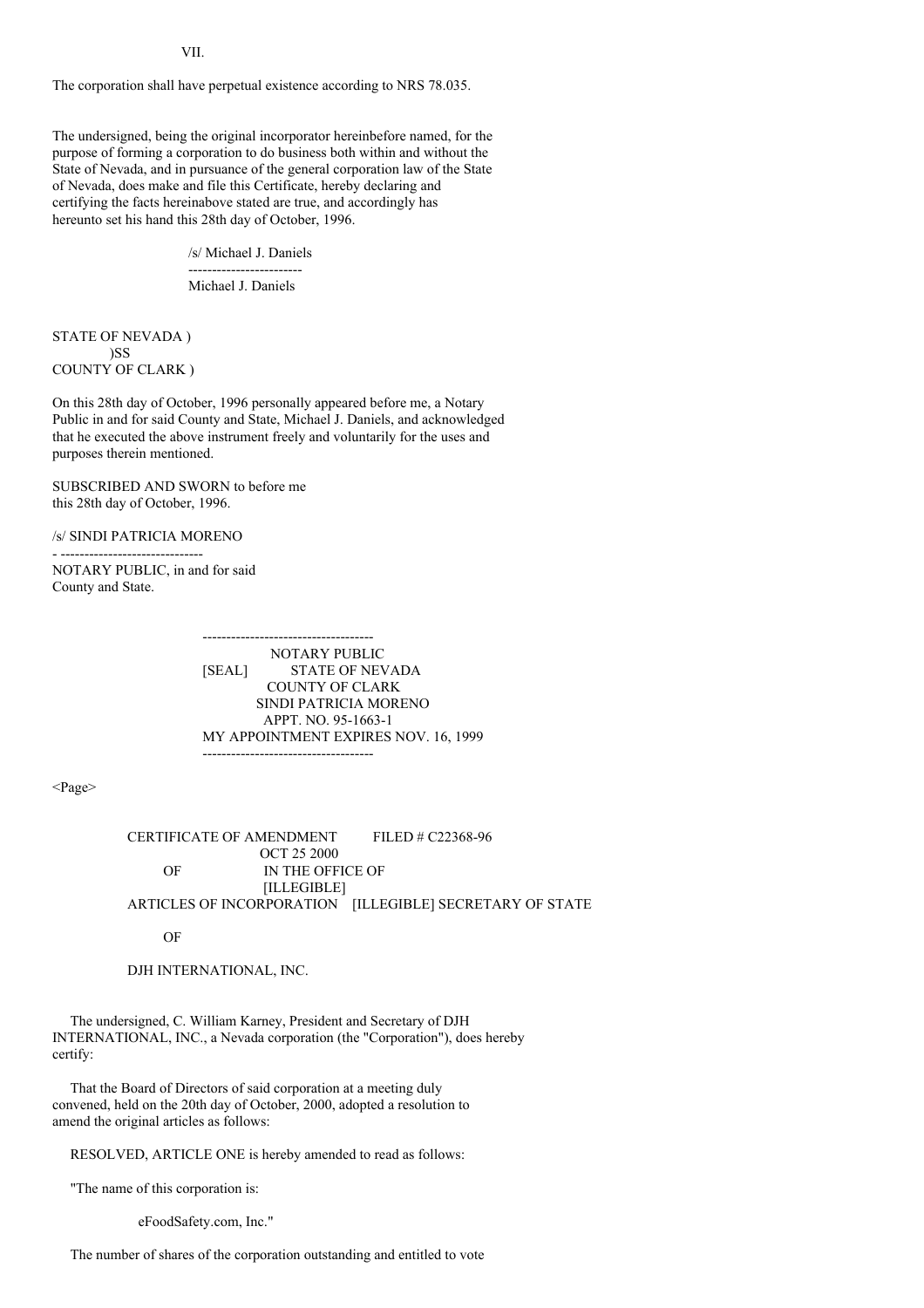on an amendment to the Articles of Incorporation is 29,335,000; that the said change and amendment have been consented to and approved by a majority vote of the stockholders holding at least a majority of each class of stock outstanding and entitled to vote thereon.

> /s/ C. WILLIAM KARNEY -----------------------------------

C. William Karney, President

/s/ C. WILLIAM KARNEY -----------------------------------

C. William Karney, Secretary

State of California County of Tulare

On October 18, 2000, personally appeared before me, a Notary Public, C. William Karney, who acknowledged that they executed the above instrument.

/s/ SHANA DAVIS

----------------------------------- (Signature of Notary)

---------------------------- SHANA MAE DAVIS [SEAL] COMMISSION #1157301 NOTARY PUBLIC-CALIFORNIA TULARE COUNTY MY COMM. EXPIRES OCT 2, 2001 ----------------------------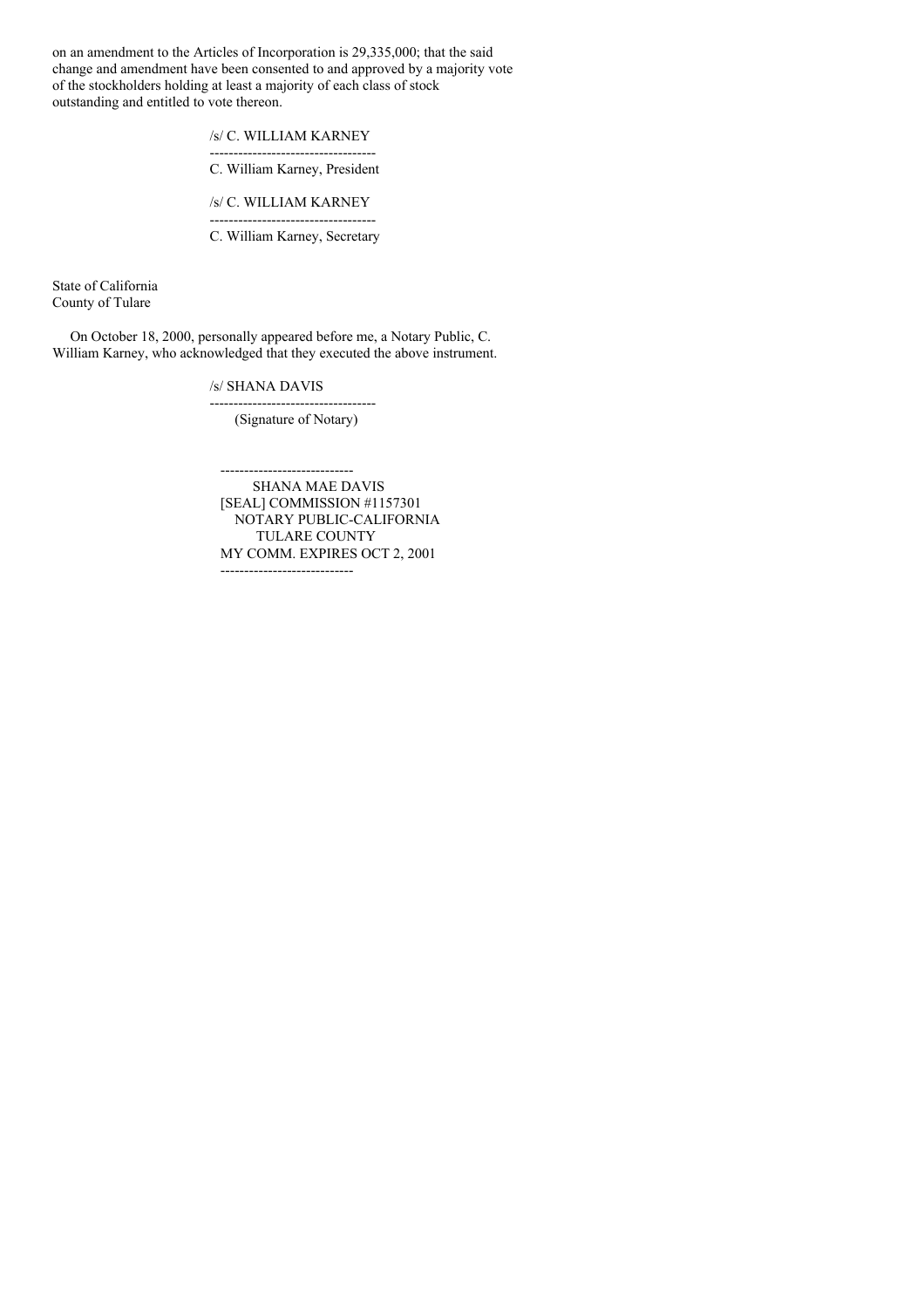### EXHIBIT 3.2

## CORPORATE BY-LAWS

<Page>

#### BY-LAWS

OF EFOODSAFETY.COM, INC.

# ARTICLE I

### **OFFICES**

Section 1. PRINCIPAL OFFICE. The principal office for the transaction of business of the corporation shall be fixed or may be changed by approval of a majority of the authorized Directors, and additional offices may be established and maintained at such other place or places as the Board of Directors may from time to time designate.

Section 2. OTHER OFFICES. Branch or subordinate offices may at any time be established by the Board of Directors at any place or places where the corporation is qualified to do business.

# ARTICLE II

#### DIRECTORS - MANAGEMENT

Section 1. RESPONSIBILITY OF BOARD OF DIRECTORS. Subject to the provisions of applicable law and to any limitations in the Articles of Incorporation of the corporation relating to action required to be approved by the Shareholders, or by the outstanding shares, the business and affairs of the corporation shall be managed and all corporate powers shall be exercised by or under the direction of the Board of Directors. The Board may delegate the management of the day-to-day operation of the business of the corporation to an executive committee or others, provided that the business and affairs of the corporation shall be managed and all corporate powers shall be exercised under the ultimate direction of the Board.

Section 2. STANDARD OF CARE. Each Director shall perform the duties of a Director, including the duties as a member of any committee of the Board upon which the Director may serve, in good faith, in a manner such Director believes to be in the best interests of the corporation, and with such care, including reasonable inquiry, as an ordinary prudent person in a like position would use under similar circumstances.

Section 3. NUMBER AND QUALIFICATION OF DIRECTORS. The authorized number of Directors shall be up to fifteen (15) until changed by a duly adopted amendment to the Articles of Incorporation or by an amendment to this by-law adopted by the vote or written consent of holders of a majority of the outstanding shares entitled to vote.

(this space intentionally left blank)

1

<Page>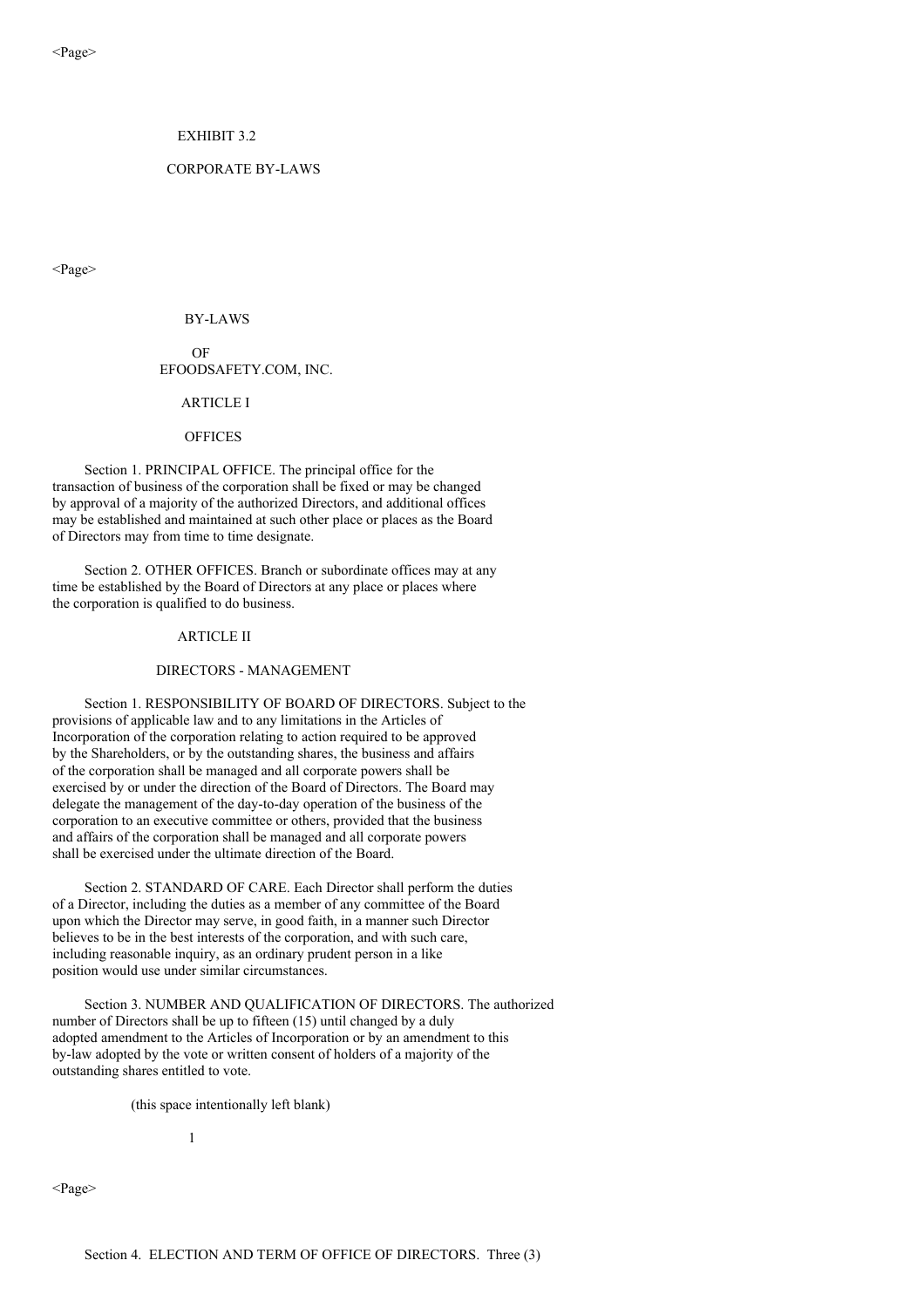Directors can be elected at each annual meeting of the Shareholders to hold office until the next annual meeting until the limit of fifteen (15) directors is reached. Each Director, including a Director elected to fill a vacancy, shall hold office until the expiration of the term for which elected and until a successor has been elected and qualified.

Section 5. VACANCIES. Vacancies in the Board of Directors may be filled by a majority of the remaining Directors, though less than a quorum, or by a sole remaining Director, except that a vacancy created by the removal of a Director by the vote or written consent of the Shareholders or by court order may be filled only by the vote of a majority of the shares entitled to vote represented at a duly held meeting at which a quorum is present, or by the written consent of holders of a majority of the outstanding shares entitled to vote. Each Director so elected shall hold office until the next annual meeting of the Shareholders and until a successor has been elected and qualified.

A vacancy or vacancies in the Board of Directors shall be deemed to exist in the event of the death, resignation, or removal of any Director, or if the Board of Directors by resolution declares vacant the office of a Director who has been declared of unsound mind by an order of court or convicted of a felony, or if the authorized number of Directors is increased, or if the Shareholders fail, at any meeting of Shareholders at which any Director or Directors are elected, to elect the number of Directors to be voted for at that meeting.

The Shareholders may elect a Director or Directors at any time to fill any vacancy or vacancies not filled by the Directors, but any such election by written consent shall require the consent of a majority of the outstanding shares entitled to vote.

Any Director may resign effective on giving written notice to the Chairman of the Board, the President, the Secretary, or the Board of Directors, unless the notice specifies a later time for that resignation to become effective. If the resignation of a Director is effective at a future time, the Board of Directors may elect a successor to take office when the resignation becomes effective.

No reduction of the authorized number of Directors shall have the effect of removing any Director before that Directors' term of office expires.

Section 6. REMOVAL OF DIRECTORS. Subject to applicable law, the entire Board of Directors or any individual Director may be removed from office. In such case, the remaining Board members may elect a successor Director to fill such vacancy for the remaining un-expired term of the Director so removed.

Section 7. NOTICE, PLACE AND MANNER OF MEETINGS. Meetings of the Board of Directors may be called by the Chairman of the Board, or the President, or any Vice President, or the Secretary, or any one (1) Director and shall be held at the principal executive office of the corporation, unless some other place is designated in the notice of the meeting. Members of the Board may participate in a meeting through use of a conference telephone or similar communications equipment so long as all members participating in such a meeting can hear one

2

<Page>

another. Accurate minutes of any meeting of the Board or any committee thereof, shall be maintained by the Secretary or other officer designated for that purpose.

Section 8. ORGANIZATIONAL MEETINGS. The organizational meetings of the Board of Directors shall be held immediately following the adjournment of the Annual Meetings of the Shareholders.

Section 9. OTHER REGULAR MEETINGS. Regular meetings of the Board of Directors shall be held at the corporate offices, or such other place as may be designated by the Board of Directors, as follows: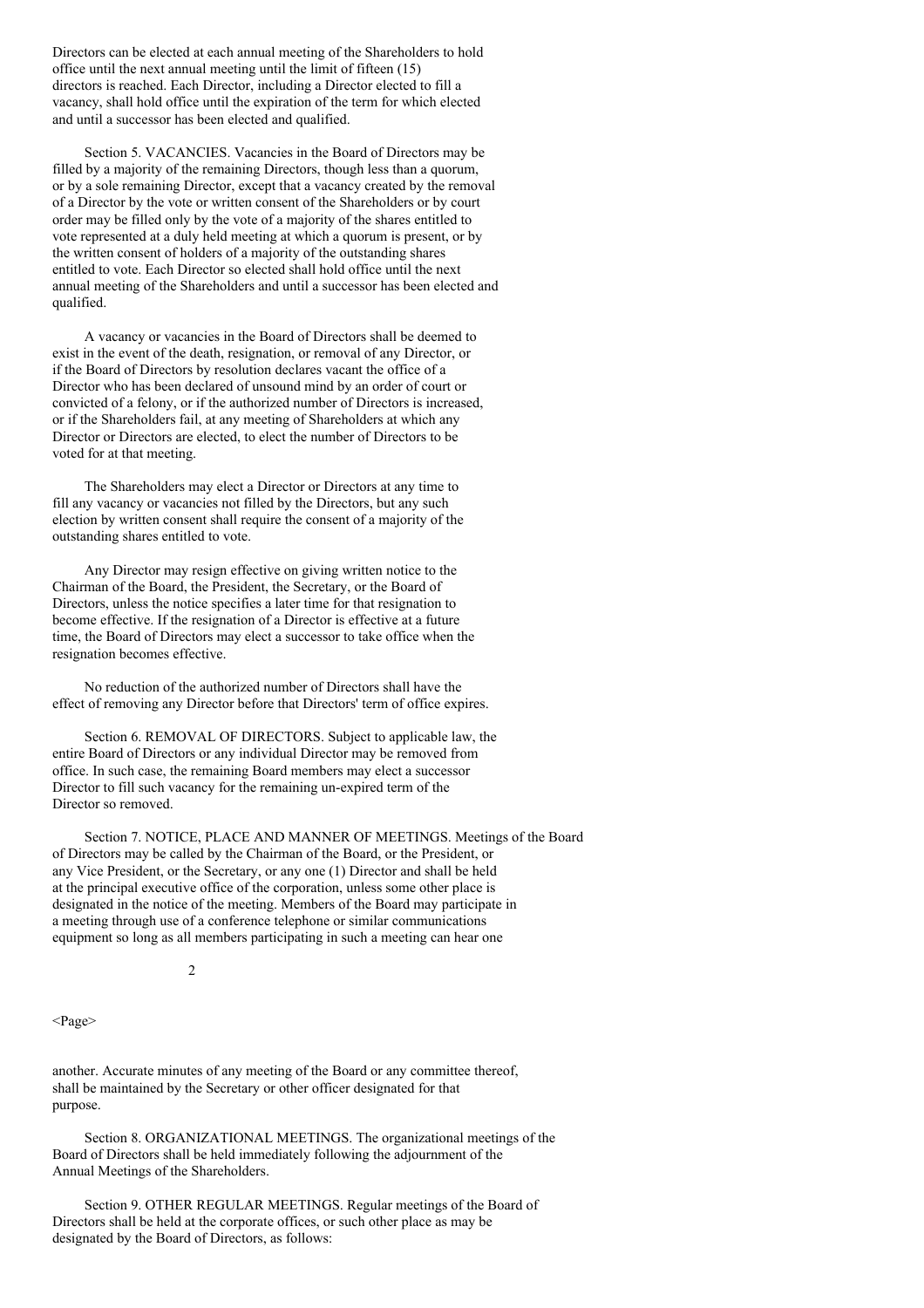Time of Regular Meeting: 9:00 A.M. Date of Regular Meeting: Last Friday of every month

If said day shall fall upon a holiday, such meetings shall be held on the next succeeding business day thereafter. No notice need be given of such regular meetings.

Section 10. SPECIAL MEETINGS - NOTICES - WAIVERS. Special meetings of the Board may be called at any time by the President or, if he or she is absent or unable or refuses to act, by any Vice President or the Secretary or by any one (1) Director if only one is provided.

At least forty-eight (48) hours notice of the time and place of special meetings shall be delivered personally to the Directors or personally communicated to them by a corporate officer by telephone or telegraph. If the notice is sent to a Director by letter, it shall be addressed to him or her at his or her address as it is shown upon the records of the corporation, or if it is not so shown on such records or if not readily ascertainable, at the place in which the meetings of the Directors are regularly held. In case such notice is mailed, it shall be deposited in the United States mail, postage prepaid, in the place in which the principal executive officer of the corporation is located at least four (4) days prior to the time of the holding of the meeting. Such mailing, telegraphing, telephoning or delivery as above provided shall be due, legal and personal notice to such Director.

When all of the Directors are present at any Directors' meeting, however, called or noticed, and either (i) sign a written consent thereto on the records of such meeting, or, (ii) if a majority of the Directors is present and if those not present sign a waiver of notice of such meeting or a consent to holding the meeting or an approval of the minute thereof, whether prior to or after the holding of such meeting, which said waiver, consent or approval shall be filed with the Secretary of the corporation, or, (iii) if a Director attends a meeting without notice but without protesting, prior thereto or at its commencement, the lack of notice, then the transactions thereof are as valid as if had at a meeting regularly called and noticed.

Section 11. DIRECTORS' ACTION BY UNANIMOUS WRITTEN CONSENT. Any action required or permitted to be taken by the Board of Directors may be taken without a meeting and with the same force and effect as if taken by a unanimous vote of Directors, if authorized by a writing signed individually or collectively by all members of the Board. Such consent shall be filed with the regular minutes of the Board.

3

<Page>

Section 12. QUORUM. A majority of the number of Directors as fixed by the Articles of Incorporation or By-Laws shall be necessary to constitute a quorum for the transaction of business, and the action of a majority of the Directors present at any meeting at which there is a quorum, when duly assembled, is valid as a corporate act; provided that a minority of the Directors, in the absence of a quorum, may adjourn from time to time, but may not transact any business. A meeting at which a quorum is initially present may continue to transact business, notwithstanding the withdrawal of Directors, if any action taken is approved by a majority of the required quorum for such meeting. A supermajority of eighty percent (80%) of the Directors shall be necessary to approve any bid for a majority ownership in the corporation by any other individual or entity.

Section 13. NOTICE OF ADJOURNMENT. Notice of the time and place of holding an adjourned meeting need not be given to absent Directors if the time and place be fixed at the meeting adjourned and held within twenty-four (24) hours, but if adjourned more than twenty-four (24) hours, notice shall be given to all Directors not present at the time of the adjournment.

Section 14. COMPENSATION OF DIRECTORS. Directors, as such, shall not receive any stated salary for their services, but by resolution of the Board a fixed sum and expense of attendance, if any, may be allowed for attendance at each regular and special meeting of the Board; provided that nothing herein contained shall be construed to preclude any Director from serving the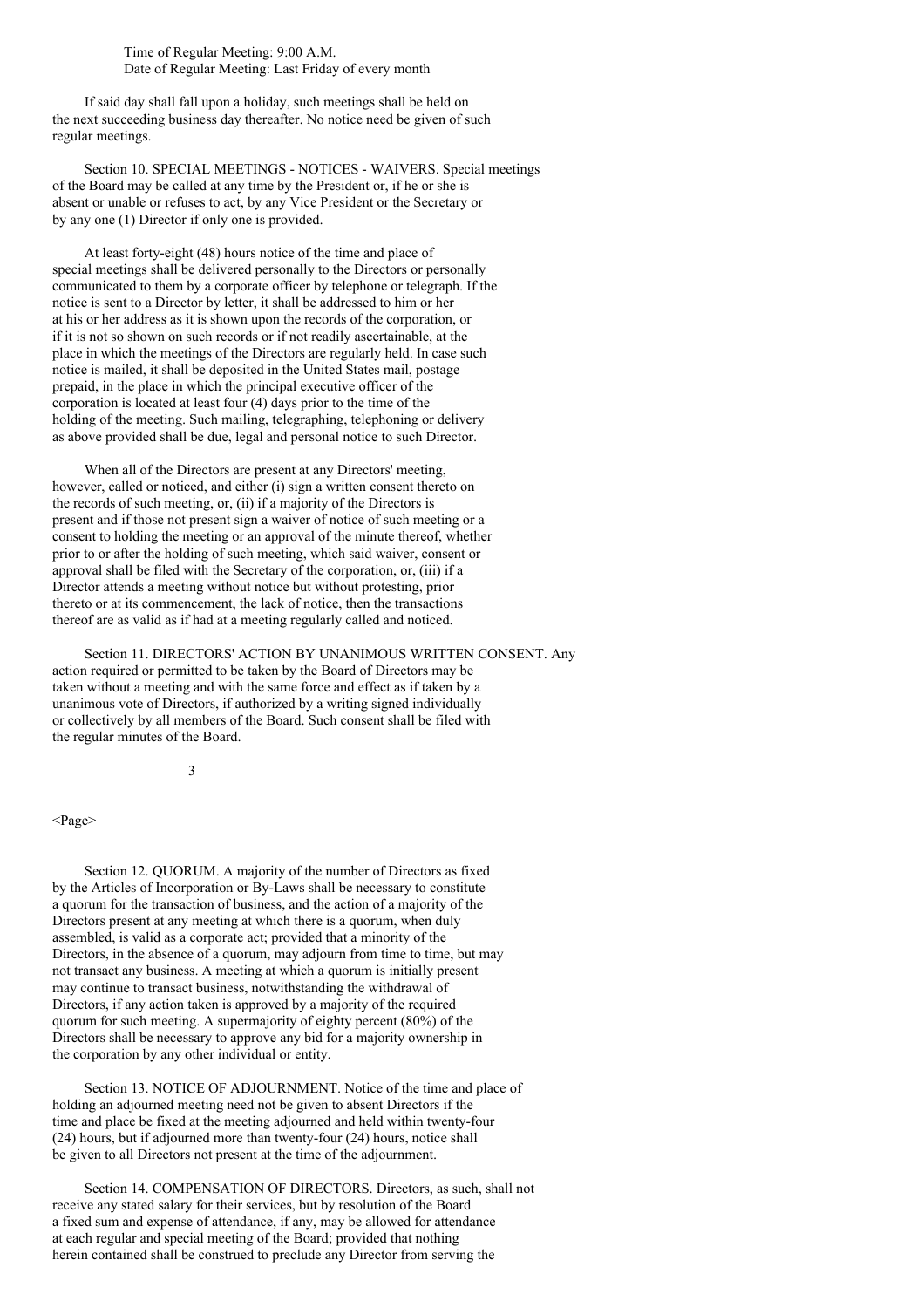corporation in any other capacity and receiving compensation therefore.

Section 15. COMMITTEES. Committees of the Board may be appointed by resolution passed by a majority of the whole Board. Committees shall be composed of two (2) or more members of the Board and shall have such powers of the Board as may be expressly delegated to it by resolution of the Board of Directors, except those powers expressly made non-delegable by applicable law.

Section 16. ADVISORY DIRECTORS. The Board of Directors from time to time may elect one or more persons to be Advisory Directors who shall not by such appointment be members of the Board of Directors. Advisory Directors shall be available from time to time to perform special assignments specified by the President, to attend meetings of the Board of Directors upon invitation and to furnish consultation to the Board. The period during which the title shall be held may be prescribed by the Board of Directors. If no period is prescribed, the title shall be held at the pleasure of the Board.

Section 17. RESIGNATIONS. Any Director may resign effective upon giving written notice to the Chairman of the Board, the President, the Secretary or the Board of Directors of the Corporation, unless the notice specifies a later time for the effectiveness of such resignation. If the resignation is effective at a future time, a successor may be elected to take office when the resignation becomes effective.

# ARTICLE III

# **OFFICERS**

4

#### <Page>

Section 1. OFFICERS. The Officers of the corporation shall be a President, a Secretary, and a Treasurer. The corporation may also have, at the discretion of the Board of Directors, a Chairman of the Board, one or more Vice Presidents, one or more Assistant Secretaries, or one or more Assistant Treasurers, and such other Officers as may be appointed in accordance with the provisions of Section 3 of this Article. Any number of offices may be held by the same person.

Section 2. ELECTION. The Officers of the corporation, except such officers as may be appointed in accordance with the provisions of Section 3 or Section 5 of this Article, shall be chosen annually by the Board of Directors, and each shall hold office until he or she shall resign or shall be removed or otherwise disqualified to serve or a successor shall be elected and qualified.

Section 3. SUBORDINATE OFFICERS, ETC. The Board of Directors may appoint such other Officers as the business of the corporation may require, each of whom shall hold office for such period, have such authority and perform such duties as are provided by the By-Laws or as the Board of Directors may from time to time determine.

Section 4. REMOVAL AND RESIGNATION OF OFFICERS. Subject to the rights, if any, of any officer under any contract of employment, any officer may be removed, either with or without cause, by the Board of Directors, at any regular or special meeting of the Board, or except in case of an Officer chosen by the Board of Directors by any Officer upon whom such power of removal may be conferred by the Board of Directors.

Any Officer may resign at any time by giving written notice to the corporation. Any resignation shall take effect at the date of the receipt of that notice or at any later time specified in that notice; and, unless otherwise specified in that notice, the acceptance of the resignation shall not be necessary to make it effective. Any resignation is without prejudice to the rights, if any, of the corporation under any contract to which the officer is a party.

Section 5. VACANCIES. A vacancy in any office because of death, resignation, removal, disqualification or any other cause shall be filed in the manner prescribed in the By-Laws for regular appointment to that office.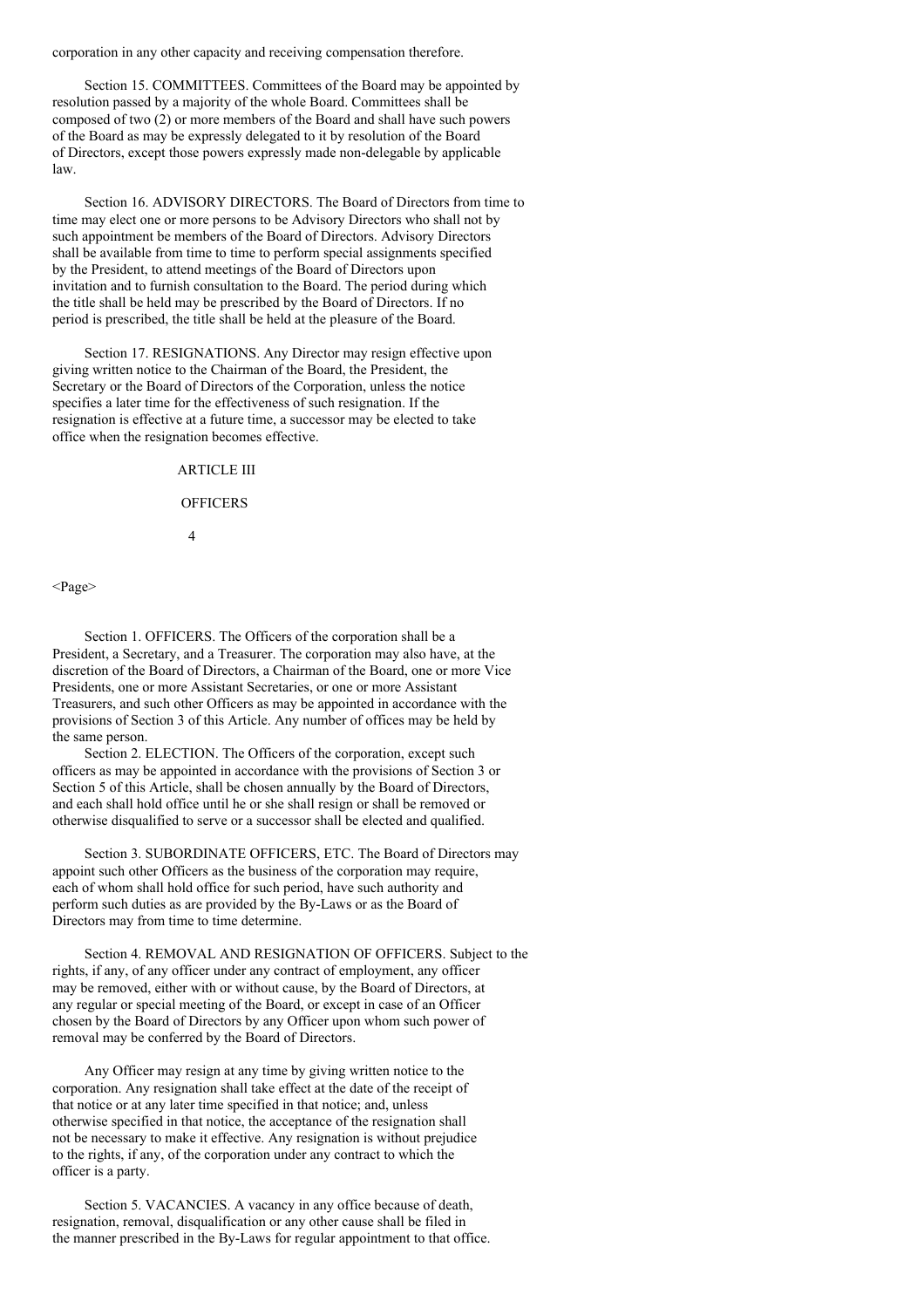Section 6. CHAIRMAN OF THE BOARD. The Chairman of the Board, if such an officer be elected, shall, if present, preside at meetings of the Board of Directors and exercise and perform such other powers and duties as may be from time to time assigned by the Board of Directors or prescribed by the By-Laws. If there is no President, the Chairman of the Board shall in addition be the Chief Executive Officer of the corporation and shall have the powers and duties prescribed in Section 7 of this Article.

Section 7. PRESIDENT/CHIEF EXECUTIVE OFFICER. Subject to such supervisory powers, if any, as may be given by the Board of Directors to the chairman of the Board, if there be such an officer, the President shall be the Chief Executive Officer of the corporation and shall, subject to the control of the Board of Directors, have general supervision, direction and control of the business and Officers of the corporation. He or she shall preside at all meetings of the Shareholders and in the absence of the Chairman of the Board, or if there be none, at all meetings of the Board of Directors. The President shall be ex officio a member of all the standing committees, including the Executive Committee, if any, and shall have the general powers and

5

<Page>

duties of management usually vested in the office of President of a corporation, and shall have such other powers and duties as may be prescribed by the Board of Directors or the By-Laws.

Section 8. VICE PRESIDENT. In the absence or disability of the President, the Vice Presidents, if any, in order of their rank as fixed by the Board of Directors, or if not ranked, the Vice President designated by the Board of Directors, shall perform all the duties of the President, and when so acting shall have all the powers of, and be subject to, all the restrictions upon, the President. The Vice Presidents shall have such other powers and perform such other duties as from time to time may be prescribed for them respectively by the Board of Directors or the By-Laws.

Section 9. SECRETARY. The Secretary shall keep, or cause to be kept, a book of minutes at the principal office or such other place as the Board of Directors may order, of all meetings of Directors and Shareholders, with the time and place of holding, whether regular or special, and if special, how authorized, the notice thereof given, the names of those present at Directors' meetings, the number of shares present or represented at Shareholders' meetings and the proceedings thereof.

The Secretary shall keep, or cause to be kept, at the principal office or at the office of the corporation's transfer agent, a share register, or duplicate share register showing the names of the Shareholders and their addresses, the number and classes of shares held by each, the number and date of certificates issued for the same, and the number and date of cancellation of every certificate surrendered for cancellation.

The Secretary shall give, or cause to be given, notice of all the meetings of the Shareholders and of the Board of Directors required by the By-Laws or by law to be given. He or she shall keep the seal of the corporation in safe custody, and shall have such other powers and perform such other duties as may be prescribed by the Board of Directors or by the By-Laws.

Section 10. CHIEF FINANCIAL OFFICER. The Chief Financial Officer shall keep and maintain, or cause to be kept and maintained in accordance with generally accepted accounting principles, adequate and correct accounts of the properties and business transactions of the corporation, including accounts of its assets, liabilities, receipts, disbursements, gains, losses, capital, earnings (or surplus) and shares. The books of accounts shall at all reasonable times be open to inspection by any Director.

This officer shall deposit all moneys and other valuables in the name and to the credit of the corporation with such depositaries as may be designated by the Board of Directors. He or she shall disburse the funds of the corporation as may be ordered by the Board of Directors, shall render to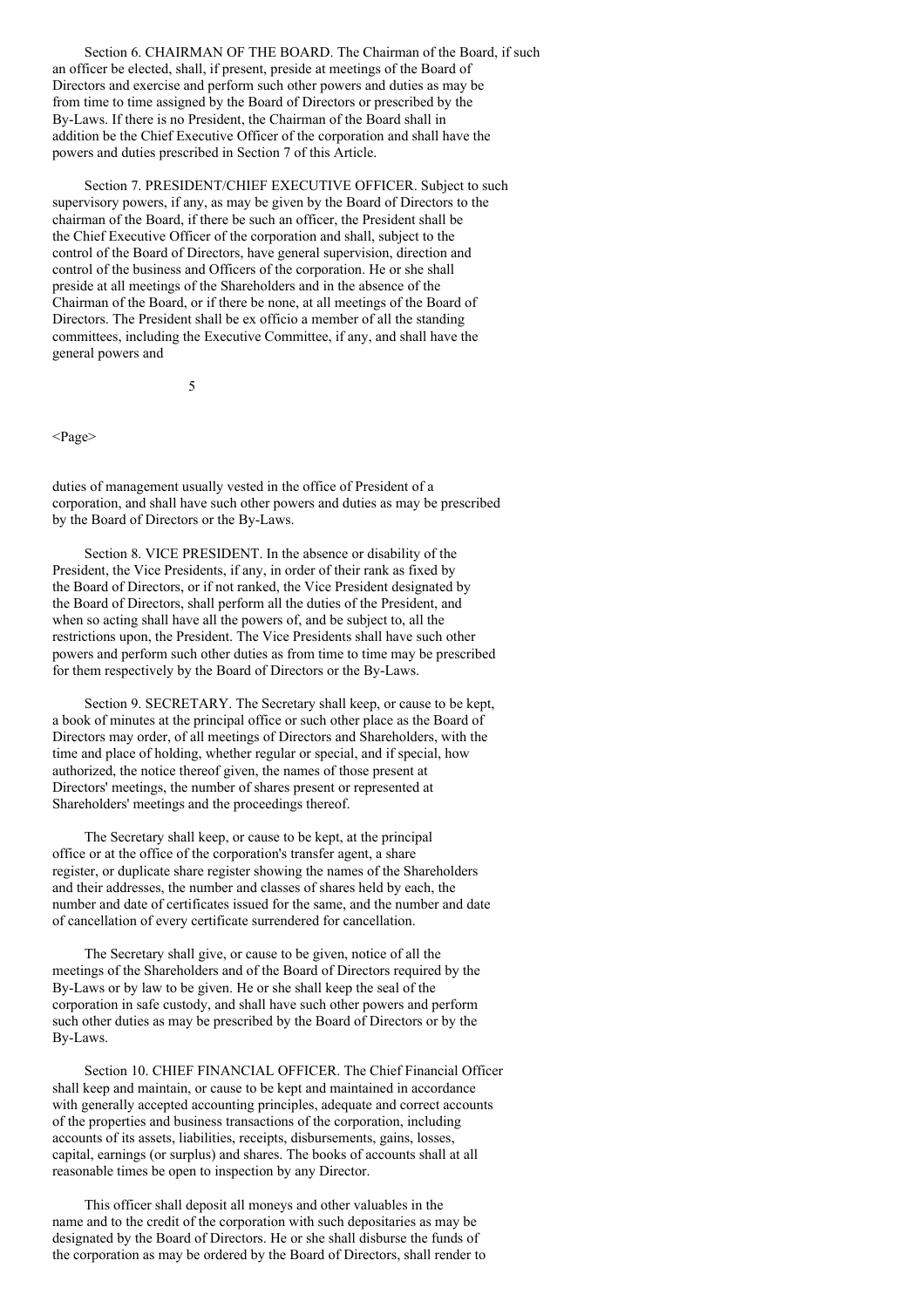the President and Directors, whenever they request it, an account of all of his or her transactions and of the financial condition of the corporation, and shall have such other powers and perform such other duties as may be prescribed by the Board of Directors or the By-Laws.

(this space intentionally left blank)

6

<Page>

#### ARTICLE IV

# SHAREHOLDERS' MEETINGS

Section 1. PLACE OF MEETINGS. All meetings of the Shareholders shall be held at the principal executive office of the corporation unless some other appropriate and convenient location be designated for that purpose from time to time by the Board of Directors.

Section 2. ANNUAL MEETINGS. The annual meetings of the Shareholders shall be held, each year, at the time and on the day following:

> Time of Meeting: 10:00 A.M. Date of Meeting: March 5th

If this day shall be a legal holiday, then the meeting shall be held on the next succeeding business day, at the same hour. At the annual meeting, the Shareholders shall elect a Board of Directors, consider reports of the affairs of the corporation and transact such other business as may be properly brought before the meeting.

Section 3. SPECIAL MEETINGS. Special meetings of the Shareholders may be called at any time by the Board of Directors, the Chairman of the Board, the President, a Vice President, the Secretary, or by one or more Shareholders holding not less than one-tenth (1/10) of the voting power of the corporation. Except as next provided, notice shall be given as for the annual meeting.

Upon receipt of a written request addressed to the Chairman, President, Vice President, or Secretary, mailed or delivered personally to such officer by any person (other than the Board) entitled to call a special meeting of Shareholders, such Officer shall cause notice to be given, to the Shareholders entitled to vote, that a meeting will be held at a time requested by the person or persons calling the meeting, not less than thirtyfive (35) nor more than sixty (60) days after the receipt of such request. If such notice is not given within twenty (20) days after receipt of such request, the persons calling the meeting may give notice thereof in the same manner provided by these By-Laws.

Section 4. NOTICE OF MEETINGS - REPORTS. Notice of meetings, annual or special, shall be given in writing not less than ten (10) nor more than sixty (60) days before the date of the meeting to Shareholders entitled to vote thereat. Such notice shall be given by the Secretary or the Assistant Secretary, or if there be no such officer, or in the case of his or her neglect or refusal, by any Director or Shareholder.

7

<Page>

Such notices or any reports shall be given personally or by mail and shall be sent to the Shareholder's address appearing on the books of the corporation, or supplied by him or her to the corporation for the purpose of the notice.

Notice of any meeting of Shareholders shall specify the place, the day and the hour of meeting, and (i) in case of a special meeting, the general nature of the business to be transacted and no other business may be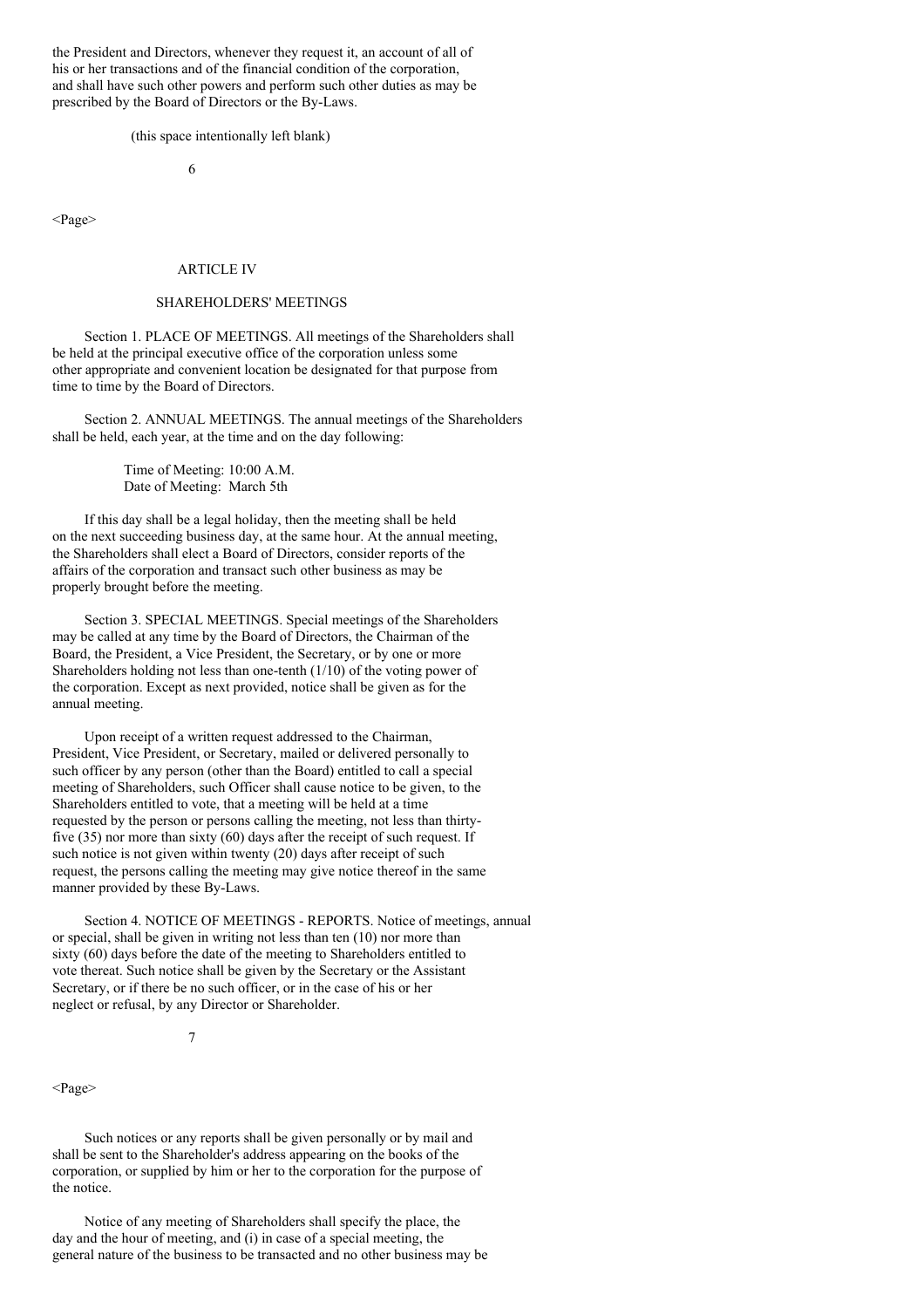transacted, or (ii) in the case of an annual meeting, those matters which Board at date of mailing, intends to present for action by the Shareholders. At any meetings where Directors are to be elected notice shall include the names of the nominees, if any, intended at date of notice to be presented by management for election.

If a Shareholder supplies no address, notice shall be deemed to have been given if mailed to the place where the principal executive office of the corporation is situated, or published at least once in some newspaper of general circulation in the County of said principal office.

Notice shall be deemed given at the time it is delivered personally or deposited in the mail or sent by other means of written communication. The Officer giving such notice or report shall prepare and file an affidavit or declaration thereof.

When a meeting is adjourned for forty-five (45) days or more, notice of the adjourned meeting shall be given as in case of an original meeting. Save, as aforesaid, it shall not be necessary to give any notice of adjournment or of the business to be transacted at an adjourned meeting other than by announcement at the meeting at which said adjournment is taken.

Section 5. WAIVER OF NOTICE OR CONSENT BY ABSENT SHAREHOLDERS. The transactions of any meeting of Shareholders, however called and notice, shall be valid as though it had been a meeting duly held after regular call and notice, if a quorum be present either in person or by proxy, and if, either before or after the meeting, each of the Shareholders entitled to vote, not present in person or by proxy, sign a written waiver of notice, or a consent to the holding of such meeting or an approval shall be filed with the corporate records or made a part of the minutes of the meeting. Attendance shall constitute a waiver of notice, unless objection shall be made as provided in applicable law.

Section 6. SHAREHOLDERS ACTING WITHOUT A MEETING - DIRECTORS. Any action which may be taken at a meeting of the Shareholders, may be taken without a meeting or notice of meeting if authorized by a writing signed by all of the Shareholders entitled to vote at a meeting for such purpose, and filed with the Secretary of the corporation, provided, further, that while ordinarily Directors can be elected by unanimous written consent, if the Directors fail to fill a vacancy, then a Director to fill that vacancy may be elected by the written consent of persons holding a majority of shares entitled to vote for the election of Directors.

Section 7. OTHER ACTIONS WITHOUT A MEETING. Unless otherwise provided for under applicable law or the Articles of Incorporation, any action which may be taken at any annual or special meeting of Shareholders may be taken without a meeting and without prior notice, if a consent in writing, setting forth the action so taken, signed by the holders of outstanding shares having not less than the minimum number of votes that would be necessary to

8

<Page>

authorize to take such action at a meeting at which all shares entitled to vote thereon were present and voted.

Unless the consents of all Shareholders entitled to vote have been solicited in writing,

- (i) Notice of any Shareholder approval without a meeting by less than unanimous written consent shall be given at least ten (10) days before the consummation of the action authorized by such approval, and
- (ii) Prompt notice shall be given of the taking of any other corporate action approved by Shareholders without a meeting be less than unanimous written consent, to each of those Shareholders entitled to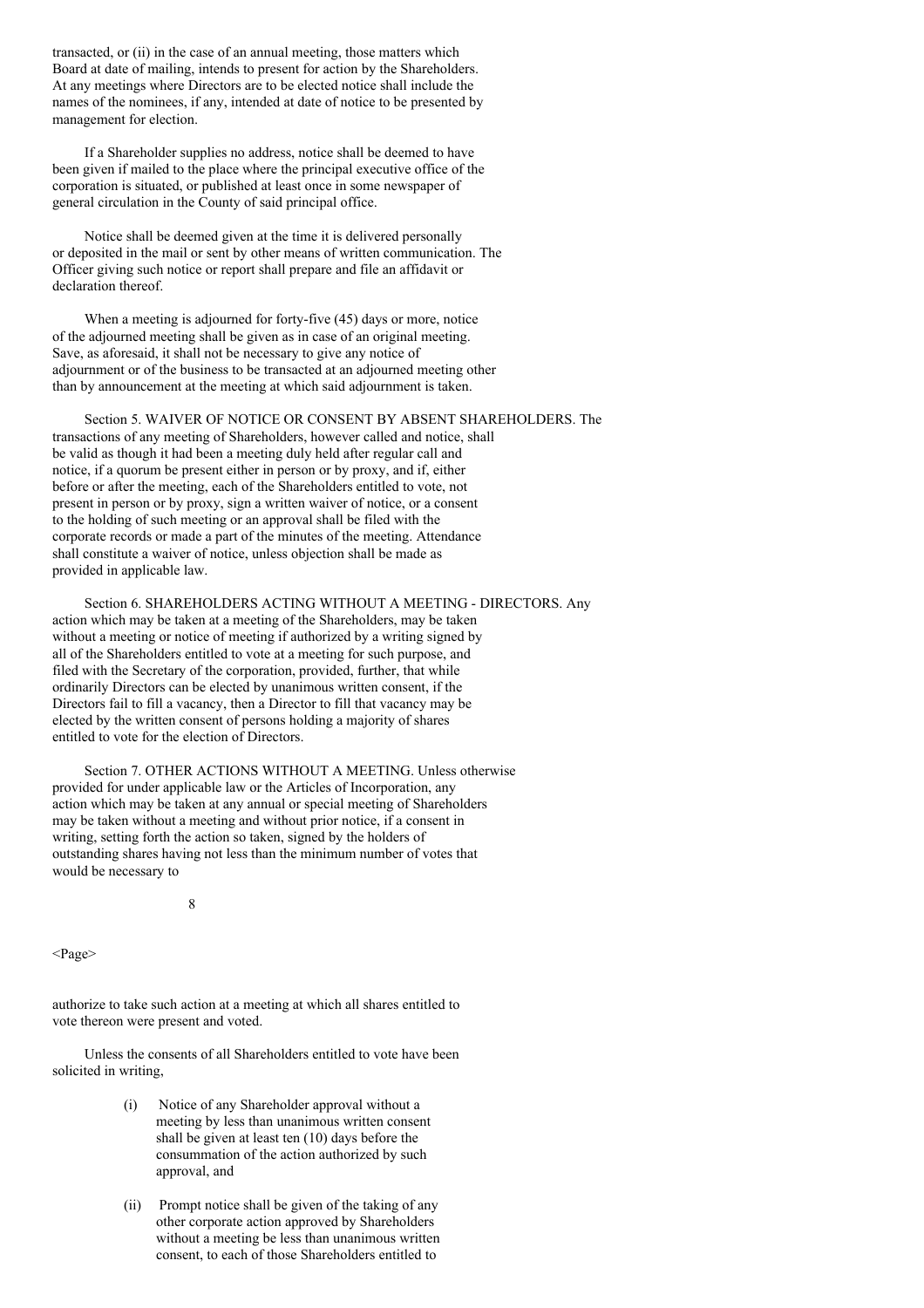#### vote who have not consented in writing.

Any Shareholder giving a written consent, or the Shareholder's proxy holders, or a transferee of the shares of a personal representative of the Shareholder or their respective proxy holders, may revoke the consent by a writing received by the corporation prior to the time that written consents of the number of shares required to authorize the proposed action have been filed with the Secretary of the corporation, but may not do so thereafter. Such revocation is effective upon its receipt by the Secretary of the corporation.

Section 8. QUORUM. The holder of a majority of the shares entitled to vote thereat, present in person, or represented by proxy, shall constitute a quorum at all meetings of the Shareholders for the transaction of business except as otherwise provided by law, by the Articles of Incorporation, or by these By-Laws. If, however, such majority shall not be present or represented at any meeting of the Shareholders, the shareholders entitled to vote thereat, present in person, or by proxy, shall have the power to adjourn the meeting from time to time, until the requisite amount of voting shares shall be present. At such adjourned meeting at which the requisite amount of voting shares shall be represented, any business may be transacted which might have been transacted at a meeting as originally notified.

If a quorum be initially present, the Shareholders may continue to transact business until adjournment, notwithstanding the withdrawal of enough Shareholders to leave less than a quorum, if any action taken is approved by a majority of the Shareholders required to initially constitute a quorum.

Section 9. VOTING. Only persons in whose names shares entitled to vote stand on the stock records of the corporation on the day of any meeting of Shareholders, unless some other day be fixed by the Board of Directors for the determination of Shareholders of record, and then on such other day, shall be entitled to vote at such meeting.

Provided the candidate's name has been placed in nomination prior to the voting and one or more Shareholders has given notice at the meeting prior to the voting of the Shareholder's intent to cumulate the

Shareholder's votes, every Shareholder entitled to vote at any election for Directors of any corporation for profit may cumulate their votes and give one candidate a number of votes

 $\Omega$ 

<Page>

equal to the number of Directors to be elected multiplied by the number of votes to which his or her shares are entitled to, or distribute his or her votes on the same principle among as many candidates as he or she thinks fit.

The candidates receiving the highest number of votes up to the number of Directors to be elected are elected.

The Board of Directors may fix a time in the future not exceeding thirty (30) days preceding the date of any meeting of Shareholders or the date fixed for the payment of any dividend or distribution, or for the allotment of rights, or when any change or conversion or exchange of shares shall go into effect, as a record date for the determination of the Shareholders entitled to notice of and to vote at any such meeting, or entitled to receive any such dividend or distribution, or any allotment of rights or to exercise the rights in respect to any such change, conversion or exchange of shares. In such case only Shareholders of record on the date so fixed shall be entitled to notice of and to vote at such meeting, to receive such dividends, distribution or allotment of rights, or to exercise such rights, as the case may be notwithstanding any transfer of any share on the books of the corporation after any record date fixed as aforesaid.

The Board of Directors may close the books of the corporation against transfers of shares during the whole or any part of such period.

Section 10. PROXIES. Every Shareholder entitled to vote, or to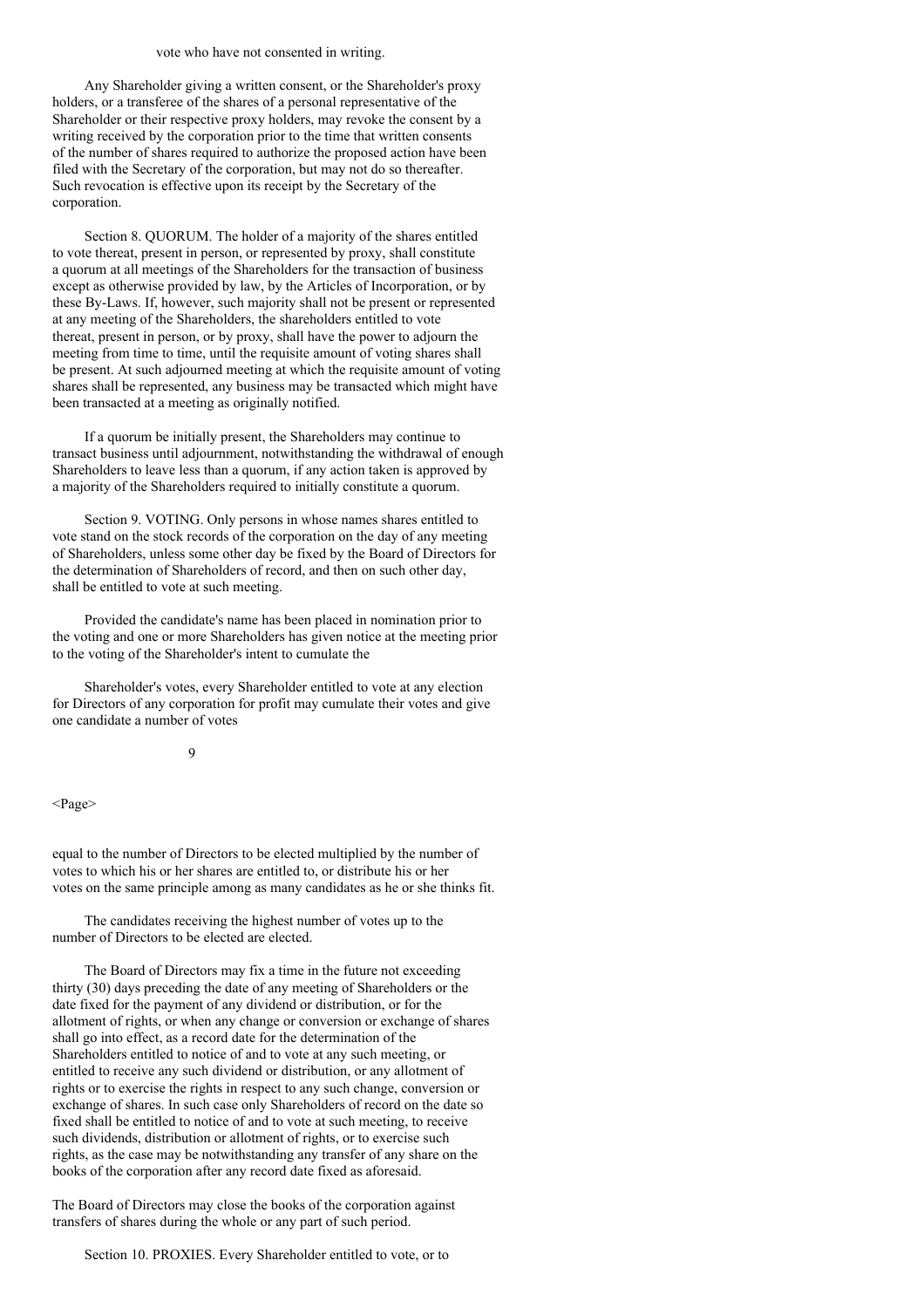execute consents, may do so, either in person or by written proxy, executed in accordance with the provisions of applicable law filed with the Secretary of the corporation.

Section 11. ORGANIZATION. The President, or in the absence of the President, any Vice President, shall call the meeting of the Shareholders to order, and shall act as Chairman of the meeting. In the absence of the President and all of the Vice Presidents, Shareholders shall appoint a Chairman for such meeting. The Secretary of the corporation shall act as Secretary of all meetings of the Shareholders, but in the absence of the Secretary at any meeting of the Shareholders, the presiding officer may appoint any person to act as Secretary of the meeting.

Section 12. INSPECTORS OF ELECTION. In advance of any meeting of Shareholders, the Board of Directors may, if they so elect, appoint inspectors of election to act at such meeting or any adjournment thereof. If inspectors of election be not so appointed, or if any persons so appointed fail to appear or refuse to act, the chairman of any such meeting may, and on the request of any Shareholder or his or her proxy shall, make such appointment at the meeting in which case the number of inspectors shall be either one (1) or three (3) as determined by a majority of the Shareholders represented at the meeting.

#### ARTICLE V

# CERTIFICATES AND TRANSFER OF SHARES

Section 1. CERTIFICATES FOR SHARES. Certificates for shares shall be of such form and device as the Board of Directors may designate and shall state the name of the record holder

### 10

<Page>

of the shares represented thereby; its number; date of issuance; the number of shares for which it is issued; a statement of the rights, privileges preferences and restriction, if any; a statement as to the redemption or conversion, if any; a statement of liens or restrictions upon transfer or voting, if any; if the shares be assessable or, if assessments are collectible by personal action, a plain statement of such facts.

All certificates shall be signed in the name of the corporation by the Chairman of the Board or Vice Chairman of the Board or the President or Vice President and by the Chief Financial officer or an Assistant Treasurer or the Secretary or any Assistant Secretary, certifying the number of shares and the class or series of shares owned by the Shareholder.

Any or all of the signatures on the certificate may be facsimile. In case any Officer, transfer agent, or registrar who has signed or whose facsimile signature has been placed on a certificate shall have ceased to be that Officer, transfer agent, or registrar before that certificate is issued, it may be issued by the corporation with the same effect as if that person were an Officer, transfer agent, or registrar at the date of issuance.

Section 2. TRANSFER ON THE BOOKS. Upon surrender to the Secretary or transfer agent of the corporation of a certificate for shares duly endorsed or accompanied by proper evidence of succession, assignment or authority to transfer, it shall be the duty of the corporation to issue a new certificate to the person entitled thereto, cancel the old certificate and record the transaction upon its books.

Section 3. LOST OR DESTROYED CERTIFICATES. Any person claiming a certificate of stock to be lost or destroyed shall make an affidavit or affirmation of that fact and shall, if the Directors so require, give the corporation a bond of indemnity, in form and with one or more sureties satisfactory to the Board, of the stock represented by said certificate may be issued in the number of shares as the one alleged in at least double the value certificate, whereupon a new same tender and for the same to be lost or destroyed.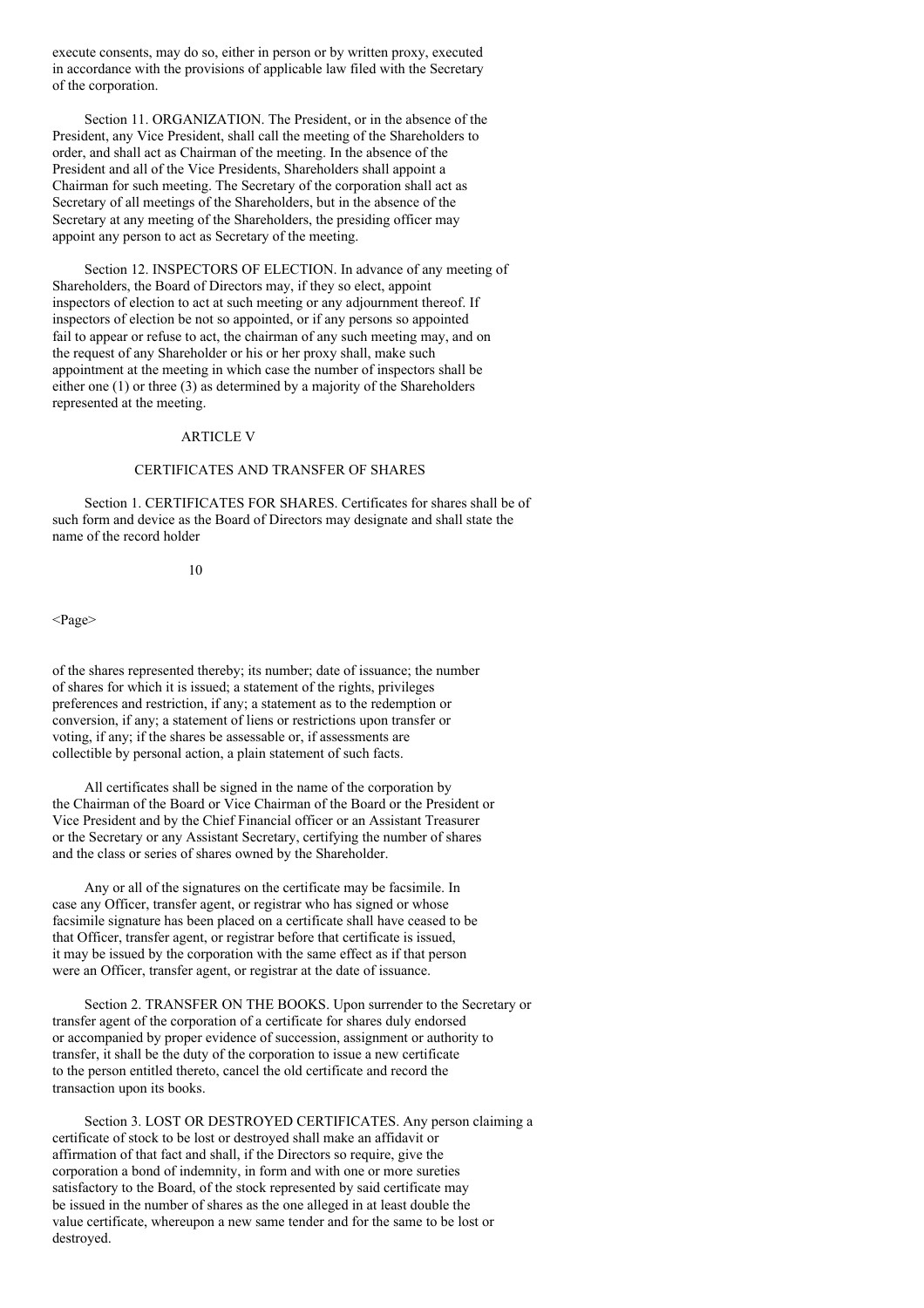Section 4. TRANSFER AGENTS AND REGISTRARS. The Board of Directors may appoint one or more transfer agents or transfer clerks, and one or more registrars which shall be an incorporated bank or trust company, either domestic or foreign, who shall be appointed at such times and places as the requirements of the corporation may necessitate and the Board of Directors may designate.

Section 5. CLOSING STOCK TRANSFER BOOKS - RECORD DATE. In order that the corporation may determine the Shareholders entitled to notice of any meeting or to vote or entitled to receive payment of any dividend or other distribution or allotment of any rights or entitled to exercise any rights in respect to any other lawful action, the Board may fix, in advance, a record date, which shall not be more than sixty (60) days nor less than ten (10) days prior to the date of such meeting nor more than sixty (60) days prior to any other action.

If no record date is fixed; the record date for determining Shareholders entitled to notice of or to vote at a meeting of Shareholders shall be at the close of business on the business day next preceding the day on which notice is given or if notice is waived, at the close of business on the business day next preceding the day on which the meeting is held. The record date for

11

<Page>

determining Shareholders entitled to give consent to corporate action in writing without a meeting, when no prior action by the Board is necessary, shall be the day on which the first written consent is given.

The record date for determining Shareholders for any other purpose shall be at the close of business on the day on which the Board adopts the resolution relating thereto, or the sixtieth (60th) day prior to the date of such other action, whichever is later.

(this space intentionally left blank)

# ARTICLE VI

### RECORDS - REPORTS - INSPECTION

Section 1. RECORDS. The corporation shall maintain, in accordance with generally accepted accounting principles, adequate and correct accounts, books and records of its business and properties. All of such books, records and accounts shall be kept at its principal executive office as fixed by the Board of Directors from time to time.

Section 2. INSPECTION OF BOOKS AND RECORDS. All books and records shall be open to inspection of the Directors and Shareholders from time to time and in the manner provided under applicable law.

Section 3. CERTIFICATION AND INSPECTION OF BY-LAWS. The original or a copy of these By-Laws, as amended or otherwise altered to date, certified by the Secretary, shall be kept at the corporation's principal executive office and shall be open to inspection by the Shareholders at all reasonable times during office hours.

Section 4. CHECK, DRAFTS, ETC. All checks, drafts, or other orders for payment of money, notes or other evidences of indebtedness, issued in the name of or payable to the corporation, shall be signed or endorsed by such person or persons and in such manner as shall be determined from time to time by the Board of Directors.

Section 5. CONTRACT, ETC. - HOW EXECUTED. The Board of Directors, except as in the By- Laws otherwise provided, may authorize any Officer or Officers, agent or agents, to enter into any contract or execute any instrument in the name of and on behalf of the corporation. Such authority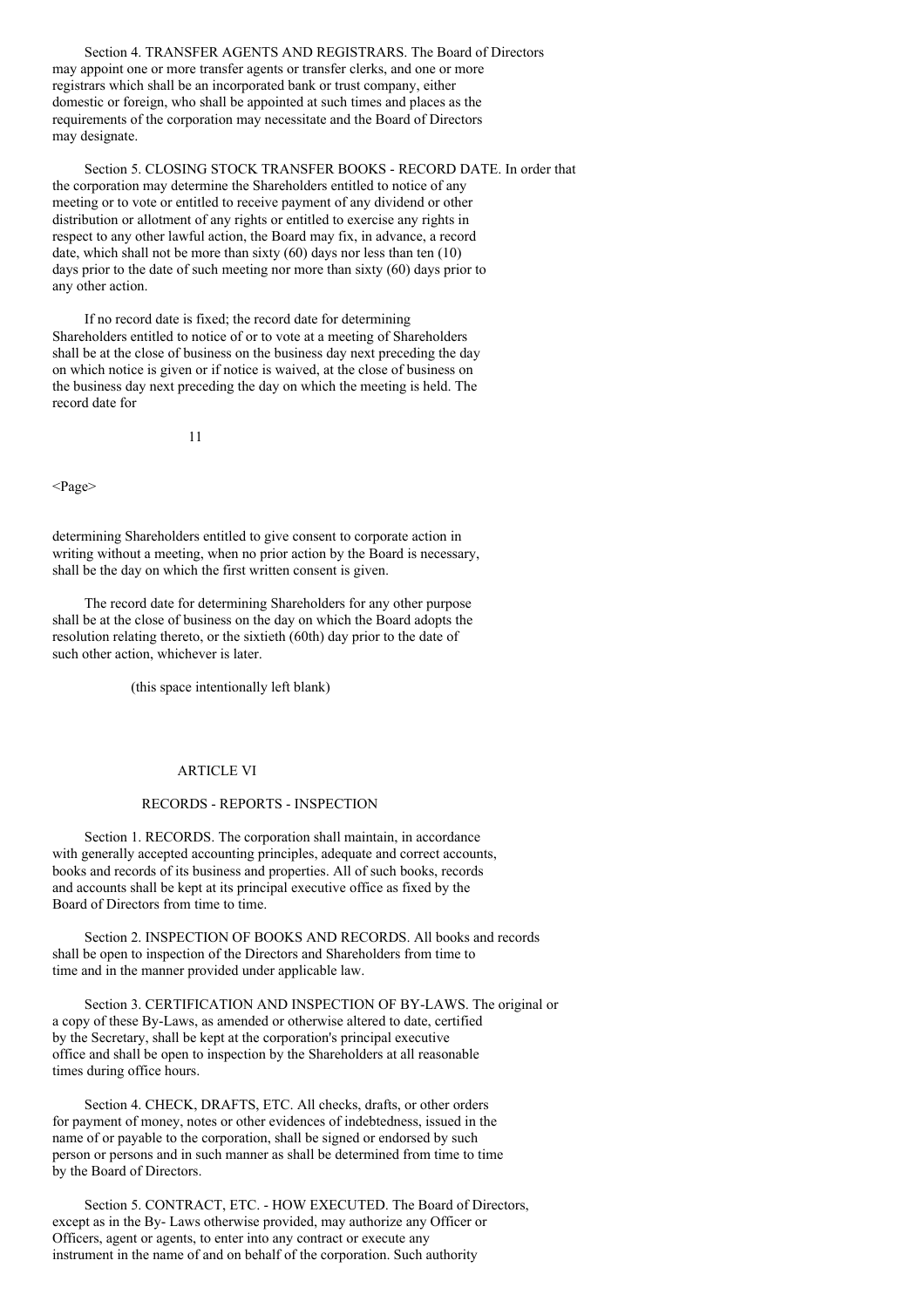may be general or confined to specific instances. Unless so authorized by the Board of Directors, no Officer, agent or employee shall have any power or authority to bind the corporation by any contract or agreement, or to pledge its credit, or to render it liable for any purpose or to any amount except as may be provided under applicable law.

### ARTICLE VII

#### $12$

<Page>

### ANNUAL REPORTS

Section 1. REPORT TO SHAREHOLDERS, DUE DATE. The Board of Directors shall cause an annual report to be sent to the Shareholders not later than one hundred twenty (120) days after the close of the fiscal or calendar year adopted by the corporation. This report shall be sent at least fifteen (15) days before the annual meeting of Shareholders to be held during the next fiscal year and in the manner specified in Section 4 of the Article IV of these By-Laws for giving notice to Shareholders of the corporation. The annual report shall contain a balance sheet as of the end of the fiscal year and an income statement and statement of changes in financial position for the fiscal year, accompanied by any report of independent accountants or, if there is no such report, the certificate of an authorized officer of the corporation that the statements were prepared without audit from the books and records of the corporation.

# ARTICLE VIII

### AMENDMENTS TO BY-LAWS

Section 1. AMENDMENT BY SHAREHOLDERS. New By-Laws may be adopted or these By- Laws may be amended or repealed by the vote or written consent of holders of a majority of the outstanding shares entitled to vote; provided, however, that if the Articles of Incorporation of the corporation set forth the number of authorized Directors of the corporation, the authorized number of Directors may be changed only by an amendment of the Article of Incorporation.

Section 2. POWERS OF DIRECTORS. Subject to the right of the Shareholders to adopt, amend or repeal By-Laws, as provided in Section 1 of this Article VIII, and the limitations, if any, under law, the Board of Directors may adopt, amend or repeal any of these By-Laws other than a By-Law or amendment thereof changing the authorized number of Directors.

Section 3. RECORD OF AMENDMENTS. Whenever an amendment or new By-Law is adopted, it shall be copied in the book of By-Laws with the original By-Laws, in the appropriate place. If any By-Law is repealed, the fact of repeal with the date of the meeting at which the repeal was enacted or written assent was filed shall be stated in said book.

#### ARTICLE IX

#### CORPORATE SEAL

Section 1. SEAL. The corporate seal shall be circular in form, and shall have inscribed thereon the name of the corporation, the date and State of incorporation.

#### ARTICLE X

13

<Page>

# MISCELLANEOUS

Section 1. REPRESENTATION OF SHARES IN OTHER CORPORATIONS. Shares of other corporations standing in the name of this corporation may be voted or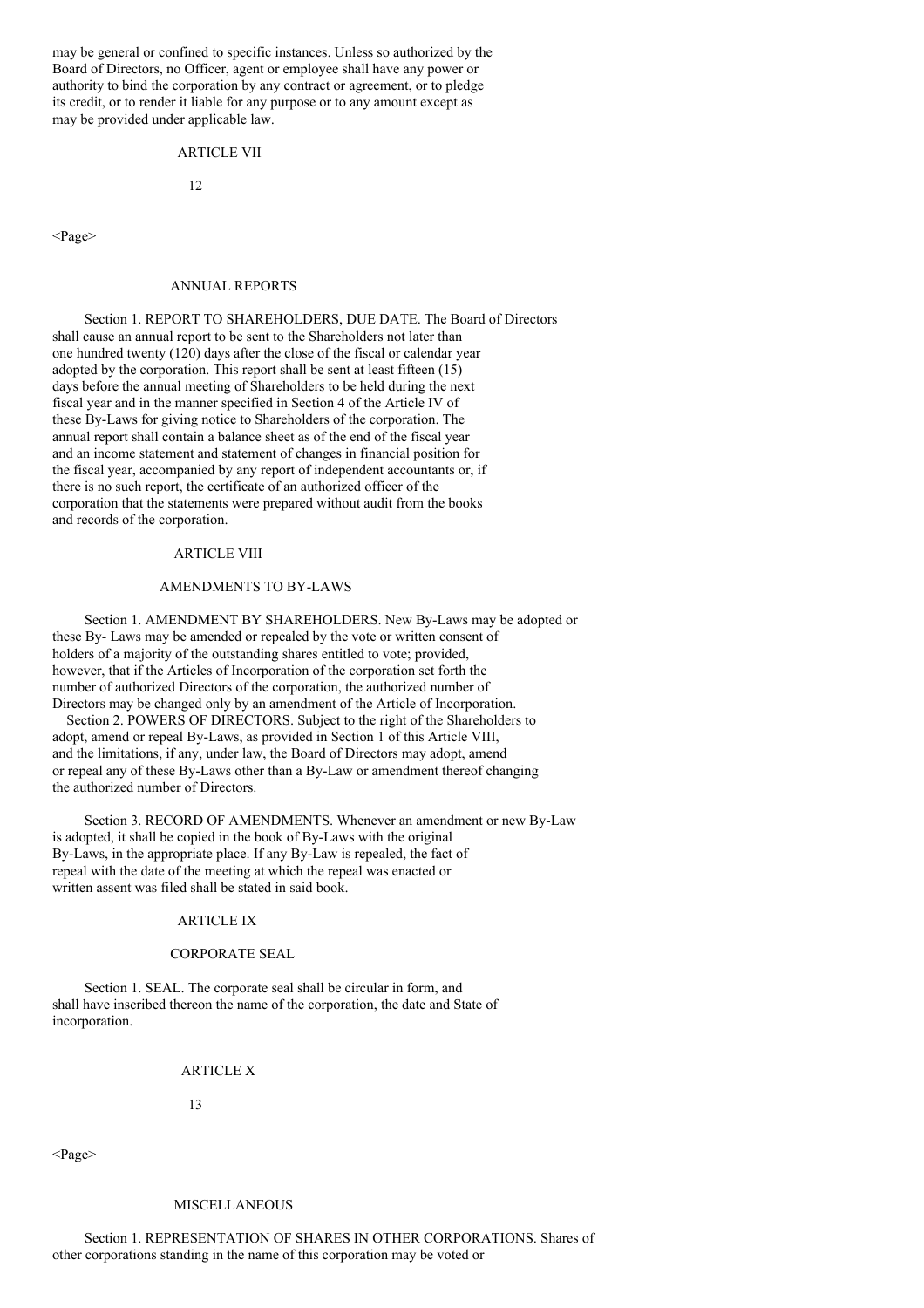represented and all incidents thereto may be exercised on behalf of the corporation by the Chairman of the Board, the President or any Vice President and the Secretary or an Assistant Secretary.

Section 2. SUBSIDIARY CORPORATIONS. Shares of this corporation owned by a subsidiary shall not be entitled to vote on any matter. A subsidiary for these purposes is defined as a corporation, the shares of which possessing more than 25% of the total combined voting power of all classes of shares entitled to vote, are owned directly or indirectly through one (1) or more subsidiaries.

Section 3. INDEMNITY. Subject to applicable law, the corporation may indemnify any Director, Officer, agent or employee as to those liabilities and on those terms and conditions as appropriate. In any event, the corporation shall have the right to purchase and maintain insurance on behalf of any such persons whether or not the corporation would have the power to indemnify such person against the liability insured against.

Section 4. ACCOUNTING YEAR. The accounting year of the corporation shall be fixed by resolution of the Board of Directors.

(this space intentionally left blank)

# CERTIFICATE OF PRESIDENT

THIS IS TO CERTIFY that I am the duly elected, qualified and acting President of

EFOODSAFETY.COM, INC.

and that the above and foregoing By-Laws constitute a true and original copy and were duly adopted as the By-Laws of said corporation.

IN WITNESS WHEREOF, I have hereunto set my hand.

14

<Page>

DATED: October 16, 2000

---------------------------------------------- PRESIDENT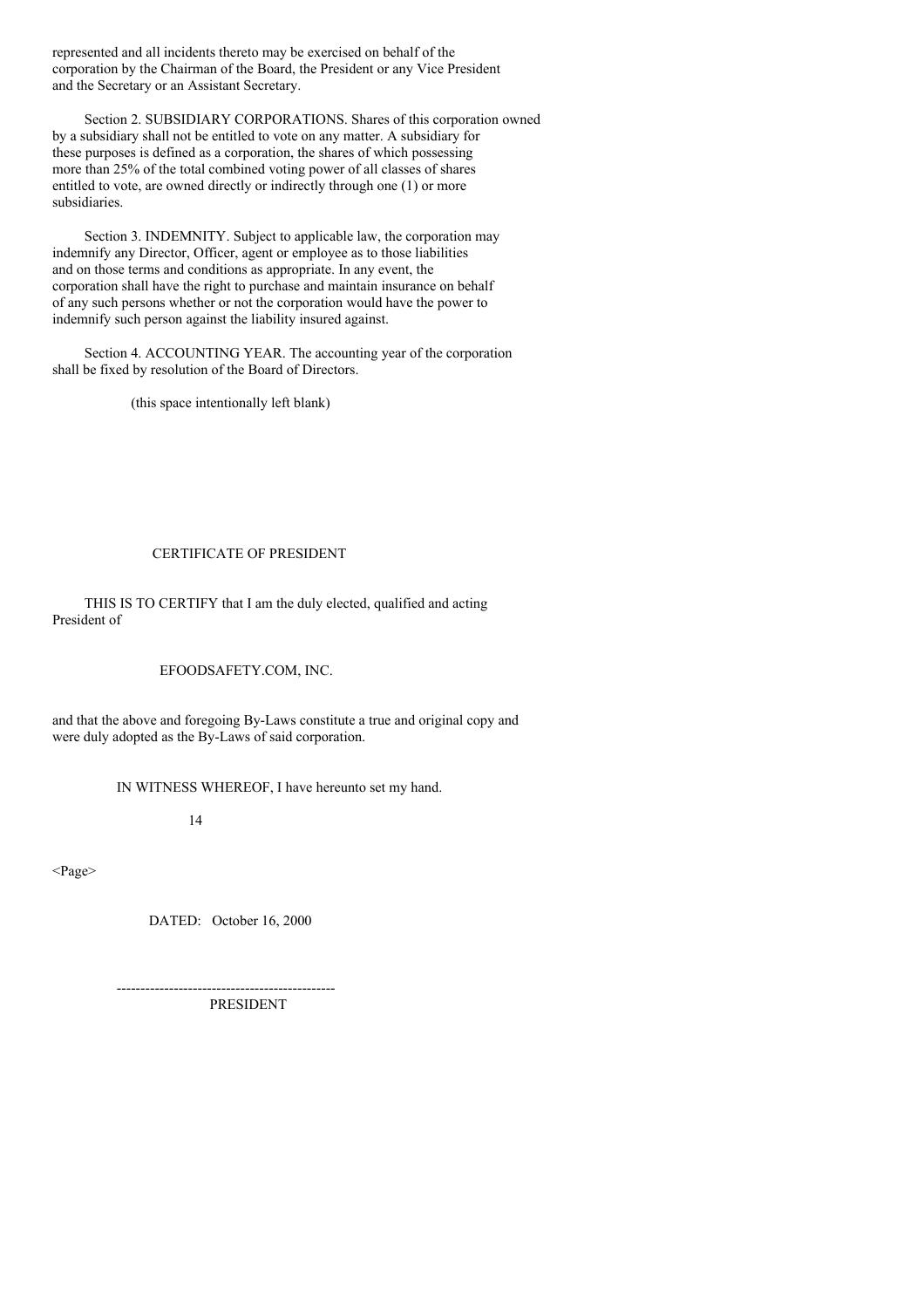<Page>

# EXHIBIT 4.1

# FORM OF COMMON STOCK CERTIFICATE

<Page>

# NUMBER SHARES

### EFOODSAFETY.COM, INC. INCORPORATED UNDER THE LAWS OF THE STATE OF NEVADA

### COMMON STOCK CUSIP 28224N 10 0

THIS CERTIFIES THAT:

OF

### FULLY PAID AND NON-ASSESSABLE SHARES OF COMMON STOCK OF \$.0005 PAR VALUE EACH OF

- ---------------------------EFOODSAFETY.COM, INC.-------------------------------

transferable on the books of the Corporation in person or by attorney upon surrender of this certificate duly endorsed or assigned. This certificate and the shares represented hereby are subject to the laws of the State of Nevada, and to the Articles of Incorporation and Bylaws of the Corporation, as now or hereafter amended. This certificate is not valid until countersigned by the Transfer Agent.

WITNESS the facsimile seal of the Corporation and the facsimile signature of its duly authorized officers.

--------------------- ----------------------------

--------------------- ----------------------------

DATED: [SEAL] COUNTERSIGNED: SIGNATURE STOCK TRANSFER, INC. 14675 MIDWAY RD. (SUITE 221), DALLAS, TX 75244 TRANSFER AGENT AND REGISTRAR

BY:

### AUTHORIZED SIGNATURE

| /s/ CLARENCE W. TIERNEY    | /s/ PATRICIA ROSS     |
|----------------------------|-----------------------|
| <b>CEO &amp; SECRETARY</b> | PRESIDENT & TREASURER |

<Page>

SECRETARY OF STATE [SEAL]

## STATE OF NEVADA

I, DEAN HELLER, the duly elected and qualified Nevada Secretary of State, do hereby certify that DJH INTERNATIONAL, INC. did on the TWENTY-EIGHTH day of OCTOBER, 1996 file in this office the original Articles of Incorporation; that said Articles are now on file of record in the office of the Nevada Secretary of State, and further, that said Articles contain all the provisions required by the law of said State of Nevada.

> IN WITNESS WHEREOF, I have hereunto set my hand and affixed the Great Seal of State, at my office, in Carson City, Nevada, this TWENTY-EIGHTH day of OCTOBER, 1996.

/s/ DEAN HELLER

Secretary of State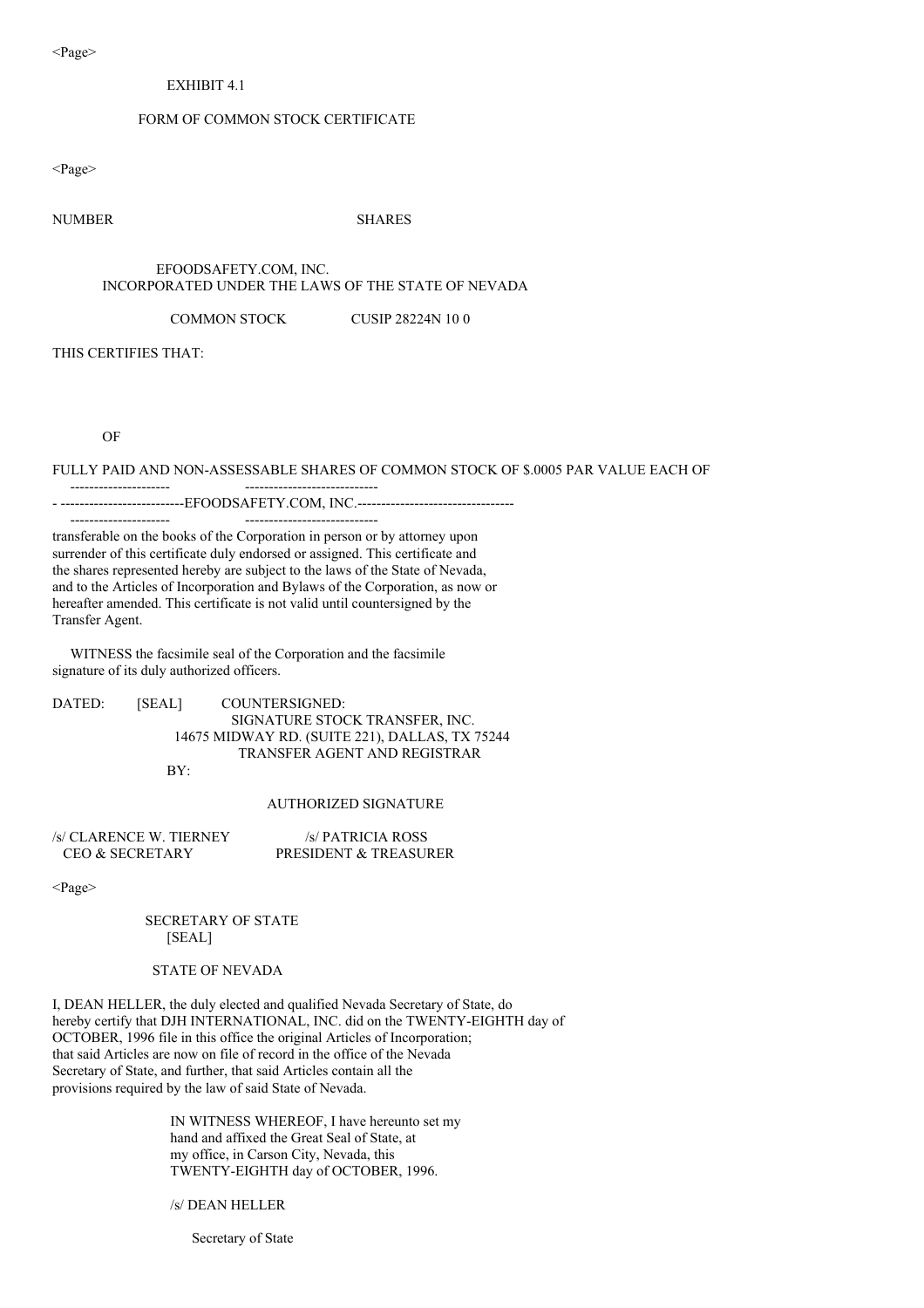[SEAL] By /s/ [ILLEGIBLE]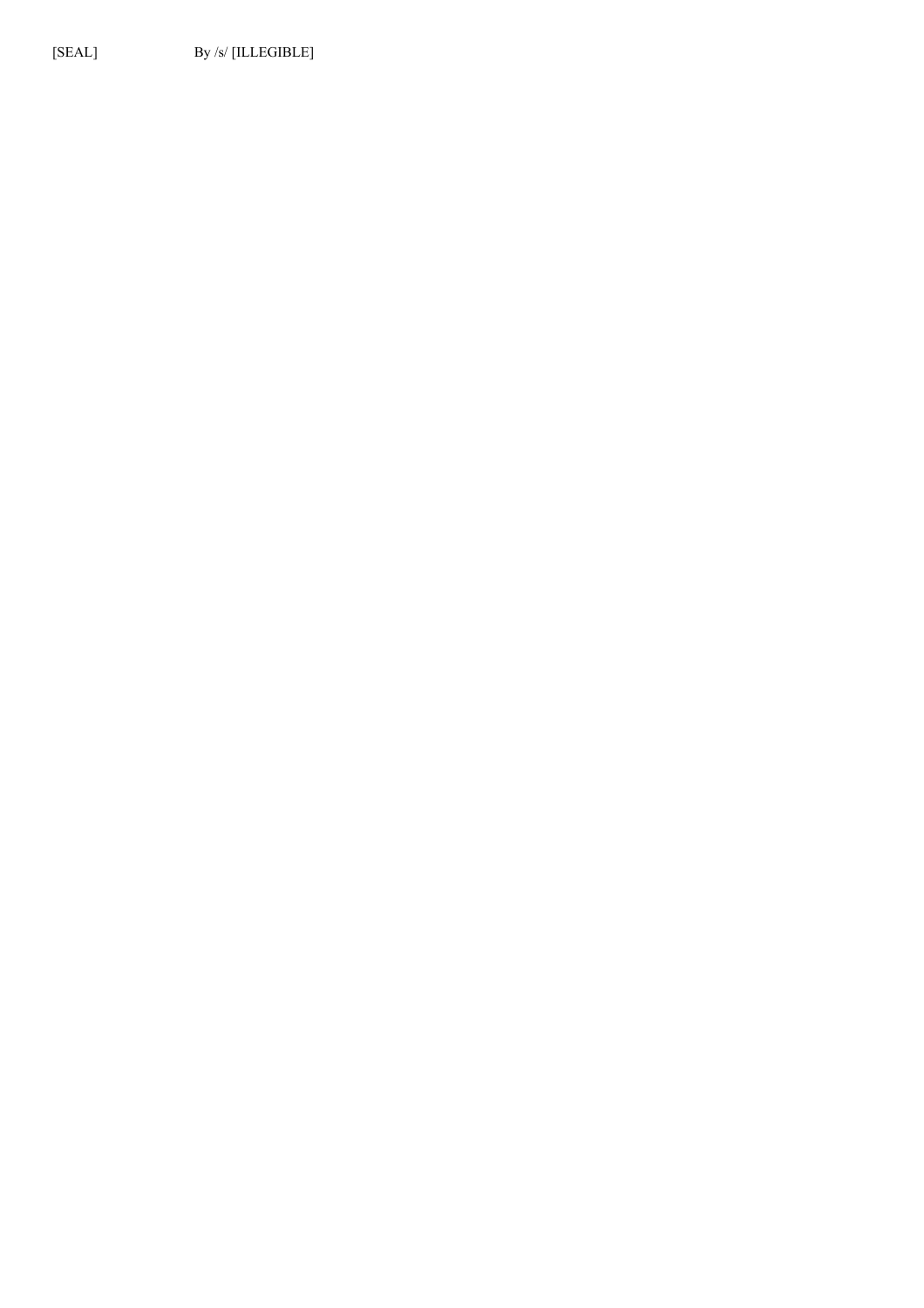# EXHIBIT 5.1

# CONSENT & OPINION OF COUNSEL

<Page>

DANIELS, MCGOWAN & ASSOC. Attorneys and Counselors at Law 1201 Allen Market Lane, Suite 200 St. Louis, Mo. 63104

August 6, 2001

EFoodSafety.com, Inc. 350 West Caldwell Ave Visalia, CA 93277

Gentlemen:

We refer to the Offering Statement on Form 1-A (the "Offering Statement") to be filed by eFoodSafety.com, Inc. (the "Company") with the Securities and Exchange Commission under the Securities Act of 1933, as amended (the "Act") relating to and aggregate of 12,540,000 shares of the Common Stock of the Company, no par value, (the "Shares") to be issued thereunder.

As special counsel for the Company, we have examined such corporate records, documents and such questions of law as we have considered necessary or appropriate for the purposes of this opinion and, upon the basis of such examination, advise you that in our opinion, all necessary corporate proceedings by the Company have been duly taken to authorize the issuance of the Shares and that the Shares being exempt from registration under the Act pursuant to the Offering Statement, when issued will be duly authorized, legally issued, fully paid and non-assessable.

We hereby consent to the filing of this opinion as an exhibit to the Offering Statement. This consent is not to be construed as an admission that we are a person whose consent is required to be filed with the Registration Statement under the provisions of the Act.

Cordially,

/s/ Richard E. Daniels - ---------------------------

Daniels, McGowan & Assoc.